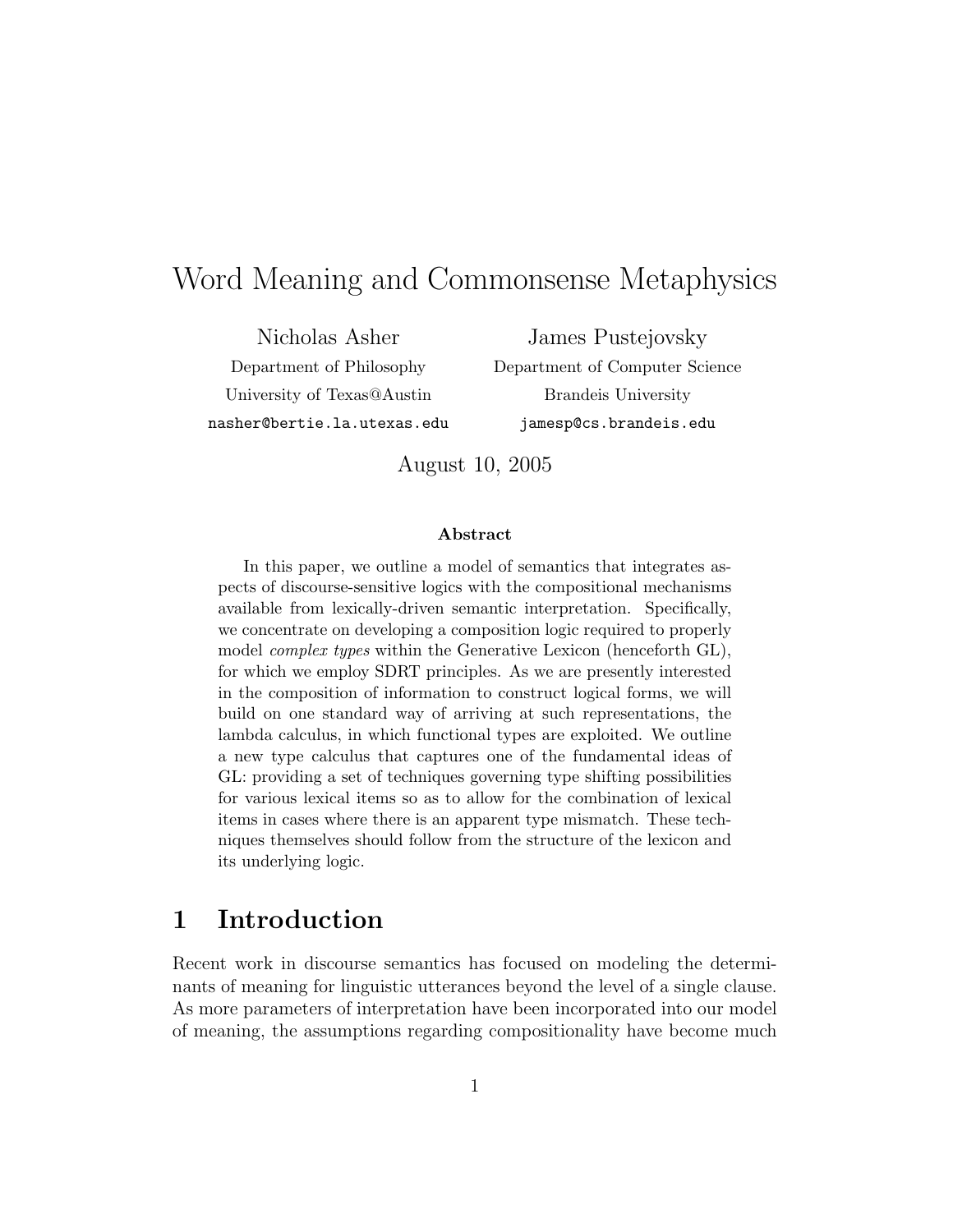more complex (cf. Groenendijk and Stokhof 1991, Kamp and Reyle 1993, Asher 1993, Asher and Lascarides 2003). Similarly, at the level of the clause, richer notions of composition and lexical structure have surfaced to explain the systematic variation in meaning involved in polysemies and polymorphisms (cf. Nunberg 1995, Moravcsik 1975, Pustejovsky 1995, Copestake and Briscoe 1995, Jackendoff 1997). This tradition in lexical semantics argues that we need a notion of composition for which, combining the meanings of two words may result in a change to those meanings themselves. We concentrate here on one problem in particular, that of copredication, where apparently incompatible types of predicates are applied to a single type of object. As argued in Nunberg (1995), Pustejovsky and Boguraev (1995), and Copestake and Briscoe (1995), to handle such cases some context-sensitive notion of composition is needed, which is not what one finds in the standard theory of compositionality exemplified in classical Montague Grammar (Montague, 1973). We believe these shifts in meaning during composition to be a matter of lexically-governed shifts in *semantic type* — in a manner similar to earlier work on "type shifting" (Partee and Rooth 1983, Klein and Sag 1985, Hendriks 1993). In this paper, we develop a method of composition that adds to the contents contributed by lexical elements when certain word meanings combine. At the end of this paper, we extend our method to treat other phenomena like the qualia that Moravcsik (1975) and Pustejovsky (1991, 1995) introduced to explain phenomena that are difficult to account for on a simple context insensitive method of building sentence meanings.

In a similar vein, recent advances in discourse interpretation have furnished a way of integrating pragmatics and semantics together into a context sensitive theory of discourse interpretation. SDRT is one such approach (Asher 1993, Lascarides and Asher 1993, Asher and Lascarides, 2003); exploiting the rhetorical function of information, it introduces a contextsensitive method of calculating the *discourse update* of a discourse with new information—viz., new information may be added to the context in a number of different ways reflecting distinct rhetorical functions. In the pair of examples in (1), for example, two very different rhetorical functions create coherent interpretations, but with different temporal and causal structures:

- (1) a. John entered. Max greeted him.
	- b. John fell. Max pushed him.

The interpretation of Narration in (1a) is consistent with the updates and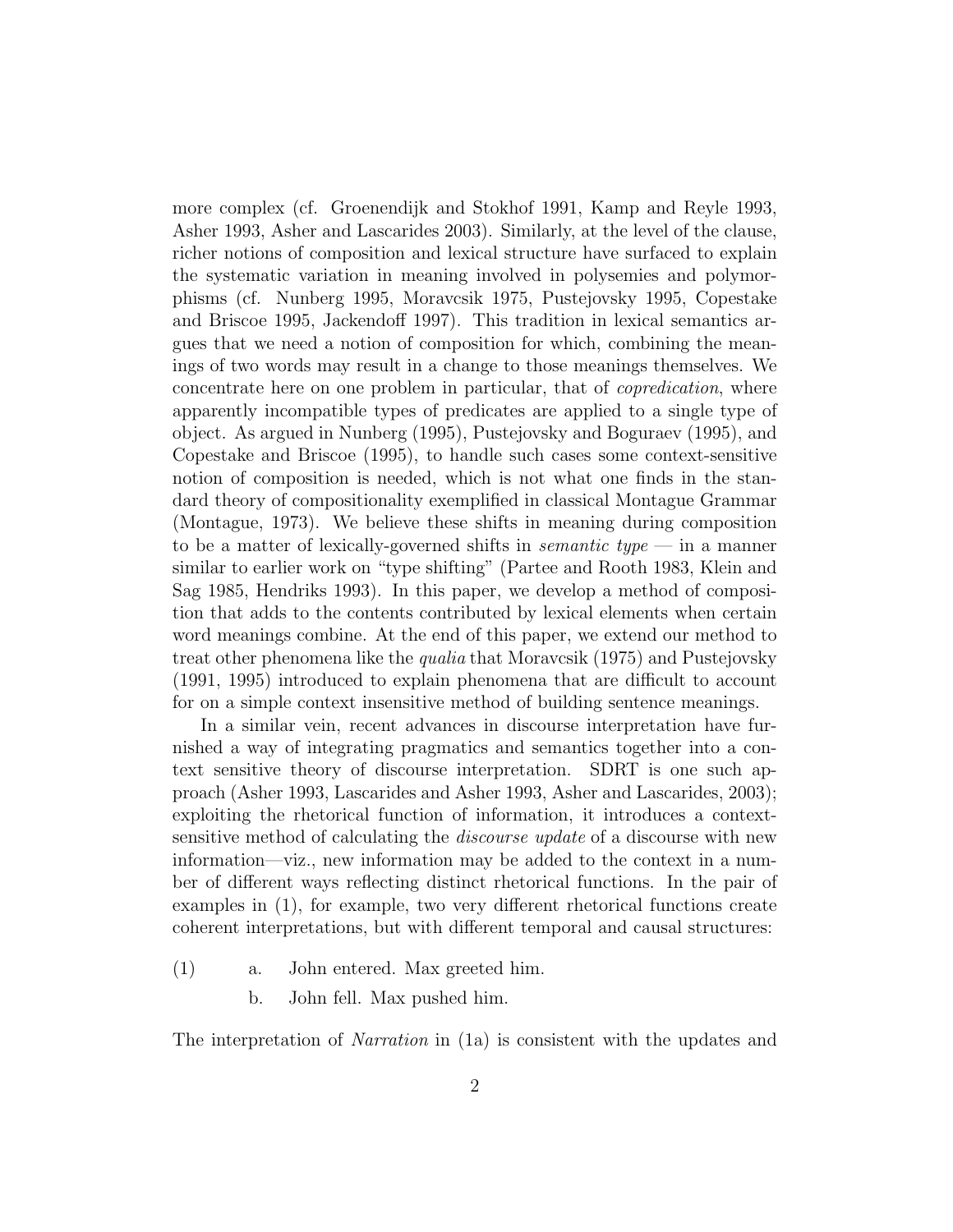lexical information associated with enter and greet. This relation is not consistent with (1b), however, while the relation Elaboration is.

Both GL and SDRT are reactions to theories of the lexicon and discourse update (i.e., an atomistic Fodorian lexicon (Fodor and Lepore 1998), and standard dynamic semantics, respectively), that fail to account adequately for a wide variety of phenomena having to do with the pragmatics/semantics interface. What earlier theories lack is an account of how the "composition" of new information in context could in fact alter the information as well as the elements in the context, in ways not predictable within a framework countenancing only operations like lambda conversion or merge. GL and SDRT make this the core of their approach to meaning.

Broadly speaking, context-sensitive approaches to both lexical composition and discourse interpretation have a common view about meaning, some of the same formal tools, and some of the same problems. GL and SDRT both use nonstandard formalisms to compute logical forms, for which model theoretic interpretations can be supplied. SDRT makes use of a special purpose "glue" logic with limited access to various information sources for building up logical forms of discourses from underspecified logical forms for clauses. This glue logic has a limited and partial access to the information content of discourse constituents, Asher and Fernando (1997) and Asher and Lascarides (2003) argue, because full access to information content would render the task of computing logical forms hopelessly complex. Though we do not believe all of linguistic understanding should necessarily be computationally simple, computing logical forms, which is the prerequisite to any deeper understanding, should be a simple matter. This in turn leads to a strong distinction in SDRT between information available to the linguistic system, of which the glue logic is part, and nonlinguistic information or world knowledge. This separates SDRT and us from competing approaches (e.g., Hobbs et al. 1993), which assume that a general purpose reasoning system makes no distinctions between linguistic and nonlinguistic knowledge.

The distinction between lexical and world knowledge as made in GL has strong linguistic motivation, as argued in Pustejovsky and Boguraev (1993), Jackendoff (2002), and Moravcsik (1998). The task of a lexicon is, at the very least, to supply the semantic material introduced by each word into the logical form of a clause. We suppose further that this information must be capable of model theoretic interpretation though we will not examine any of those details here. Secondly, this information must be able to combine compositionally, insofar as this is possible, to yield the logical form for a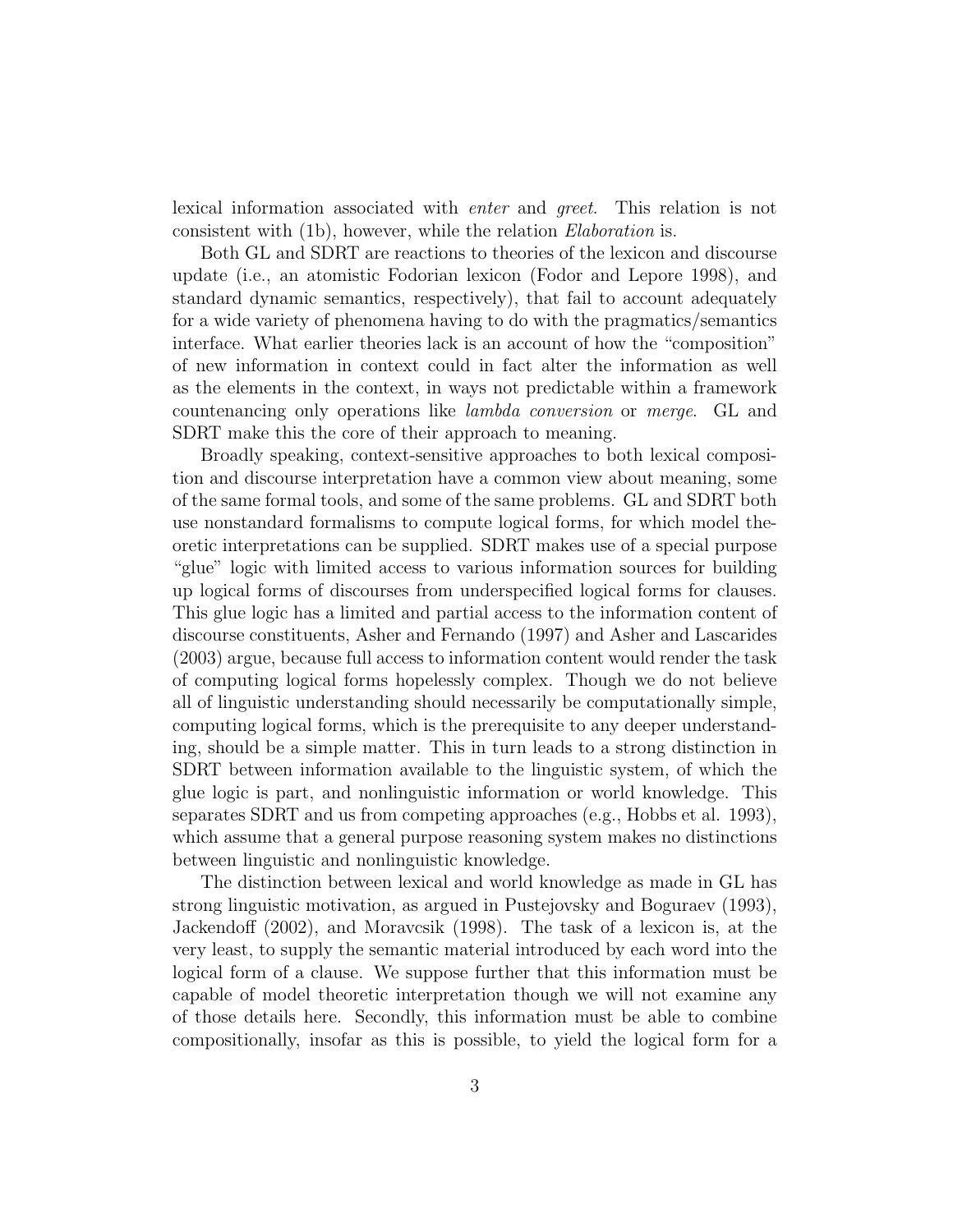clause. There are constraints, or selectional restrictions, involved in this information that the lexical entry for each word must carry. For instance, the verb weigh takes a degree phrase or something denoting a quantity of weight as its second argument while its first argument must be a physical object of some sort. The verbs recount or describe, on the other hand, cannot take merely physical objects as first arguments. The fact that these verbs cannot take arguments of a certain kind leads to semantic anomaly when we attempt to violate these constraints, as can be seen from the examples below. '!' indicates for us semantic anomaly.

- (2) !Bob's idea weighs five pounds.
- (3) !Bob's sack of fertilizer recounts the events leading up to the Civil War.

Hence, one can view the semantic component of a lexical entry as consisting of one part determining the model-theoretic content and another part carrying information that enables it to combine with other bits of lexical information to give a meaning for a whole clause. This latter sort of information should state constraints about the types of arguments the lexical entry either requires or introduces in the logical form.

Typed unification grammars and type calculi are the two main frameworks in which to carry out such a project in a way consonant with current approaches to syntax. GL's rich approach to lexical meaning was originally couched within a unification like framework (Pustejovsky 1995), but many of the formal mechanisms were not spelled out in complete detail. One of our tasks here is to provide some of those details. We believe that a natural deduction style type calculus with complex types of the sort we present here is quite suitable to this task. This approach is inspired by Howard's (1980) seminal paper and the topic of current work in polymorphic typed calculi (Amadio and Curien 1998, Crole 2002) (see also Crouch and van Genabith, 2000). Thus, as in Montague Grammar and other standard frameworks, we will take a lexical entry to consist in a lambda term and a type assignment to the variables in the term. This will then determine via the standard interpretation for the lambda term a functional type for the whole expression. Unlike Montague Grammar, however, our type composition logic will have a much richer system of types reflecting the information conventionally associated with a word in the GL approach, and correspondingly more complex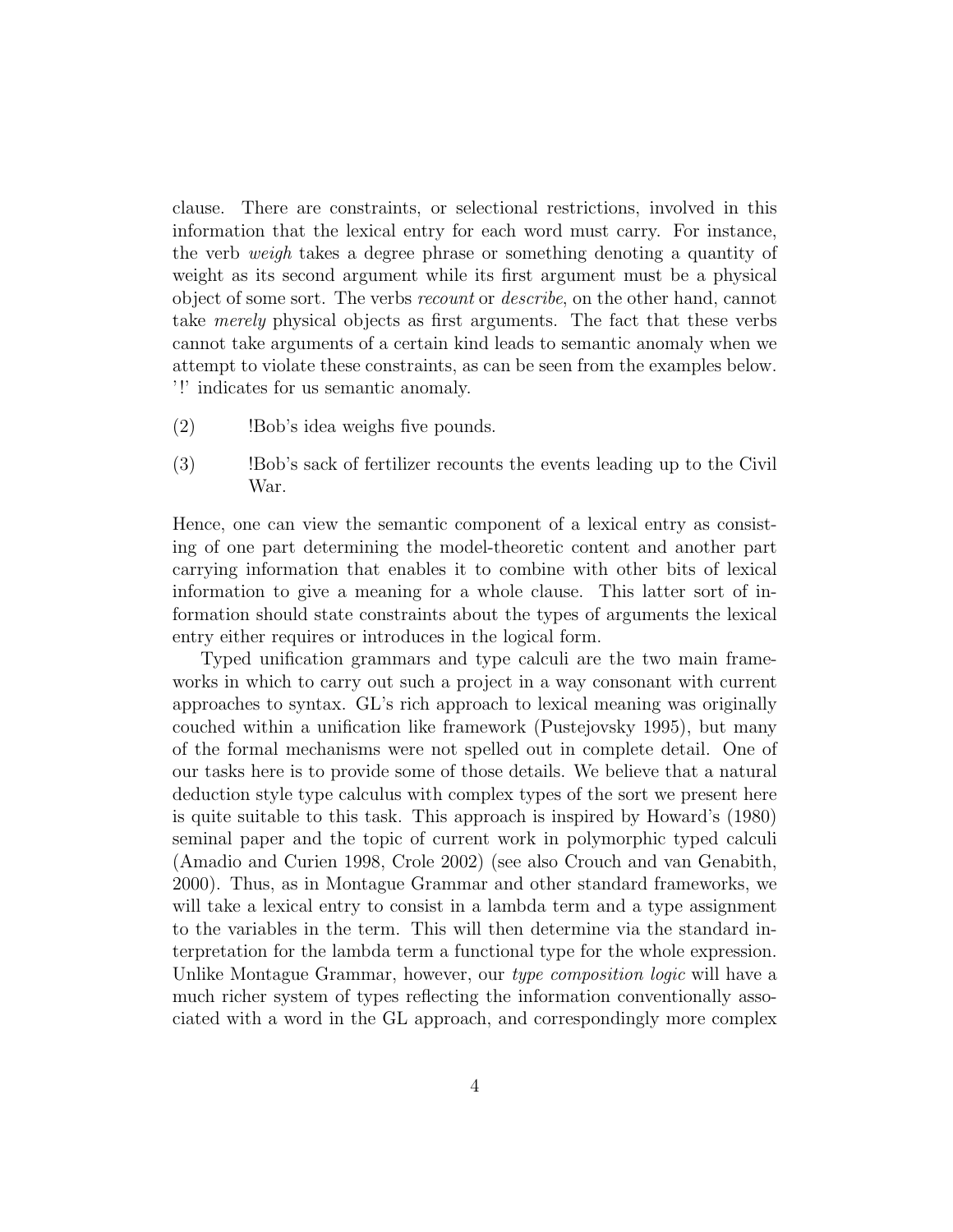rules for manipulating these types. Like SDRT's glue logic, the type composition logic builds up logical forms; but the composition logic builds up clausal logical forms (CLFs), whereas SDRT's glue logic builds discourse logical forms (DLFs) from CLFs. Like the construction of DLFs, the process for constructing CLFs is also quite simple. But again like SDRT's glue logic, the type composition logic has partial access to common sense information or world knowledge, which ultimately determines the compatibilities and incompatibilities between semantic types. With partial access to common sense knowledge, the type composition logic can exploit this information in guiding shifts in type during semantic composition more efficiently. Nevertheless, word meaning is distinct from non-linguistic or world knowledge at least in form and scope. Metaphysical information is drastically simplified into conventionalized type information; as a result, the type composition logic will be a drastically simplified reflection of certain ontological principles that underlie general reasoning. Hence, SDRT's approach to computing logical form will thus be reflected in the type composition logic for GL developed in this paper.

While SDRT's approach to discourse meaning and GL's approach to lexical meaning share many features, we believe it is important, to keep discourse interpretation and lexical semantic modules distinct. Many people have advocated dispensing with this distinction, where one general purpose pragmatic engine handles all reasoning operations homogeneously (e.g., Hobbs et al. 1993). We believe this approach is misguided for two reasons. First, the glue logic and the type composition logic have very different tasks. The type composition logic primarily checks the lexical type assignments in applying one lambda term to another and resolves type conflicts when they arise, as in cases of type coercion and co-composition. SDRT's glue logic, on the other hand, resolves elements left underspecified by lexical elements in the compositional process; it computes the optimal attachment points for new information in a discourse structure as well as the rhetorical roles for this information. The second reason for keeping lexical and discourse processes distinct is that the two systems interact in subtle and interesting ways, and merging these two modules would make it more difficult to formulate these distinctions systematically. Discourse structure and context, for example, can obviously affect lexical interpretation in context. Here we see an example of how it affects "logical metonymy".

(4) The goat hated the film but enjoyed the book.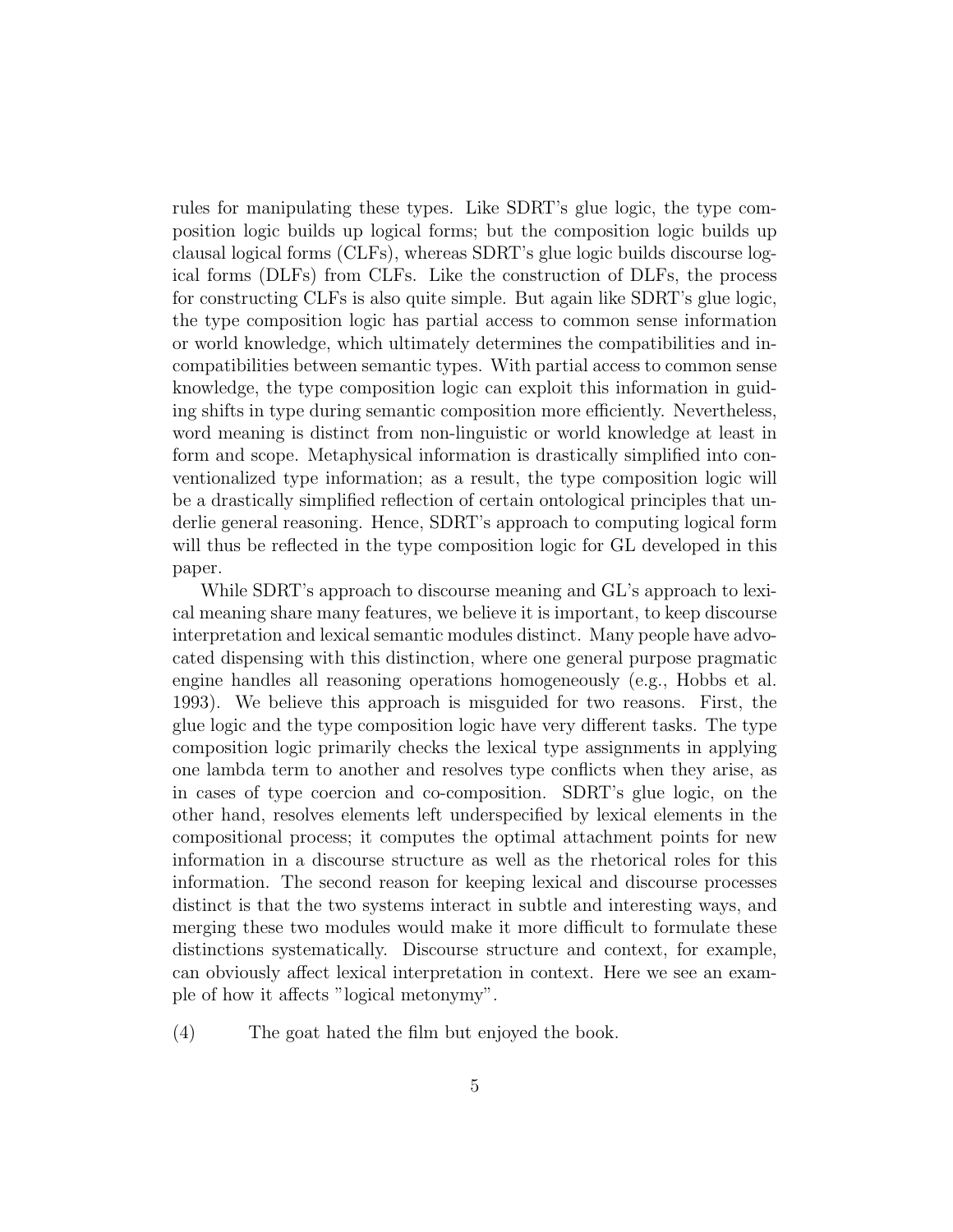Depending on whether the context is a fairy tale or not, (4) will convey the same or different sense of *enjoy* as that assumed in  $(5)$ .

#### (5) The boy hated the film but enjoyed the book.

That is, discourse context can alter types: in a fictional interpretation, goats can become talking, thinking and reading agents, thereby assuming characteristics that they would not normally have, due to their sortal typing. Thus, conventional and lexical associations such as those encoded in the interpretation for (5) can be overturned by new or more specific information in a particular discourse context.<sup>1</sup> Furthermore, lexical ambiguities can be resolved by discourse in ways that override lexical preferences (Asher and Lascarides 1995).

In this paper, we begin to explore generally the integration of GL and SDRT processes, the problems that such an integration faces, and what advantages it might offer. Specifically, we concentrate on developing the type composition logic required to model one of the complex types of GL, for which we employ the various SDRT principles and strategies we've already outlined. As we are interested in the composition of information to construct logical forms, we will build on the standard way of getting logical forms, namely, the lambda calculus in which functional types are exploited. By relating types in the lexicon we can give partial, implicit definitions, which will help together with how the items compose, to determine inferences based on truth conditional contents. Secondly, by developing a strongly typed theory of lexical items and a theory of how such lexical items combine and interact in the process of semantic composition and of discourse interpretation, we can constrain the lexical semantics with predictions of semantically well-formed or ill-formed predications and word combinations. We outline a new type calculus that captures and extends one of the fundamental ideas of GL: providing a set of techniques governing type shifting possibilities for various lexical items so as to allow for the combination of lexical items in cases where there is an apparent type mismatch. These techniques themselves should follow from the way the lexicon is organized and its underlying logic.

<sup>1</sup>For a fuller discussion and a theory of this interaction using default unification and the glue logic DICE of SDRT see Asher and Lascarides (1995) or Lascarides and Copestake (1995).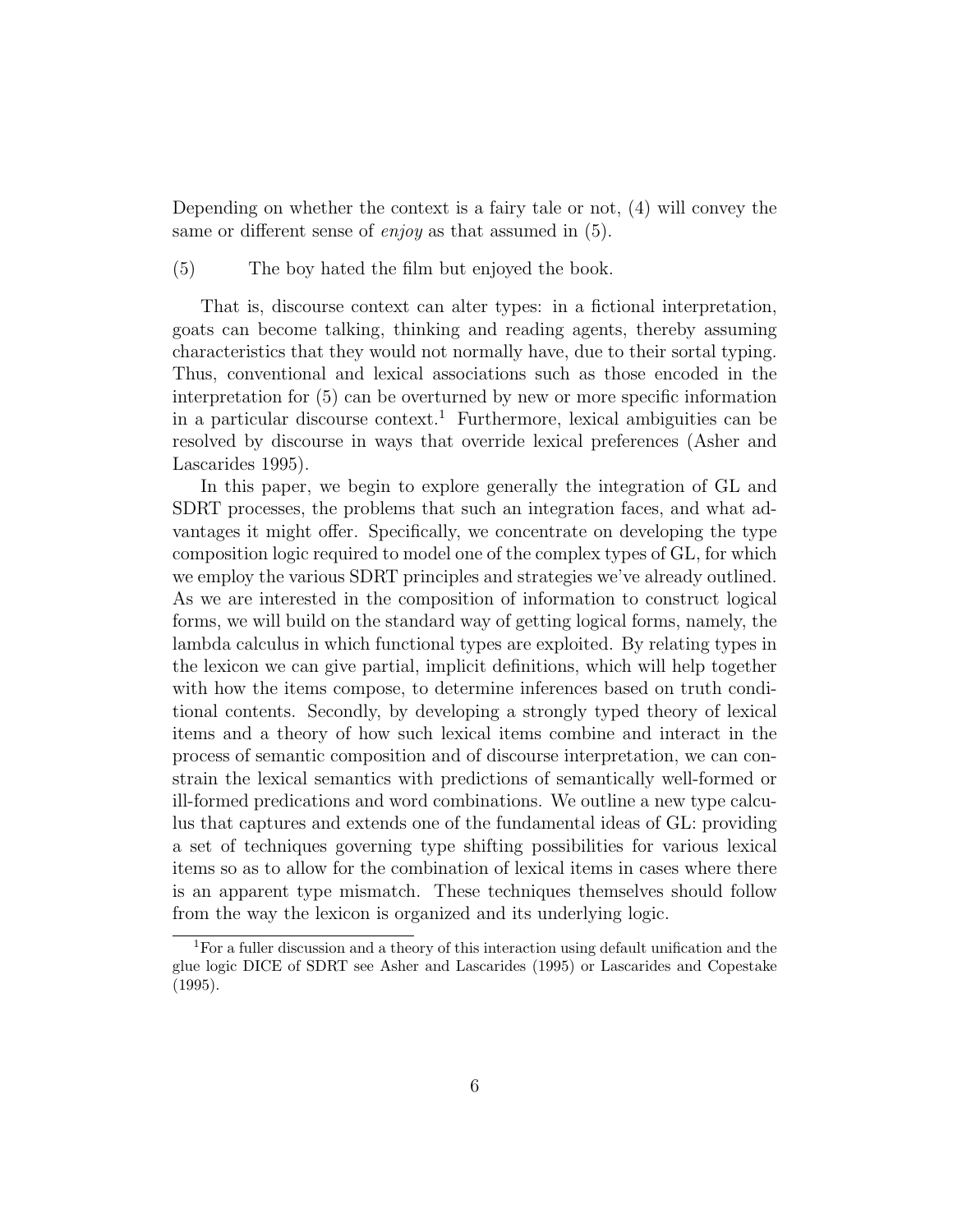# 2 Polysemy and Sense Extension

While the Generative Lexicon is perhaps best known for its development of the notion of qualia (see also Moravcsik's very interesting article of 1975) another enrichment to the type system proposed in the Generative Lexicon is a complex type introduced to explain copredications in the context of polysemy. Copredications involve two or more predications on the same object. Many syntactic constructions give rise to copredications— relative clauses, and small clauses, for instance— but the classic cases of copredication are those that involve coordinated verbs or verb phrases as shown below.

- (6) a. The book was a huge pain to lug home and turned out to be very uninteresting.
	- b. Mary picked up and mastered three books on mathematics.
	- c. The bottle has a nice label and is a merlot.
	- d. The temperature is ninety and rising.
	- e. Lunch was delicious but took forever.
	- f. The bay curves from the lighthouse to a sandy spit and is lovely to swim in.

The copredications that interest us involve predicates that select for two different, even incompatible types. In GL the underlined nouns receive a complex type; the so-called dot objects of GL first introduced by Pustejovsky (1994) are in effect best understood objects of a particular complex type with two constituent types. The constituent types pick out aspects of the object, and the object's complex type reflects the fact that it may have several, distinct, even incompatible aspects. The term *dot object* thus refers to objects with a complex type (not to complex objects—whatever those might be—or to pairs of objects),<sup>2</sup> with several aspects which have become part of the meanings of the words that denote such objects. Such dot objects allow for predications which are licensed over either of the two dot element types (see Pustejovsky, 1995, 1998 for details).

<sup>&</sup>lt;sup>2</sup>Here the notation of earlier work on dot objects suggested these interpretations; but our approach here is resolutely different from those older attempts at description. We are very explicit that  $\bullet$  is a type constructor and has nothing to do with the construction of a complex object.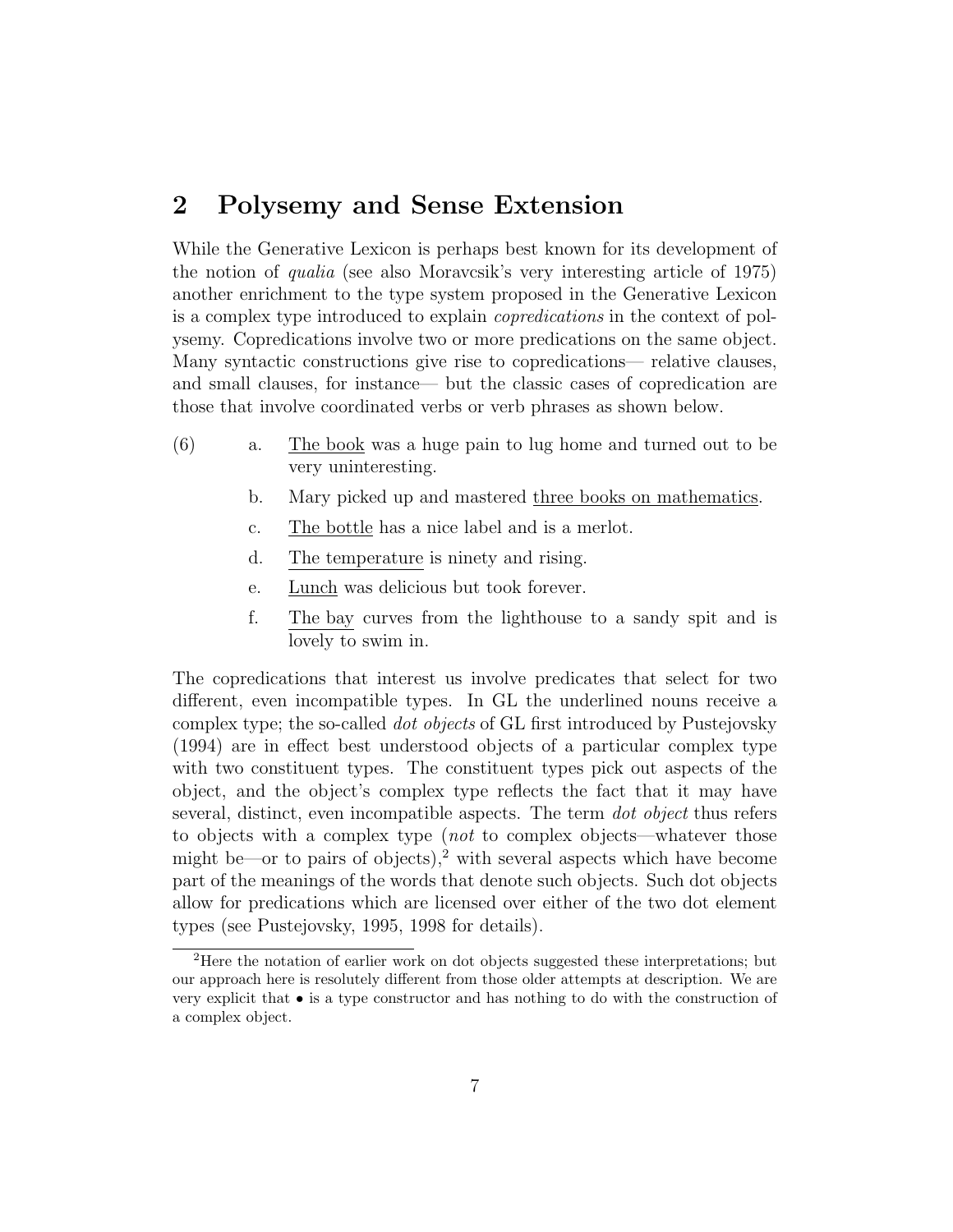Another mark of dot objects and the copredications that interest us is that neither typing required by each of the coordinated verbs or verb phrases of (6) fits fully comfortably as a dependent type of the other. For example, the verb pick up types its object as physical, whereas the verb master types its object as informational. Similarly, the figure and ground aspects inherent in the meaning of bay, like the physical aspect and informational aspect of a book are mutually interdependent; you cannot have one without the other. The intuition is that copredication requires these two types to be accessible simultaneously during composition; the function of dot objects is to make this possible.<sup>3</sup>

There are of course constraints on what dot objects can be formed. We see this when copredications become odd, zeugmatic or just unacceptable. Thus, as in (8) below, we see that contrastively ambiguous words (Pustejovsky, 1995) do not introduce a dot object, where two distinct senses are simultaneously accessed. Hence, such words cannot support predications that words that introduce dot objects.

(8) !The bank specializes in IPO's and is being quickly eroded by the river.

On the other hand, we see that many words appear to give rise to complex types, though not all copredications are equal (cf. (9b). We believe that this has to do with the fact that a dot object's existence may depend not only on commonsense metaphysical intuitions, that are conventionalized as typing information in the lexicon, but also on discourse context and the rhetorical connections between the two predications.<sup>4</sup> For example, a noun

(7) a. Arnold's cigar is Cuban and lasted the whole afternoon.

<sup>4</sup>The felicity of copredications often depends on the order of the predications as well. This again we feel is due to discourse factors. We don't go into this here, as it would

<sup>3</sup>Not all copredications need involve dot objects. Some may exploit events that are conventionally associated with the types of the subjects, like those described in qualia structure. In (7), for example, it appears as though some predicates make reference to aspects having to do with the so called TELIC qualia role of the subject NP they are predicating i.e., the smoking and drinking events, respectively.

b. Your last glass of wine was a Merlot and lasted half an hour.

Hence, copredication does not uniquely identify NPs typed as dot objects. Similarly, it is unclear whether grinding operations, which also license copredications, should be analyzed as involving dot objects, type-changing operations, or involve the exploitation of lexical information from the qualia structure. See Pustejovsky (1995) for discussion.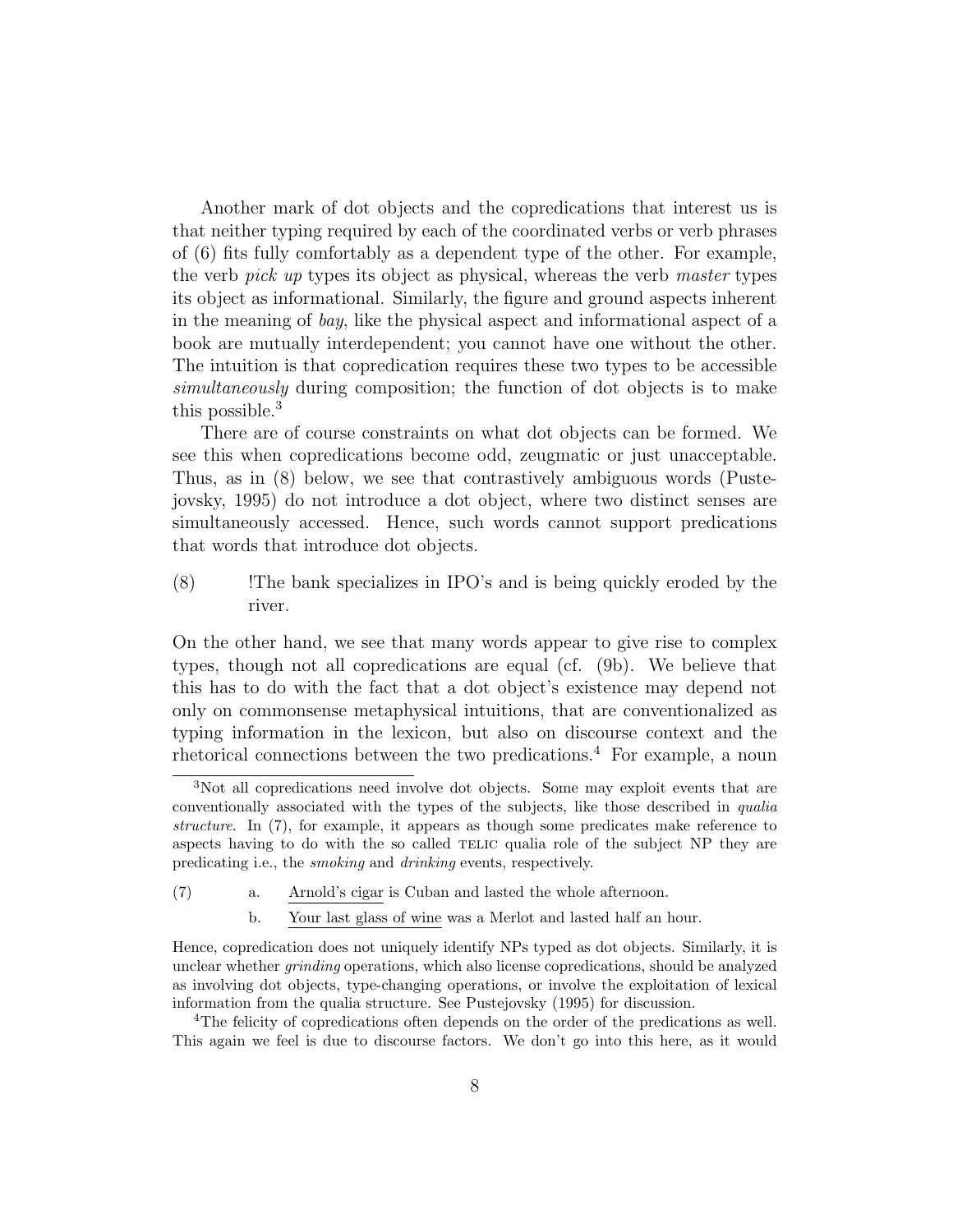such as newspaper denotes an object that has both physical and informational characteristics and so would have a complex type consisting of the type of physical objects and the type of informational objects. newspaper actually can denote a related entity, the organization that produces the objects of physical • informational type, but this type doesn't combine very well with the physical type, as copredications like (9b) are semantically anomalous, even though copredications involving the organization as an agent and the information in the newspaper are acceptable  $(9c)$ .<sup>5</sup>

- (9) a. The Sunday newspaper weighs 5 lbs and documents in depth the economic news of the week.
	- b. !The newspaper was founded in 1878 and weighs 5 lbs.
	- c. The newspaper contains some really useful information about restaurants and concerts but publishes a lot of useless junk as well.

What these examples demonstrate is the polysemous (and apparently polymorphic) nature of nouns such as *newspaper*. A dot object is a packaging of both types, reified through a coherence relation as one complex type, with the ability to exploit aspects of its type structure in diverse predicative contexts.<sup>6</sup>

An alternative approach to these cases of copredication is not to postulate complex types for the argument of the predicates, but rather to change the types involved in the individual predications. Thus, we might try changing the type of the verb document so that it takes a physical object as a subject, but the verb phrase means roughly "instantiates an informational object that documents in depth the economic news of the week."<sup>7</sup> This approach, however, runs into immediate trouble, because we can't explain then why

involve bringing in too much of the SDRT framework, obscuring our restricted aim here to provide a type composition logic. In any case, we will keep such rhetorical constraints on felicitous copredications with dot objects separate from the composition logic.

<sup>&</sup>lt;sup>5</sup>As a result, such concepts are actually double dot objects, but we ignore this point for now, cf. Pustejovsky, 1995.

 ${}^{6}$ We note as well that such types may be subject to discourse effects like parallelism; for instance, (9b) improves if we shift the second event to the past:

<sup>(9</sup>b') The newspaper was founded in 1878 and weighed 5 lbs in its first edition.

But we will not attempt to integrate such discourse effects with our story about complex types here.

<sup>7</sup>Klein and Sag (1985) take this approach to multiple subcategorization phenomena. However, as discussed in Pustejovsky (1995), type-shifting the predicate in such cases does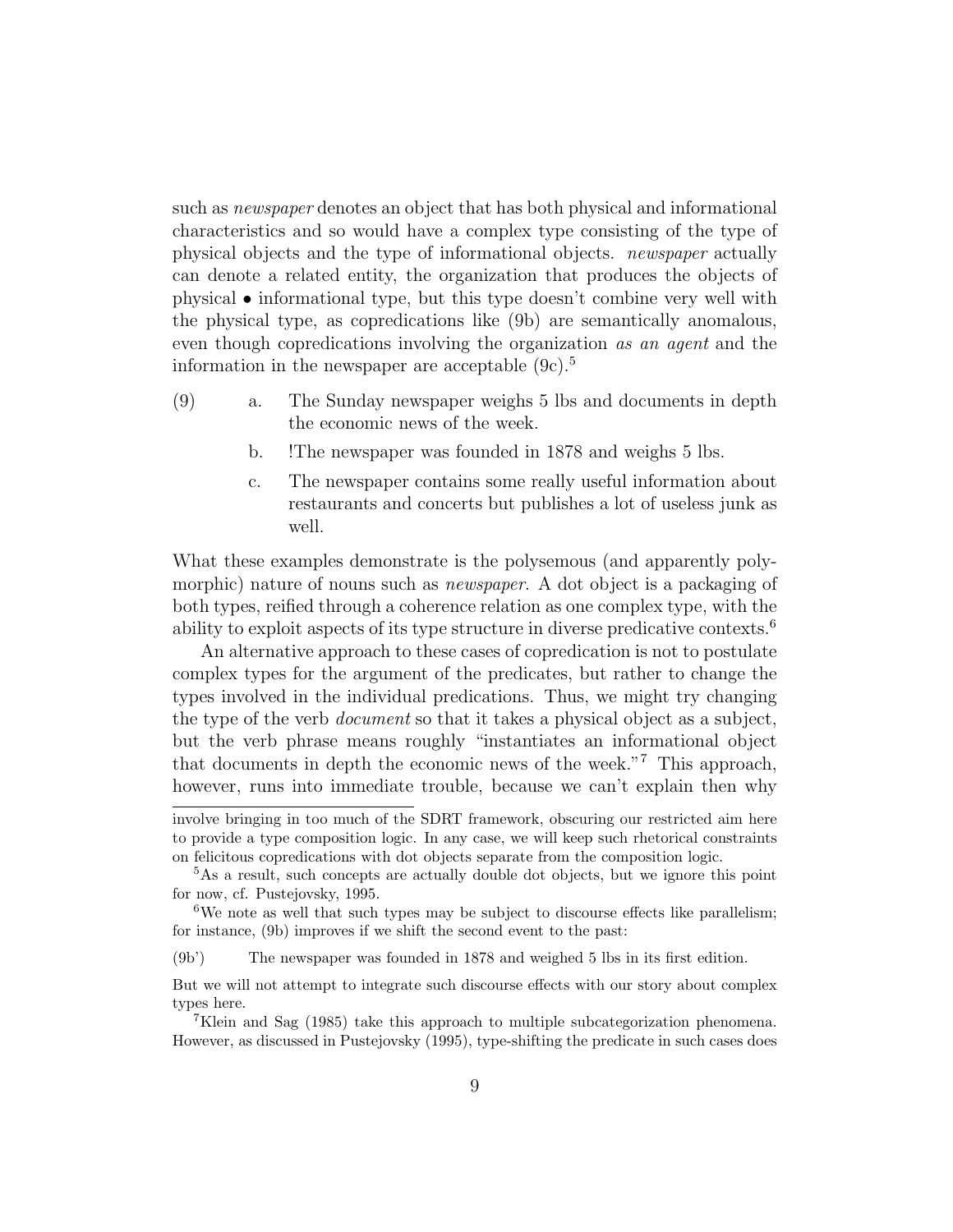such a type shift works only with certain arguments, which on this view are all of some simple type. While newspapers, books, and theories can document something in the relevant sense, walls, windows, flowers, rocks and trees cannot. This selectivity is immediately explained, however, if we require all arguments of document to be of, or to have as a constituent type, the informational type. Under this analysis the verbs do not shift; and since document requires an informational object as its subject, sentences like The wall documented the news of the week will not yield a felicitous logical form because of the typing mismatch. On the other hand, certain nouns like newspaper introduce lambda terms whose main variable has a complex type containing both informational and physical types as constituents. In predication, newspaper's type can be adjusted to one of its simpler constituent types so that the types match and predication succeeds. This is not to say of course that verbs cannot undergo type shifting; verbs of creation such as bake do appear to have distinct but related meanings, depending on the exact nature of their arguments. However, the copredications that we are interested in cannot be treated adequately by shifting the types of the predicates.

Copredications involving relative clauses and adjectival modification also sometimes require their arguments to be of complex type. For example, as pointed out in Pustejovsky (1998), some lexical items denote both an event and a participant in this event, as with the noun dinner. Both aspects of this complex type may be predicated, as witnessed in the sentence below.

(10) John stopped by during our delicious dinner.

The preposition during selects for a temporal object of type event or interval, while *delicious* selects a comestible substance. The noun *dinner* satisfies both these typing restrictions by virtue of its type, namely, its status as a dot object denoting both event and substance.

Further, we have evidence that this information is so far conventionalized that it even affects the case system in some languages. There is considerable consensus that languages distinguish types for places (fixed elements in the terrestrial reference frame) and types for objects (elements that have a complex internal structure and can move with respect to the terrestial reference

not change the basic meaning of the predicate, but only the surface typing. Both Klein and Sag's analysis of believe and Godard and Jayez's (1993) treatment of coercion predicates involve meaning postulates to relate verb senses. The alternative analysis here is similar to the sense transfer operation proposed in Nunberg (1995). As we see, however, this is an inappropriate use of transfer.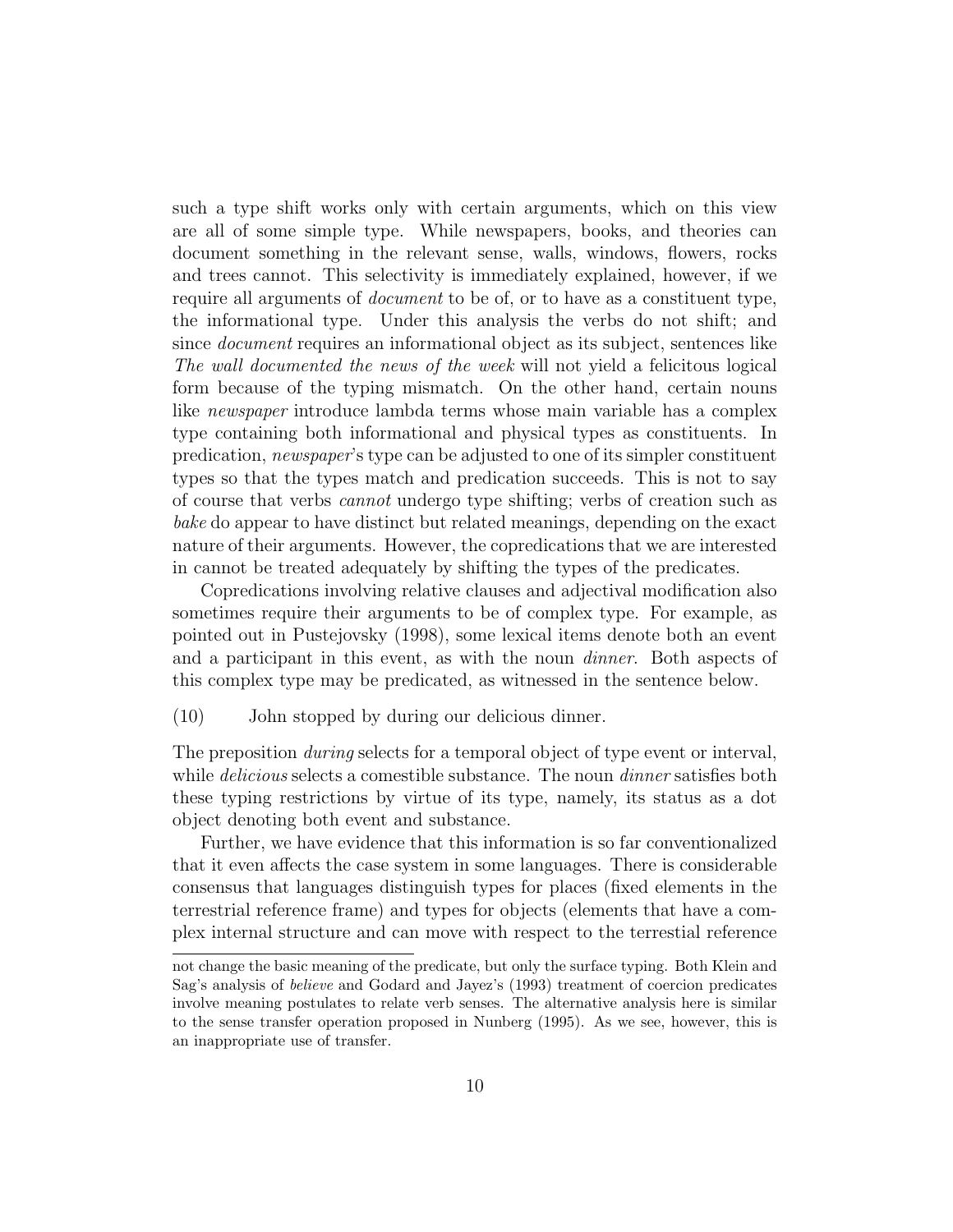frame). Evidence for these distinct types comes from Dutch, for example, where there are special pronouns for referring to locations.<sup>8</sup>

- (11) a. Dat is een mooi weiland. Daarin houd ik mijn koeien. ∗In het houd ik mijn koeien.
	- b. That's a nice field. Therein I keep my cows. ∗In it I keep my cows.

Further evidence for this distinction comes from Basque, where the grammar encodes differences between location and objects via two genitive cases -ko and -ren; locations in general easily take the genitive -ko but not -ren, while objects in general do the reverse (Aurnague 2001). Aurnague (2001) distinguishes the following sortals: *places* (e.g., valley, field, river, mountain, hill), *objects* (e.g., apple, glass, chair, car), and *mixed objects* (e.g., house, church, town hall). Of particular interest are the "mixed objects" and the behavior of their expressions in Basque' they readily accept both forms of the Basque genitive. So if we accept the encoding hypothesis for Basque, mixed objects would appear to belong to two types, or two ontological categories, at the same time, place and physical-obj, neither of which is a subtype of the other (it is neither the case that the properties associated with physical objects are inherited as properties of places nor that the properties associated with places are inherited as properties of physical objects).

(12) Maite dut etxeko atea haren paretak harriz eginak direlariak. (Michel Aurnague p.c.) I like the door of the house the walls of which are made of stone.

More motivating data for the existence of dot objects comes from the following minimal pairs, involving quantification over different aspects of the meaning of the nouns *book* and *question*. Consider the sentences below.

- (13) a. The student read every book in the library.
	- b. The student carried off every book in the library.
- (14) a. The teacher answered every student's question.
	- b. The teacher *repeated* every student's question.

<sup>8</sup>This point is due to Melissa Bowerman, pc.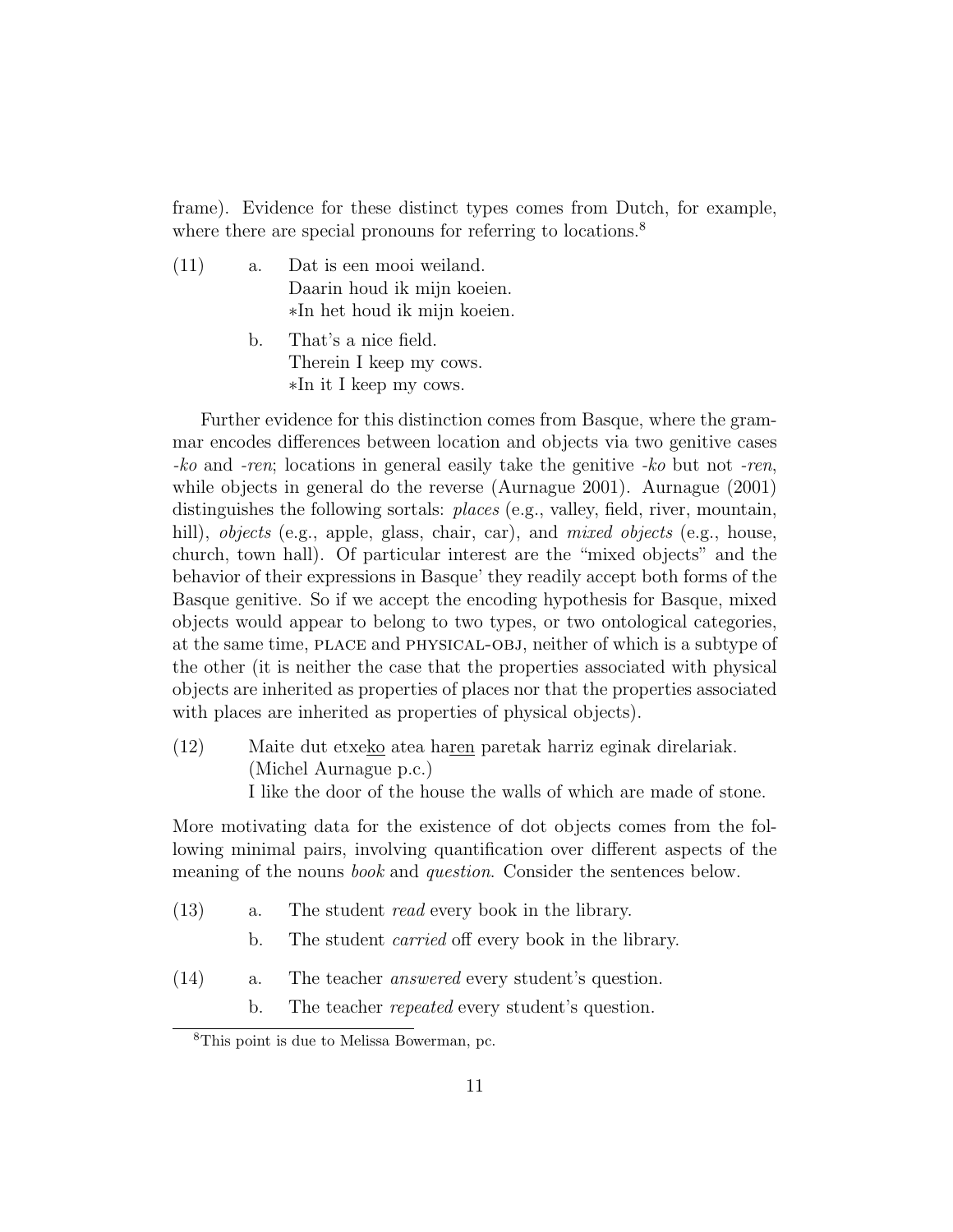The quantification over books in (13) is sensitive in one case to its informational aspect, and in the other to its physical aspect. In (13a), we simply quantify over all informationally distinct individuals without reference to the instantiations of these informational units; it is not necessary, for example, for the student to have read every distinct copy of every book in the library. In (13b), however, every physical individual must have been taken in order to be true. Similar remarks hold for the distinction in (14b): an answer to the same question posed on multiple occasions will count as an answer to each question; this is not the case with the act of repeating the question, however, since this refers to copying the speech act rather than providing the informational content of the answer.

One might think that a simple account of these examples would just involve coercing book to be, in some cases, a physical object, and in other cases, an informational one. Such an analysis, however, makes it difficult to explain the copredication data. Furthermore, as with the construction in (10) above, we need access to both types simultaneously, in order to explain the predications for cases such as (15) and (16) below.

- (15) John's mother burned the book on magic before he mastered it.
- $(16)$  Mary bought a book that contradicts everything Gödel ever said.

Since the verb master in (15) involves selecting for the informational sense of book, we cannot "use up" the dot object book when predicating burning of it in the first sentence. Otherwise we will be unable to bind the anaphor in the second clause; alternatively, if we try to coerce the object of master back to an informational object, we get a typing conflict with the typing requirements of burn).

In addition to copredication constructions, there are other grammatical and lexical devices that introduce or select dot objects. Pustejovsky (1998) argues that the verb read is a predicate that requires a dot object as its complement; it can even coerce its direct object into something of just this complex type, namely, an informational entity with physical manifestation.

- (17) a. Mary read the book.
	- b. John read the rumor about his ex-wife.
	- c. Mary read the subway wall.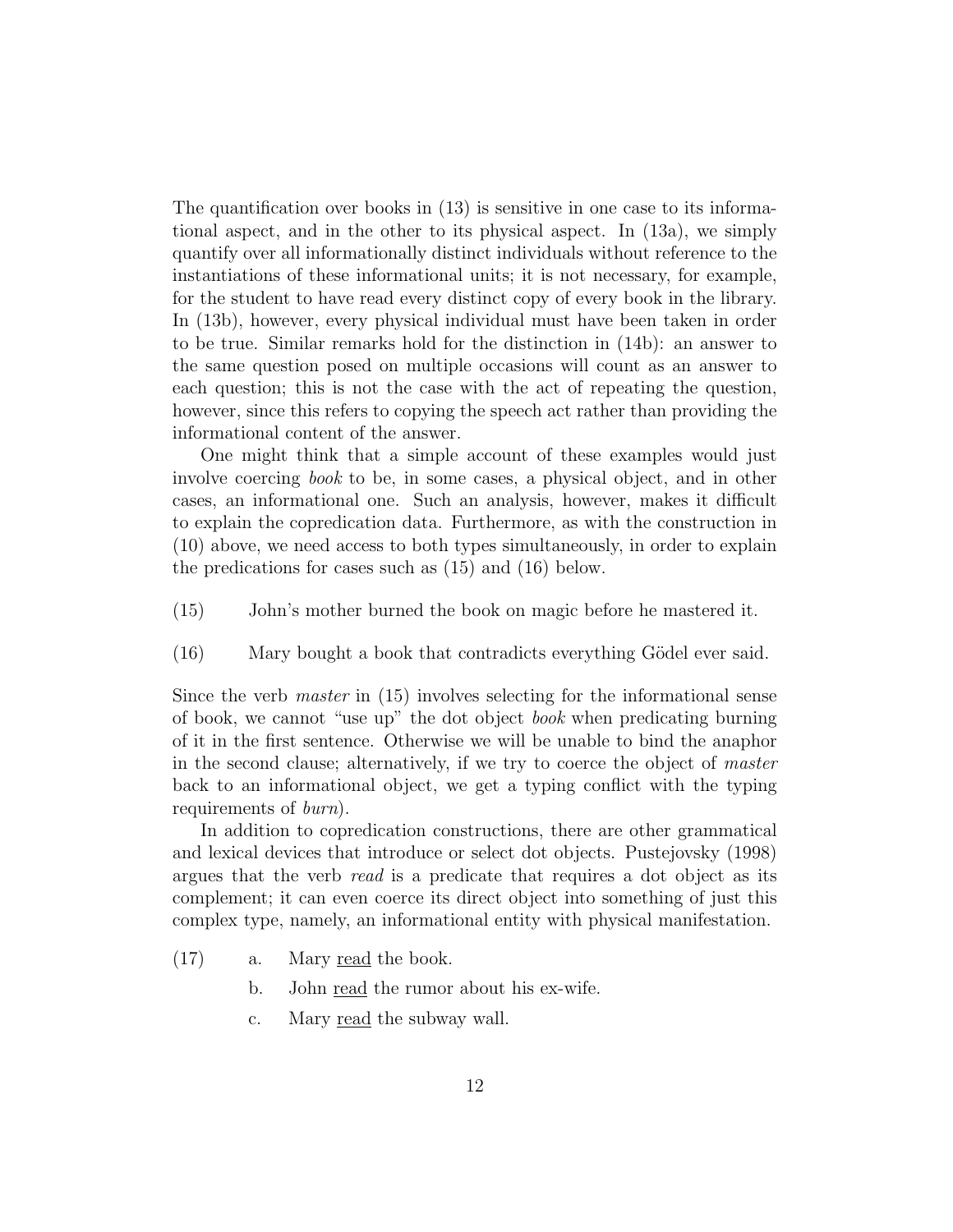The coercion phenomenon in (17) involves a subtle shift in meaning. One can hear rumors and spread rumors, which one cannot do with books (even if you're listening to a book on tape); on the other hand, one can't see or look at rumors whereas one can see or look at a book. On the other hand, one can see a subway wall or look at it, without getting any informational content. However, in (17b,c) the arguments of read change their meaning. For instance, (17c) implies that the subway wall is a conveyor of information, and the only way to understand (17b) is to assume that the rumor has been printed or exists in some physical medium. One explanation of this phenomenon is that read coerces its arguments into objects of the same type as book. For both (17b) and (17c) the predicate coerces its complement to the appropriate type, that of an informational object with physical manifestation. In each of these cases, there is a "missing element" to the complex type: for (17b) the coercion effects the introduction of the physical manifestation to the otherwise informational type; for (17c) the coercion results in the introduction of an informational component to an otherwise merely physical type.

Barbara Partee has suggested (p.c.) that one might handle the quantificational ambiguity seen above with read and carry off by treating the entire phenomenon as an instance of the type/token distinction. According to this suggestion, (13a) makes reference to the type while (13b) refers to the token. While not discounting this approach completely, there appear to be two problems with this solution. First, simply reducing the above phenomenon to a type/token distinction does not solve the problem of how the copredication works; if the type /token suggestion were right, we could envision using that distinction along with our dot object apparatus in the analysis, but without the latter, it is not clear what the analysis would be. Furthermore, there are cases where reference seems to be made to more objects than are available under a simple type/token analysis. For example, in (18b), quantification is over informational tokens which are distinct from the actual physical object tokens that would be available.

- (18) a. John hid every Beethoven 5th Concerto score in the library.
	- b. John mastered every Beethoven 5th Concerto score in the library.

Hence, for a dot object, if there are type and token interpretations available for each component type of the dot, then the underlying typing is more complex than originally countenanced.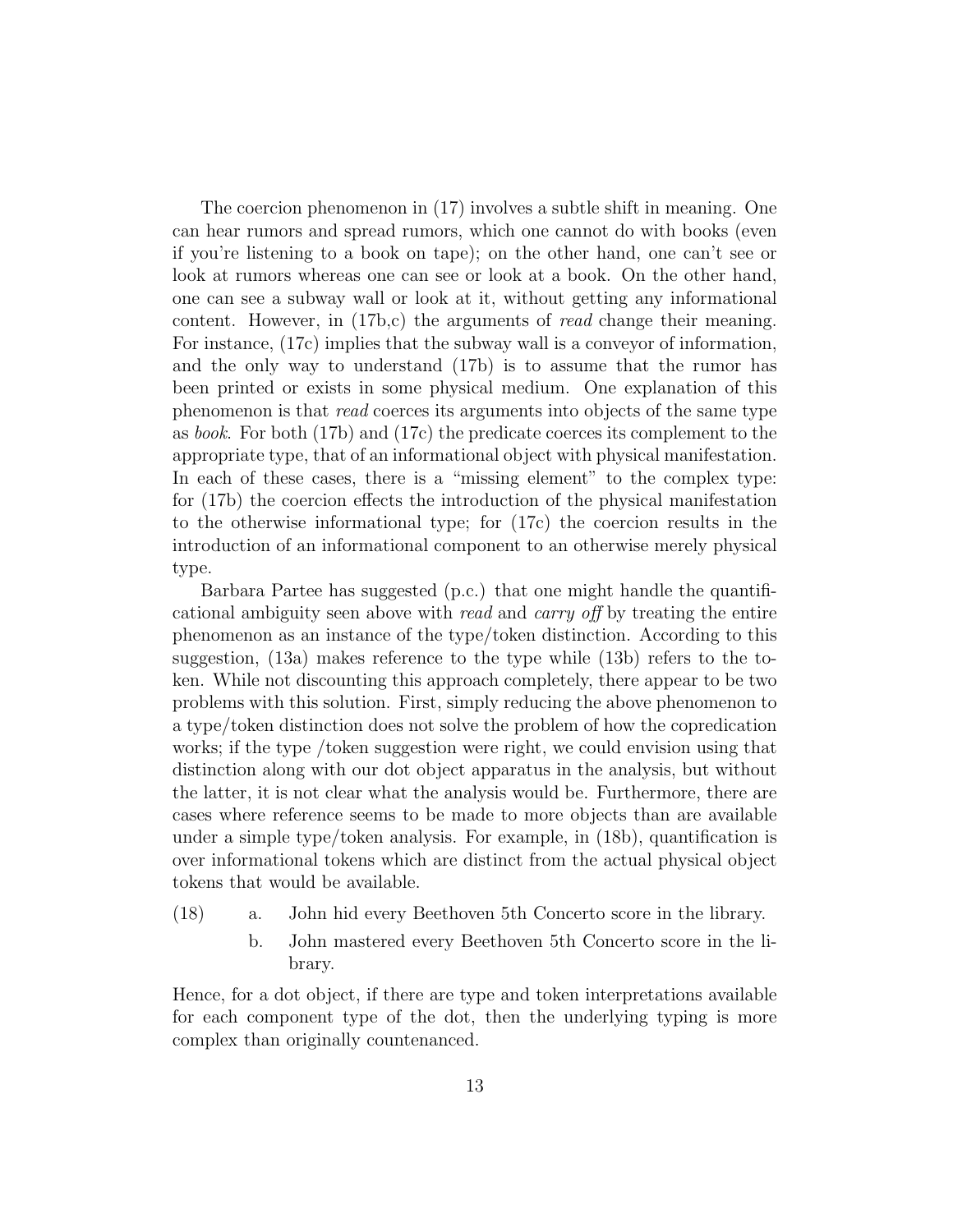One final argument against a type/token distinction for cases of dot object subselection can be seen in examples such as (19) below.

- (19) a. John has stolen every book there is.
	- b. Frances has grown every wildflower in Texas.

While there are (improbable) interpretations exploiting the token reading of the quantified expression in each example above, the type interpretation is more felicitous. However, the interpretation of the generalized quantifier in (19a) makes clear that the type reading of every book is distinct from the informational content interpretation of the dot object in sentence (13). That is, the verb steal selects for physical instantiations of kinds of books. This is the true "kind interpretation", but it is distinct from that seen with the exploitation of part of a dot object from the verb *read* in  $(13)$ .

We will re-examine much of these data from the perspective of the type composition logic we develop, later in the paper. First, however, we wish to turn to the metaphysical picture suggested by complex types and what in general should be the relation between commonsense metaphysics and the lexicon.

# 3 Constraints on the Mapping to Semantics

Thus far, we have seen evidence that common sense metaphysics and contextual factors constrain the construction of complex types— that is, which arguments we consider as having a complex •-type or, equivalently, of being dot objects. Common sense metaphysics informs lexical semantics by providing the basic types and basic relations between types. It also acts as one constraint on whether certain complex types are admissible (discourse context is another). The general metaphysical picture is that objects of complex type have non necessarily spatio-temporal parts or aspects to them that fall under the simple types that are constitutive of the complex type. The information encoded in metaphysical categories is "lifted" conventionally into the type structure and then exploited in semantic composition. Predication, the application of a property to an object, may sometimes be restricted to a particular aspect of an object, something known in scholastic philosophy as qua predication, where philosophers speak of an X qua Y as having the property P. We think that such restricted predication need not be overtly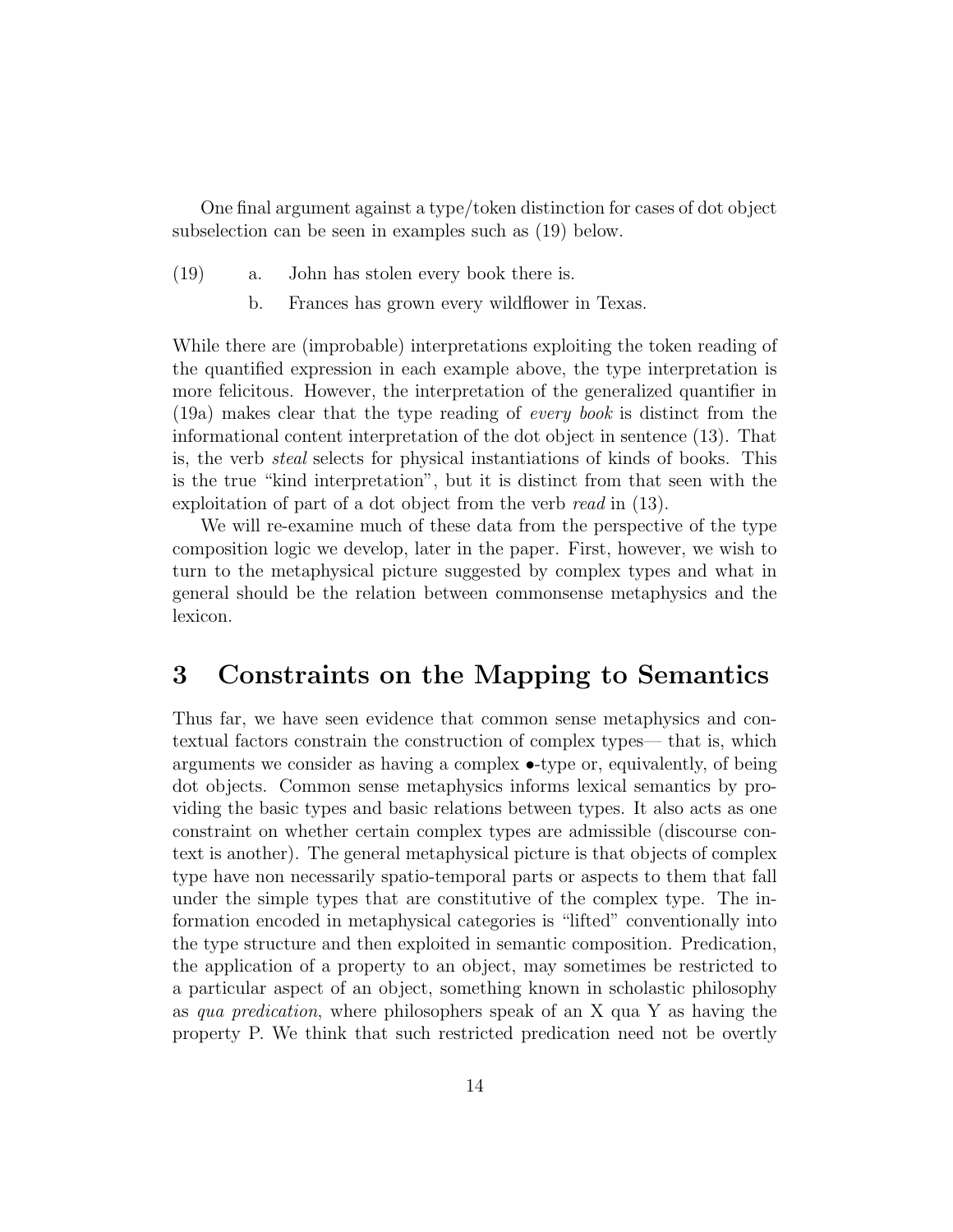marked in ordinary language, though it can be (see Asher 2004). When we need to look only at one aspect of a (dot) object of complex type, we assume that the predication involving the simple aspect is an "object-elaboration" of the dot object—it's elaborating on one aspect of the object.<sup>9</sup> For short, we will call this link *O-Elab*. O-Elab is a not necessarily physical, antisymmetric and transitive proper-part-of relation.<sup>10</sup>

The way predications behave actually tells us something about the metaphysical relation between aspects and things that have them. Aspects are mysterious, metaphysical beasts—they are some sort of individual trope perhaps. From the perspective of lexical semantics, however, aspects are atoms, and objects of •-type are just mereological sums of their aspects; •-types are hence idempotent, associative and commutative. We'll assume in addition that x is of type  $\sigma$  and y is of type  $\sigma$  and we have O-elab( $z, x$ ) and O-elab(*z*, *y*), then  $x = y$ ; i.e. parts of an object singled out for predication that are of the same aspect are identical.

There is a further connection between commonsense metaphysics and the lexicon, but it is not a direct one. Metaphysics permits the construction of some complex types but not others. We represent this simply as a condition in the composition logic as,  $\infty x : \sigma \bullet \tau$ , which states that it is consistent with information sources that are relevant to the lexicon, for the variable  $x$  to have the complex type  $\sigma \bullet \tau$ . This imposes, in effect, a *fence* or filter from  $commonsense$  metaphysics to lexical information.<sup>11</sup> One reason to distinguish commonsense metaphysics from the lexicon is that metaphysics is only one contributory factor to the the logic of composition. Clearly both syntax and morphology contribute to the construction of semantic argument structures, while discourse context can also affect the semantic types in the lexicon. Hence, the fence  $\infty x : \sigma \bullet \tau$  may also function as a purveyor of information from context.

Our main reason for distinguishing between the lexicon and metaphysics is to distinguish the conventional aspects of word meaning from general world knowledge. If the lexicon is distinct from metaphysics, we open up the pos-

<sup>9</sup>The name is intended to evoke an analogy to a similar relation in discourse. But the development of that analogy is for another time.

 $10$ In Asher (2004), the O-Elab relation is assumed to be asymmetric, but the work that is supposed to do there is perhaps better explained on pragmatic grounds than by stipulating a strange part of relation.

<sup>&</sup>lt;sup>11</sup>For more on fences and their usefulness in discourse semantics, see Asher and Fernando (1997).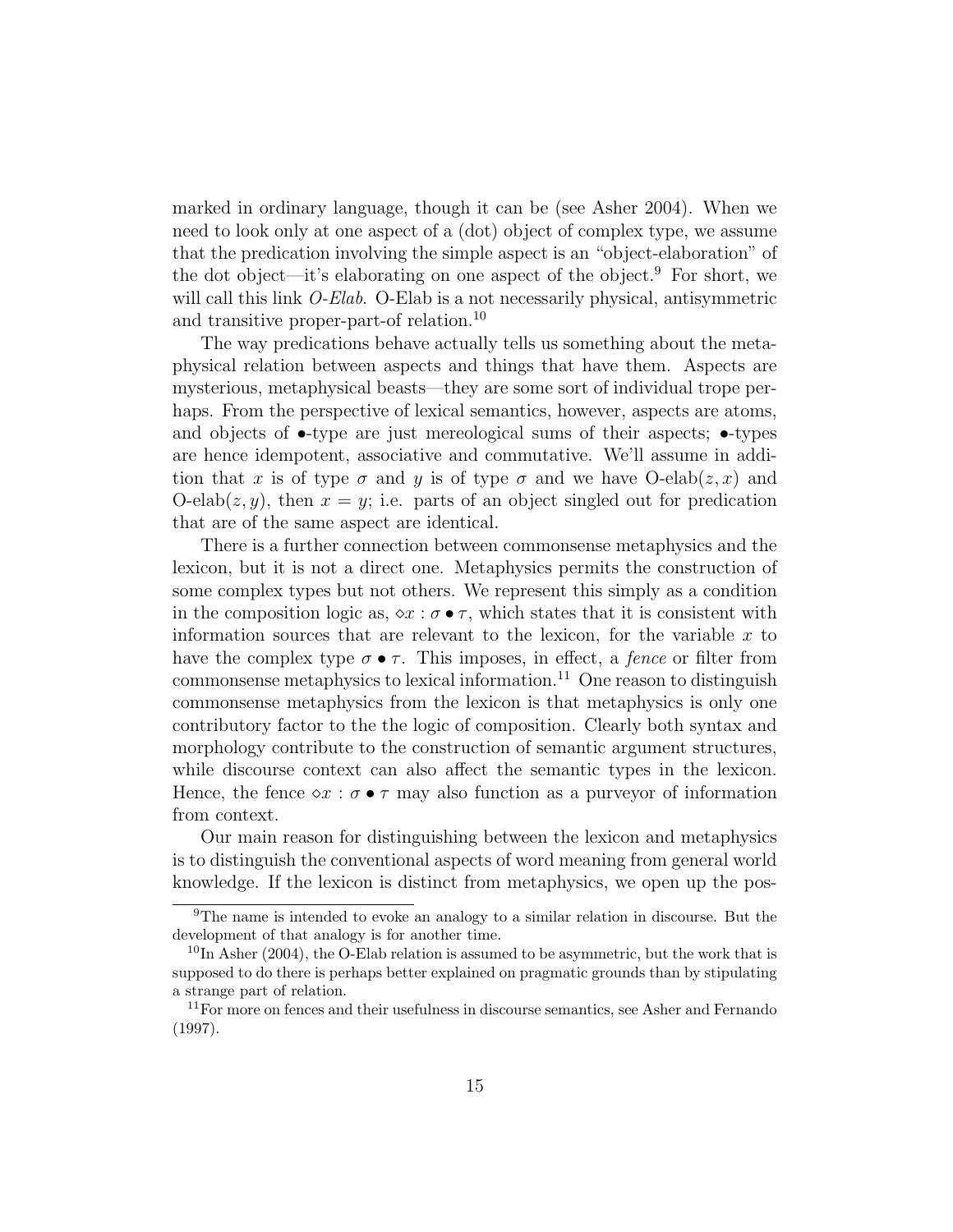sibility that complex types only attach to some words and not others. Conventions will decide what words introduce complex types and what those complex types are. We will show how to account for such cases below in detail, but our point here is that by distinguishing metaphysics from the lexicon, we can both maintain that something like a person may have many aspects that are not part of the lexical entry. For instance, Nicholas Asher may have an aspect of which he is a philosopher, to which we can refer in language by means of the qua construction: Nicholas as a philosopher (Asher,2004). Nevertheless, there is no evidence that such aspects enter into the dot types for lexical entries.

But of course word meaning, at least the typing information that we are interested in, also in some sense reflects the way the world is and our commonsense metaphysics. The way we distinguish between lexical meaning and world knowledge is primarily a difference in the way this knowledge is presented. The type language of the lexicon is less expressive than that of commonsense metaphysics. The lexicon simplifies information that percolates up to it from commonsense metaphysics in many ways. First, type information is quantifier free, whereas it is hard to imagine any formalization of commonsense metaphysics doing without quantification —typically such formalizations exploit higher-order quantification. A second way our type logic will be simpler is that it will exploit type hierarchies, in which for instance incompatibilities are already precomputed (given by metaphysics). This makes the knowledge of the meaning of words much simpler and computationally much easier; and further, as our composition logic will use some default rules, the simplicity of the basic language is technically needed to make our logic tractable at all. Building logical forms, which is what we are trying to account for, should be relatively easy; it is, after all, a minimum standard of semantic competence for speakers of a language. Building logical forms is different and easier than grasping their full content.

# 4 A Type Composition Logic for GL

## 4.1 The Type Language

In the discussion above, we presented the notion of the complex  $\bullet$ -type and related notions. We now need a logic for manipulating these types that will allow us to construct logical forms for interpretation that capture the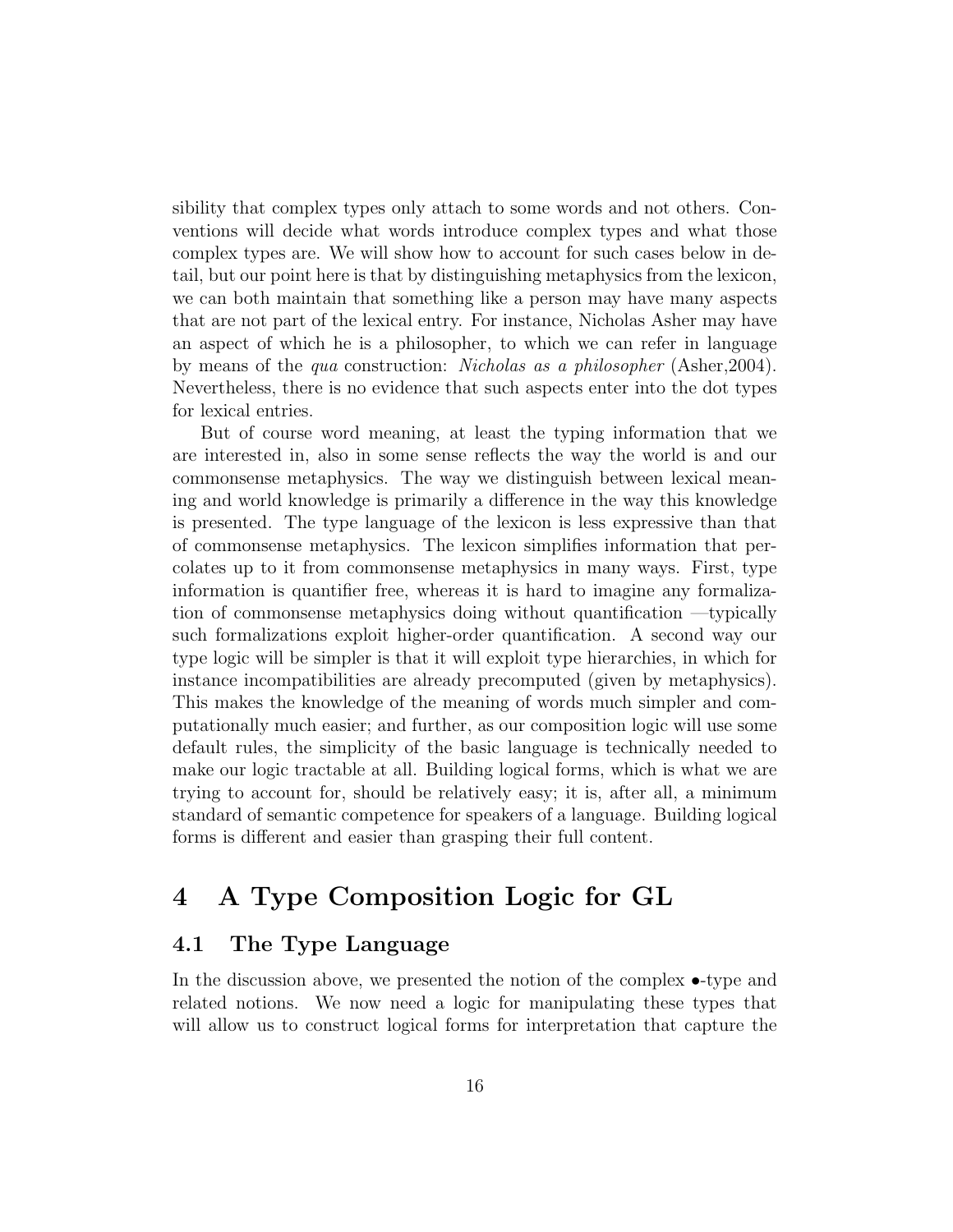motivating data from the first section. The data our logic addresses are those that arise from the process of combining meanings. In general this means building a logical form for an entire discourse, thus combining both the type composition logic and the glue logic; we will concentrate on the composition logic here, leaving the interactions with discourse contexts for another venue (see, however, Lascarides and Copestake 1995).

Our logic extends the lambda calculus for functional types with rules for manipulating •-types. These types resemble conjunctive types, and our natural deduction rules for exploiting and introducing them will resemble something like conjunction elimination and introduction. We need sometimes to exploit these complex types when a predicate applies to only one aspect of an object of complex type. But our rules are quite a bit more complicated than the introduction and elimination rules for simple conjunctive types, as they add material to logical form, as well as revise the types of variables. The reason for this is that when we predicate something of an aspect of a thing, we need to encode the information in logical form that the aspect is an aspect of some particular object—we don't want to lose that information since we may refer back to the object or the aspect of it in future discourse.

Besides these rules, we will assume the presence of a type hierarchy with a subtyping relation  $\Box$  that defines a partial order on the set of types and a greatest lower bound operation  $\sqcap$  on the set of types.  $\sqcap$  has the usual properties—e.g., idempotence, associativity, commutativity, and  $\alpha \subseteq \beta$  iff  $\alpha \cap \beta = \alpha$ . We will capture incompatibility between types in terms of their common meet, ⊥.

Our type language takes as fundamental the notion of a term together with a typing context or type assignment that our rules can revise or extend. A typing context for a term t determines an assignment of types to all subterms of  $t$ . A term together with a typing context represents all the information contained in a typed feature structure. Our rules manipulate these type assignments. Our logic of the lexicon and of logical form construction at the clause level is like that of unification (Carpenter, 1990) and other forms of logic manipulating types (Morrill, 1992, Hendriks, 1993); its complexity is no worse than simple unification, given that its operations are all driven by type adjustments and information about types in the lexicon.

This is not the only way one could go about implementing a composition logic to account for GL representations. Since most of the work on coercion and other generative operations has used the framework of typed feature structures together with the operation of unification (Pustejovsky,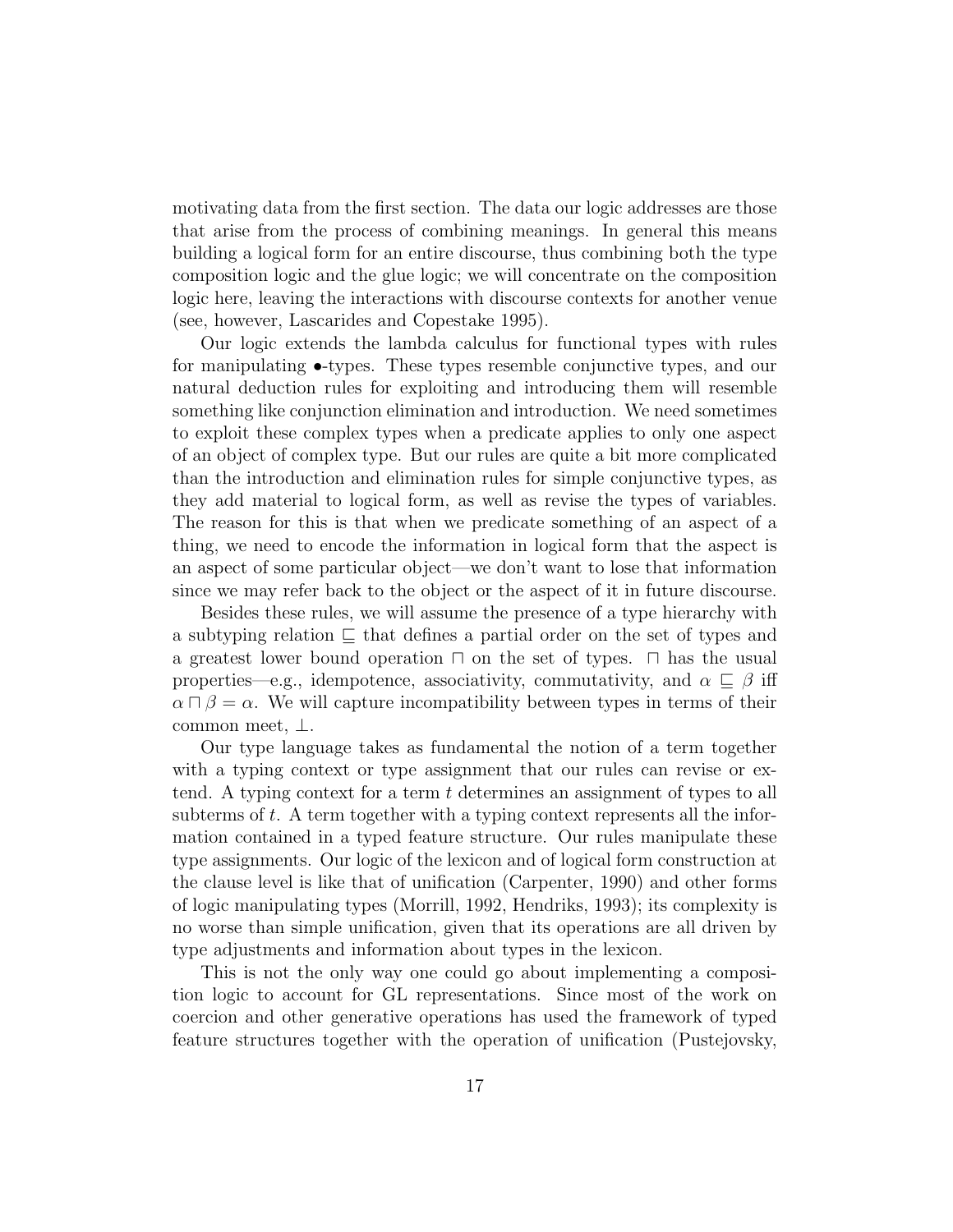1995, Pustejovsky and Boguraev, 1993, Copestake and Briscoe, 1993, 1995), one might ask why we are proposing a new formalism. But as we have already argued, there are conceptual and computational advantages for our decision. As regards unification, the operation of unification is an efficient way of representing the replacement of one element with another that is determined to be more specific via some partial ordering. But with coercion, subselection, and co-composition, we must transform types during semantic composition.

Coercions and co-compositions can be captured via lexical rules (Godard and Jayez 1993, Copestake and Briscoe 1995). Such rules allow us to rewrite given feature structures as new ones. But this approach has several drawbacks. First, these rules allow us to change feature structures in an arbitrary way, whereas for us coercion is precisely the exploitation of something already in the given type structure. Such lexical rules don't discriminate between destructive type shifts like grinding (as in Rabbit is good to eat and is all over my windshield right now) and the ampliative inferences that are part of logical metonymy and copredication. In the latter, we add information about objects that are the typical denotata of the expressions involved. In the system of type rules to be introduced below, these two types of rules will be distinguished. Logical metonymy and copredication involve ampliative rules like dot and qualia exploitation. Type structures with these rules are not transformed; they are preserved but trigger the addition of new information to logical form. Finally, our framework allows a more flexible relation between world knowledge and the lexicon than that for unification. While head types are typically stable, we imagine that values for qualia structures may be highly contextually dependent, and as such we may be able to form such types dynamically in discourse. Given the standard treatment of qualia structure, these are taken to be universal features in typed feature structures and so are much more rigidly construed.

### 4.2 The Set of Types

We will first define the set of types for the logical system in general terms. We will assume there are *simple* types and complex types, *dot types*, for which we'll use the type forming operator  $\bullet$  and functional types for which we'll use the type forming operator  $\sim$  to distinguish this from the material implication  $\rightarrow$ .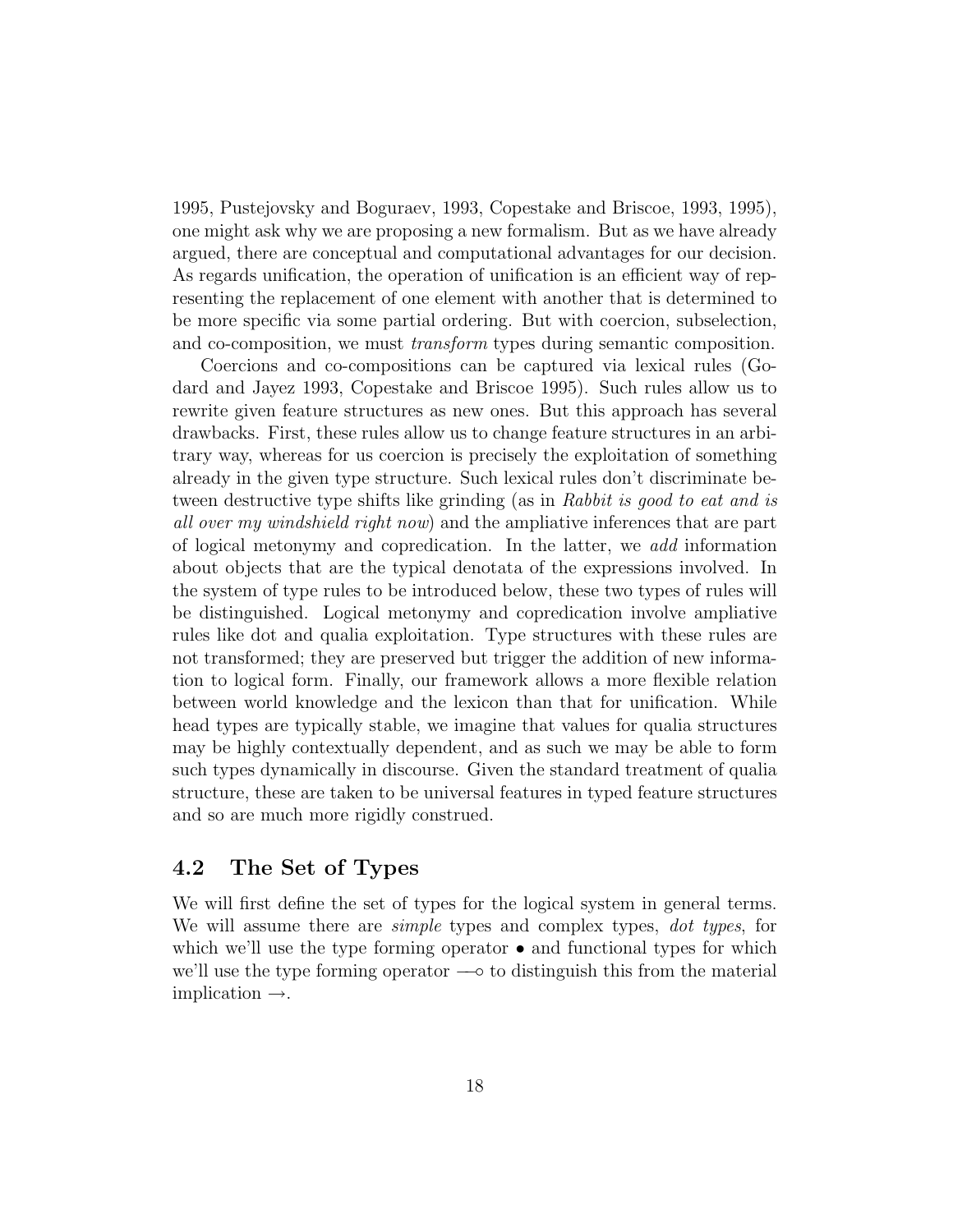- (20) a. PRIMITIVE TYPES: e the general type of entities and  $\underline{t}$  the type of truth values. Below  $\sigma, \tau$  range over all simple types, the subtypes of e as well as e and  $\underline{t}$ .<sup>12</sup>
	- b. FUNCTIONAL TYPES: If  $\sigma$  and  $\tau$  are types, then so is  $(\sigma-\sigma\tau)$ .
	- c. DOT TYPES: If  $\sigma$  and  $\tau$  are types, then so is  $(\sigma \bullet \tau)$ .

We assume that the lexicon contains a library of types that determines the type for each lexical item. This library may also evolve as the discourse proceeds, in ways that we will not explore in detail for the present discussion.

The subtyping relation  $\Box$  affects functional types in the following way. The functional type from a more specific type of object  $\alpha$  into  $\beta$  is itself a subtype of the functional type from  $\alpha'$  into  $\beta$  if  $\alpha$  is a subtype of  $\alpha'$ , Formally this means that: if  $\alpha \sqsubseteq \alpha'$ , then  $(\alpha \rightarrow \beta) \sqsubseteq (\alpha' \rightarrow \beta)$ . We also will assume that if  $\beta \sqsubseteq \beta'$  then  $(\alpha \longrightarrow \beta) \sqsubseteq (\alpha \longrightarrow \beta')$ . Similar subsumption relations hold for the complex  $\bullet$  types.

Our Type Composition Logic (TCL) has the usual lambda terms familiar from compositional semantics, together with a set of type assignments, of the form  $t:\sigma$ , where  $\sigma$  is some type and t is some term. Constraints on types will also be available; for instance, we may need to know that  $\sigma$  is a subtype of  $\tau$ , something we express as  $\sigma \sqsubseteq \tau$  or that two types are compatible, which we write as  $\sigma \sqcap \tau \neq \bot$ . We also have (minimal) information about syntactic structure that we will exploit in our rules; for instance, we will have a formula head( $\psi$ ), where  $\psi$  is a term telling us that  $\psi$  is derived from some projection of the head or the head itself of the syntactic structure whose meaning we are currently trying to build up. We'll discuss this in more detail below. We also need our "fence" formula from discourse context and metaphysics  $\Diamond v: \sigma \bullet \tau$ . Most likely we will need formulas that allow us to put constraints on what types variables may be, like the reentrancy equations of unification, but we will not use such rules in the present paper.

In order to introduce the specific characteristics of the composition logic, let us examine what is involved in type coercion and subselection phenomena involving a dot object, i.e., a •-type. Consider, for example, the compositional interpretation of the noun phrase in (21).

(21) a heavy book

<sup>&</sup>lt;sup>12</sup>The details of the relationship between  $e$  and its subtypes, as a join semi-lattice, in the simple type domain are spelled out in Pustejovsky (2001, forthcoming).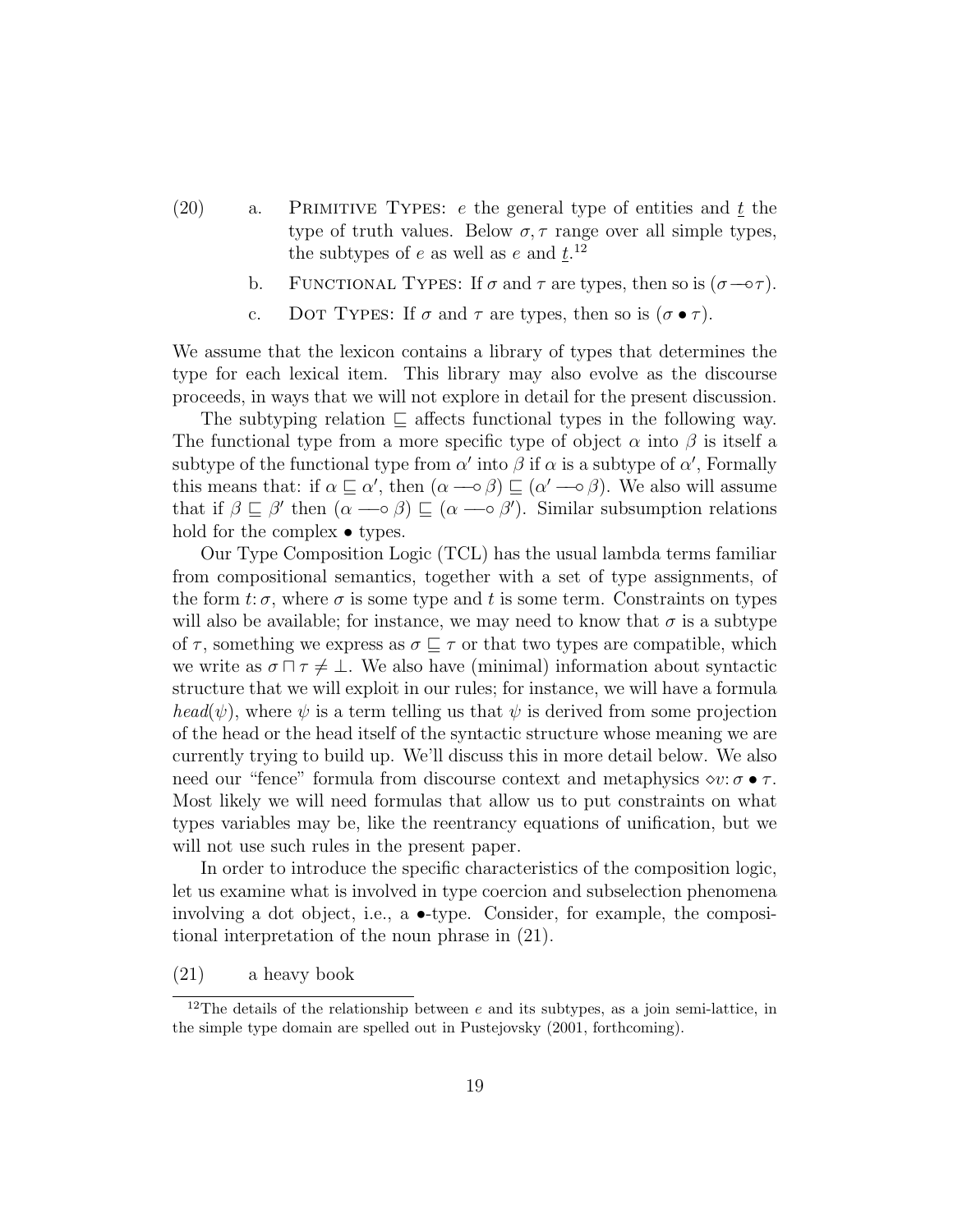The interpretation of interest is predication of the book qua physical object as being heavy. Let us suppose that the adjective heavy is understood as an intersective adjective and so yields the lambda term in (22).

(22)  $\lambda P\lambda x$ [heavy $(x) \wedge P(x)$ ]

where x:PHYSICAL-OBJECT, or  $x : p$  for short, is the type assignment to x. This of course implies that P is assigned type  $p \rightarrow \infty$  t. The adjective phrase itself has type  $(p \rightarrow o \underline{t}) \rightarrow (e \rightarrow o \underline{t})$ . This must combine with the semantic expression for book to create a full noun phrase in the DP analysis of syntax that will then combine with the determiner. Let us suppose that *book* introduces a predicate whose argument is conventionally determined to be an object with both a physical and an informational aspect. Thus, it yields the term  $\lambda v \text{book}(v)$  together with the typing context x: PHYSICAL-OBJBECT  $\bullet$ INFORMATION, or  $x: p \bullet i$  for short. This implies that  $\lambda v \text{book}(v)$  has type  $(p \bullet$  $i) \rightarrow t$ . This, however, presents us with a type clash between the adjective's type and the noun's type; that is, we cannot combine these two lambda terms via lambda conversion because the type of the lambda abstracted variable P and the term that is to replace P don't match. Three questions arise in the context of this mismatch. First, should we make a type adjustment? If so, where should the type adjustment in this construction take place, on the type of the adjective itself, on the noun, or on some lower variable?<sup>13</sup> Finally, what sort of type adjustment should be made?

The first question has an obvious answer: since a phrase like heavy book is clearly felicitous, some sort of type adjustment should be made to allow lambda conversion to take place so as to construct a logical form for the NP. For the second question there also seems to be a principled answer, which we state below as  $(23)$ . The idea of  $(23)$  is that the syntactic head of any environment  $X$  should determine the typing of  $X$ . To be more precise, let's first define a type clash between two constituents  $A$  and  $B$  to occur whenever: if A is function that is supposed to apply to  $B$ , then the greatest lower found of the type  $\tau$  of lambda abstracted variable in A and the type of B is  $\bot$  or if  $B$  is function that is supposed to apply to  $A$ , then the greatest lower found

<sup>13</sup>Classic GL analyses (Bouillon, 1997, Pustejovsky and Boguraev, 1993, Pustejovsky, 1995) have argued that adjectival subselection selects for a particular qualia role or the corresponding type for a quale within the feature structure of the nominal semantics. That is, they are typed to modify the particular qualia role of the noun in a specific construction. We compare this analysis to the present one below.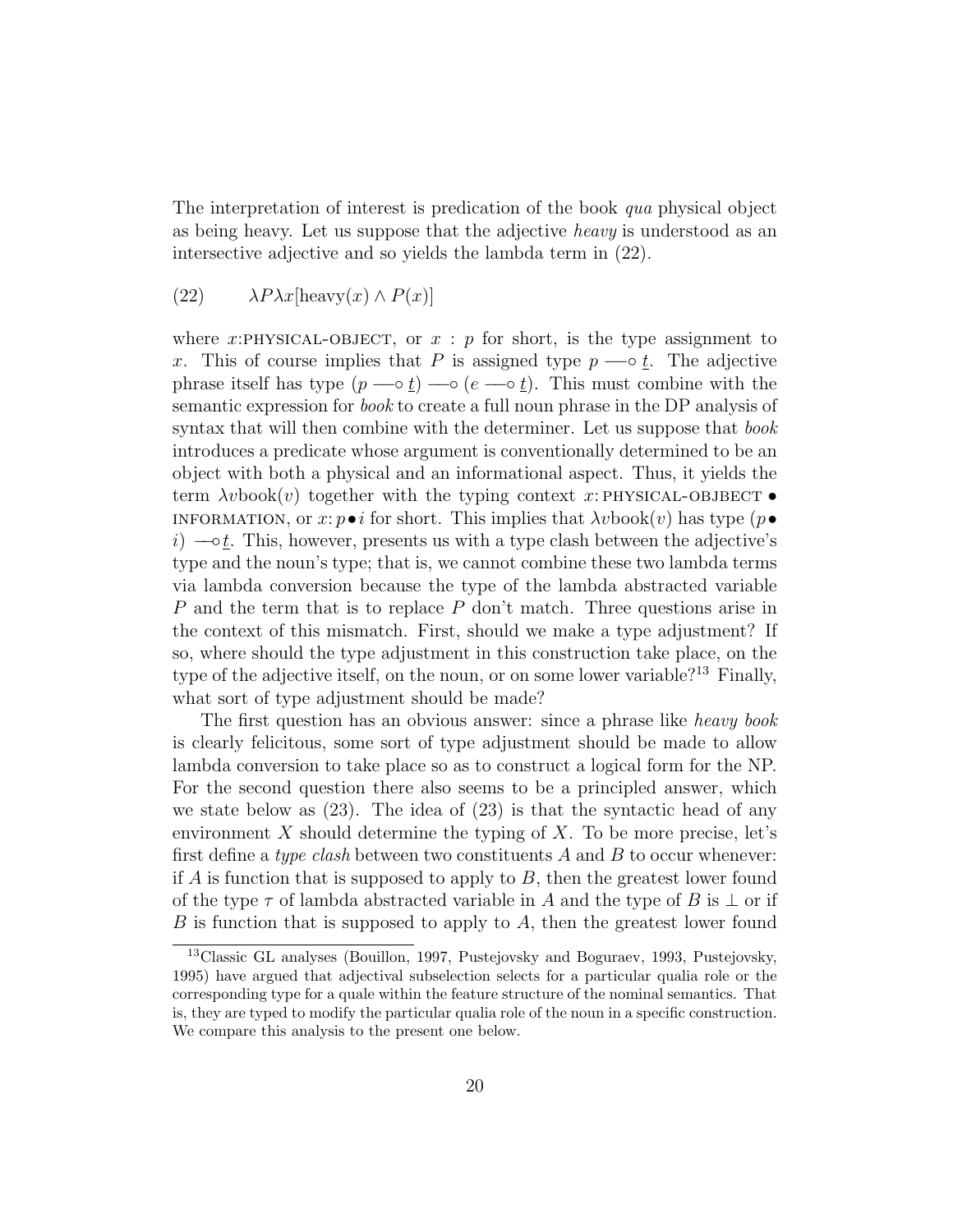of the type  $\tau$  of lambda abstracted variable in B and the type of A is  $\bot$ . For example, A and B will have a type clash, when A is  $\lambda xFx$  where  $x:p$  and B is y where y : i and  $p \sqcap i = \perp$ . Next, let's define the tail of any functional type  $\alpha$  —∘  $\beta$  to be  $\beta$ .

(23) **Head Typing Principle:** Given a compositional environment X with constituents A and B, and type assignments  $A: \alpha$  and  $B: \beta$  in the type contexts for A and B respectively that clash, if A is the syntactic head in the environment, then the typing of A must be preserved in any composition rule for A and B to produce a type for  $X$ .

This means that in the case of (21), we should adjust the adjective's type, given that the noun is the relative head in the construction. Similarly, when we combine a DP in object position with a governing verb to form a VP or a VP or NP with an adjoined modifying phrase, we want the verb's categorization to affect the way the NP is interpreted, given our principle that the head of the category should win out. For subjects of a sentence, given the Head Typing Principle, we need to establish what the head of the IP is. If we take standard  $\overline{X}$ -syntax as our guide, it is the inflection node which introduces an event to saturate the VP, which is its complement. By Type Accommodation, the result will then have the type  $PHYS \rightarrow \mathcal{O}t$ . So the Head Typing Principle tells us that we must change the type of the subject DP in order for it to conform to the typing of the  $I^{\prime}$ .<sup>14</sup> it appears as though the VP's type will win out, forcing us to change the type of the subject if there is a type clash. Finally, for coordinate constructions, the Head Typing Principle doesn't determine how types should adjust, but a slight extension of it would dictate that in coordinate constructions both coordinated constituents will undergo a typing change. Thus, coordinate constructions may give rise to the introduction of complex  $\bullet$ -types, each coordinated constituent supplying one of the constituent types to the complex type.

The Head Typing Principle dictates where we should make typing adjustments, should there be conflicts involving the type of a complement and the selectional context within which it appears. But what should those adjustments be? If we go back to our metaphysical underpinnings, then what complex types allow us to do is to predicate properties of aspects of individuals. But if an aspect of a thing exists, then the thing itself must exist as

<sup>&</sup>lt;sup>14</sup>Results are largely equivalent if we choose HPSG as our syntactic guide; there the verb will be the lexical head and will once again force us to change the NP's type.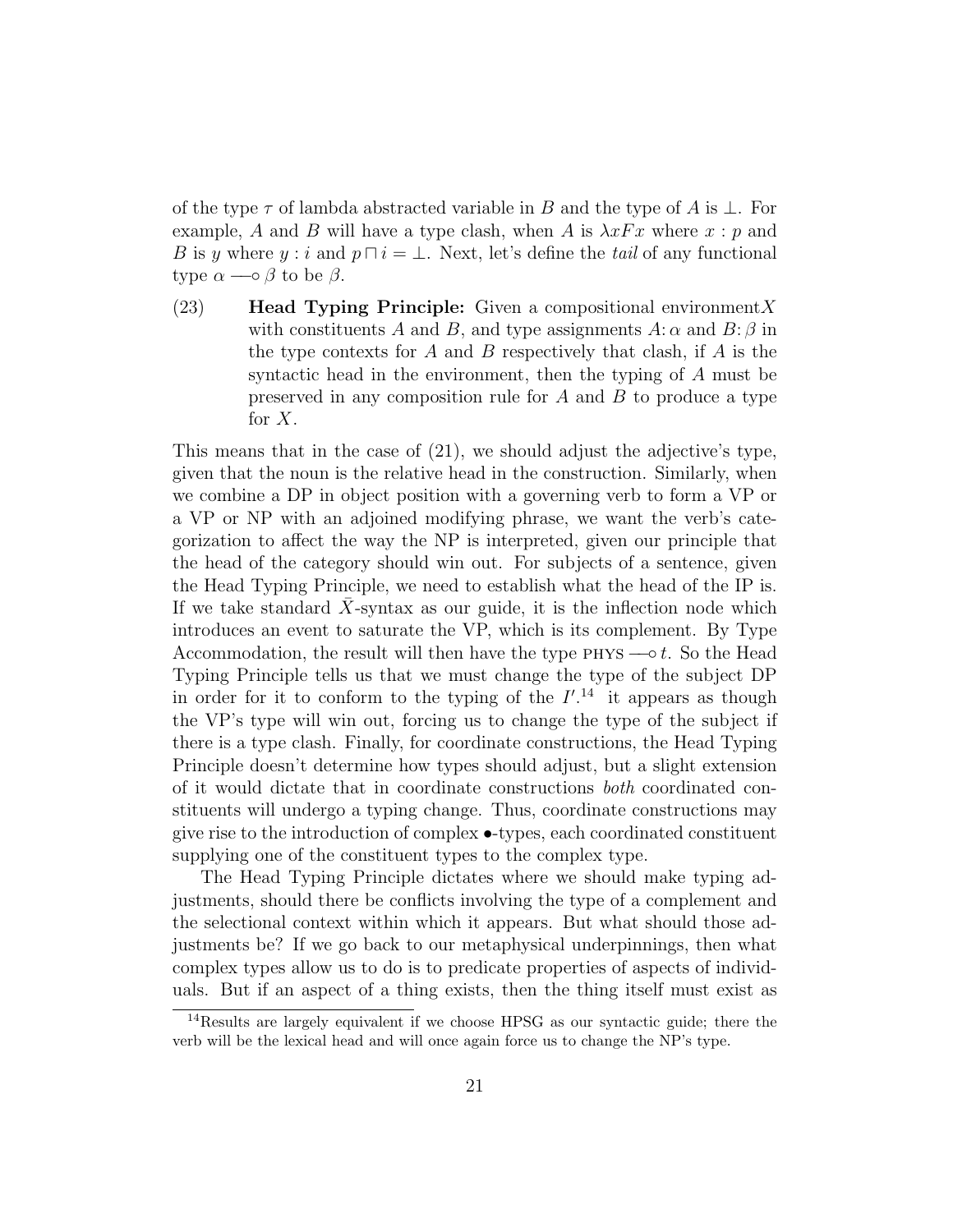well; in this respect, aspects differ from parts. So in retyping a variable to represent an aspect of a thing, we should also have a variable representing the thing itself, and we need to make sure that we link the variable representing the aspect to the variable representing the thing via our parthood relation, O-Elab. Thus, type adjustments with complex types typically add more information into the logical form; that is, our type inferences actually change the formula.

The last issue concerns which of the two variables we need to be the argument to the predicate. For instance, for (21), we want to say that it is the physical aspect of the book that is heavy, but we don't want this type to percolate up into the main predication. So we introduce a new variable of complex type that is the argument of the property variable and that will end up being the argument to book, and we close the variable typed phys off existentially in the lambda term for *heavy* before the adjective and the noun combine. Formally for (21), this amounts to rewriting the lambda term for the adjective as:

(24) 
$$
\lambda P \lambda y \exists z [\text{heavy}(z) \land O\text{-}elab(z, y) \land P(y)]
$$

where the typing context for the formula is, z: PHYS,  $y: p \bullet i$ . By adjusting the type of the argument of P, the adjectival phrase can now combine with the translation of the noun phrase, carrying the appropriate typing on the head variable. It turns out that conjoining this information with the predicate variable P in either the DP or adjectival phrase gives the quantificational closure just the right scope. If we follow our principle that the head type should be preserved on the main argument, then the proper treatment for (21) must introduce a dot typed variable within the adjectival phrase. This leads us then to posit two sorts of rules, a rule of •-Exploitation, and a rule of •-Introduction. In each case we will want to rewrite the term whose type needs to be changed in the way we've just discussed.

Type conflicts involving a complex dot type and a constituent type may occur not only when we attempt to apply a quantifier or property of properties to a property as in (21), but also when we apply a higher order property to a quantifier. We will state the rules for each of these cases in the discussion that follows.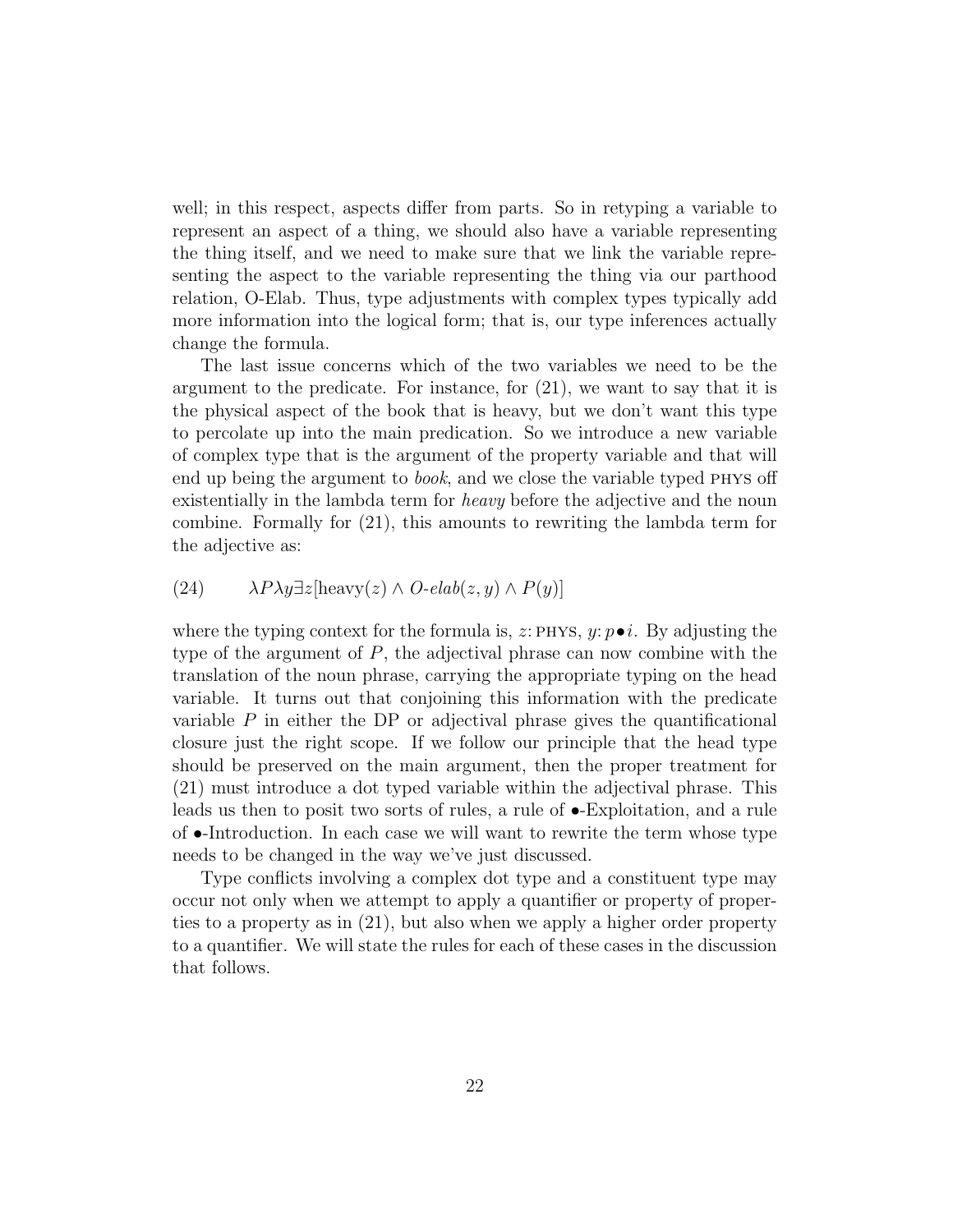## 4.3 The Basic Rules for Type Composition Logic

In our discussion above, we've seen how the type composition logic may change the types of terms during the construction of a logical form. Thus, our rules may call for the revision of a type context; when a type context is revised with the assignment t:  $\alpha$ , which we write as  $c * (t:\alpha)$ , then the revised context contains  $t:\alpha$  and all the types of terms that involve t have their functional types changed accordingly. If  $t$  does not occur in  $c$  then  $c*(t:a)$  just extends c with the assignment of a to t; i.e.,  $c*(t:a) = c+(t:a)$ .  $c(t; a)$  simply means that the type assignment c includes the assignment of a to t. We'll write  $c + c'$  to denote the merging of two typing contexts or the extension of  $c$  by  $c'$ .

With this notation out of the way, we now introduce the rules for our Type Composition Logic (TCL). As usual a lambda expression denotes a functional type, i.e., a  $\alpha$   $\rightarrow$   $\beta$  type. Such rules should be understood as reduction rules, thereby giving rise to equivalent term expressions. Application is defined in terms of a context, c, which provides typing assignments to both the variable in the applicand and the argument.

#### (25) Application:

$$
\frac{\lambda x \phi[t], c(x; \alpha, t; \alpha)}{\phi[t/x], c}
$$

In terms of the type calculus itself, application corresponds to a rule of modus ponens for −−◦. The type calculus of course also has lambda abstraction which corresponds to a rule of conditional proof for −−◦.

The contexts that accompany the rule of Application and other operations may be updated or combined, as the result of a rule being applied. We will refer to this rule as *Merging Contexts*. We will write  $\{\cdot\}$  braces around the function and [.] brackets around the argument for readability.

#### (26) Merging Contexts:

$$
\frac{\{\lambda x\phi, c\}[t, c']}{\lambda x\phi[t], (c + c')}
$$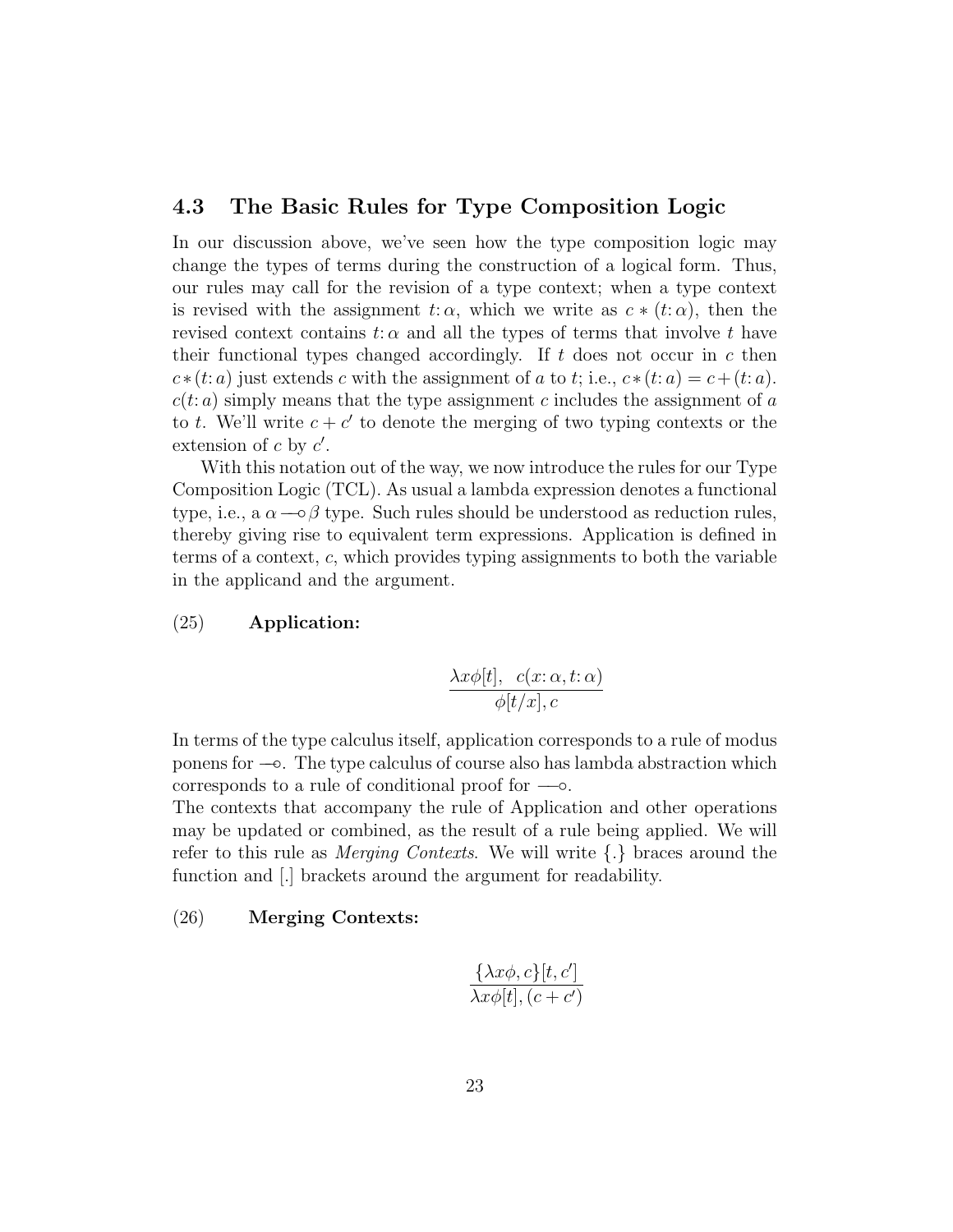This is a book-keeping rule and does not really correspond to any properties of any of the type constructors.

As with the types available in the type semilattice from the lexicon (cf. Pustejovsky, 1995, Copestake and Briscoe, 1993), we have the rule of Type Accommodation. Type accommodation covers what results in type unification, in which a supertype can unify with a subtype yielding the subtype as the result. This rule allows us to shift the types in the case of compatible types, which we write as  $\alpha \sqcap \beta \neq \bot$ , to the meet of the two.

#### (27) Type Accommodation:

$$
\frac{\lambda x \phi[t], c(x; \alpha, t; \beta), \alpha \sqcap \beta \neq \bot}{\lambda x \phi[t], c * (x, t; \alpha \sqcap \beta)}
$$

Type Accommodation corresponds to a limited strengthening of the antecedent for —–◦ (limited, because Type Accommodation works only when we are to trying to apply one term to another). By the axiom on the subsumption relation, Type Accommodation applies to higher functional types defined from simple types that stand in the proper subtyping relations. For instance, if a determiner of type  $(e \rightarrow o t) \rightarrow (e \rightarrow o t) \rightarrow o t$  takes a physical property as an argument—i.e. something of type  $(p \rightarrow \infty t)$ , then the axiom on subtypes will tell us that being a physical property is a subtype of being a property, and Type Accommodation will adjust the type of the determiner to  $(p \rightarrow o t)$   $\rightarrow o$  (( $e \rightarrow o t$ )  $\rightarrow o t$ ). This will allow us then to use Application to combine the meaning of the determiner and the physical property.

## 4.4 • Types and Dot Objects

As discussed above, there are strong motivations for enriching the domain of entity types. In addition to simple types of e and its associated semilattice of subtypes, we introduced the domain of dot objects (•-types). In this section we develop the rules allowing us to exploit a •-type during composition.

Let us look again at a representative example of a type mismatch involving a dot object, where the subject is a complex type and the predicate selects for one of the constituent types. Consider the predication in (28) below.

(28) The book is heavy.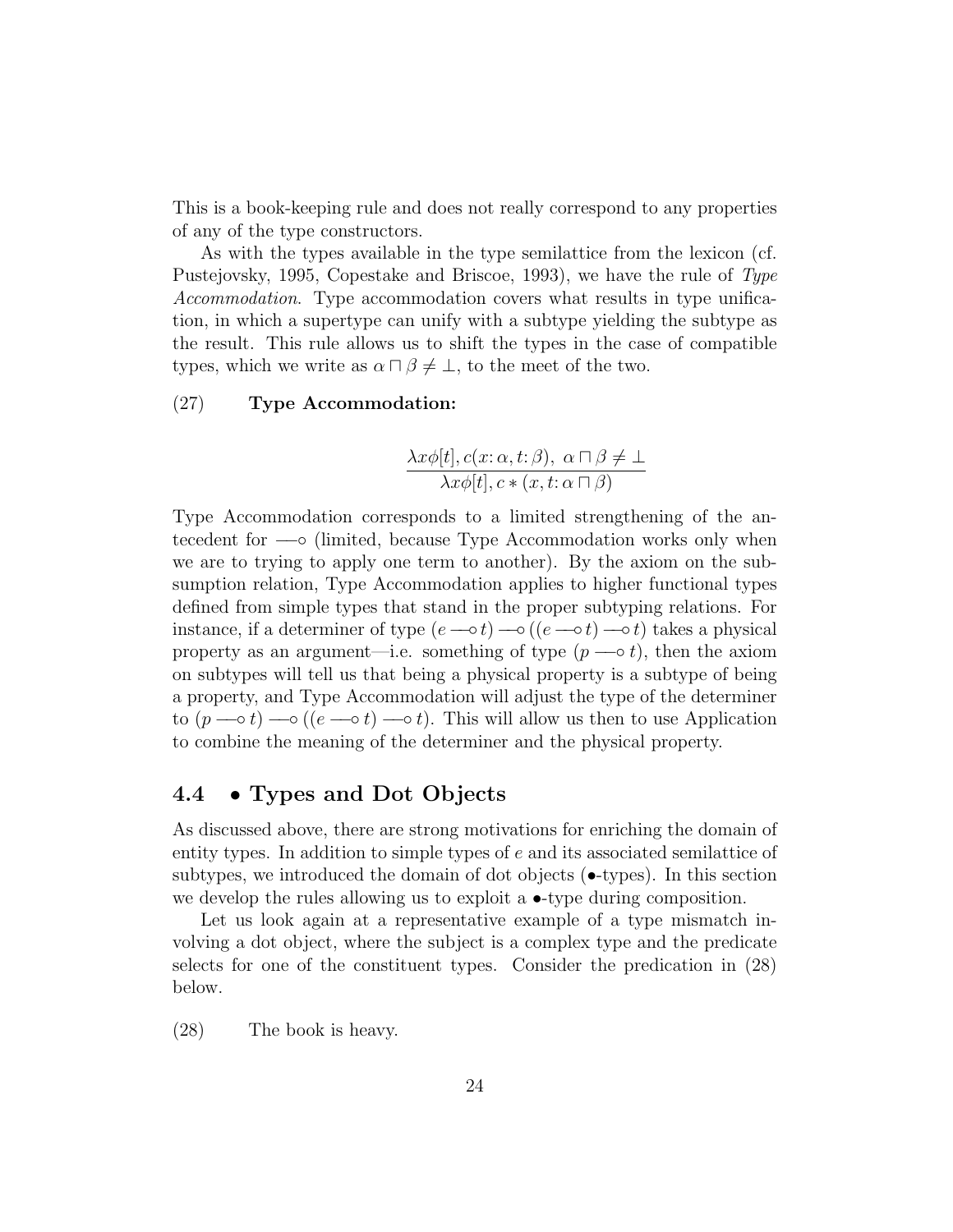The Head Typing Principle tells us that we have to change the type of the subject DP, while the type of the VP remains unchanged. Confirmation of the Head Typing Principle comes from this implication about changing the type of the DP. To see why, suppose that the quantification in the DP in (28), and more importantly in (29) is over dot objects. Suppose that we assert (29) in a context in which some books from the library have been stolen and others borrowed.

### (29) Every book is now back in the library.

Suppose in addition that there are five copies of Anna Karenina, six copies of The Possessed and four copies of Madame Bovary but only one copy of each has been returned. Assuming that the head of the construction is the subject DP and universally quantifying over dot objects implies that (29) is true in that case. Indeed dot objects are difficult to "count", but it seems that we can individuate at least some of them, viz. books, in terms of the individuation conditions of either constituent type. Our intuitions, however, dictate that (29) is neither ambiguous nor indeterminate but false in this context. To avoid such "sloppy" individuation conditions, we need to resort to simple types. The Head Principle dictates that we need to type the DP in (29) so that it quantifies over physical objects. If we quantify over every physical book in the library, then this will make (29) false in the context we have specified. This means that we need to shift the type of the DP so that it has a simple type by shifting the type of the head variable in the DP; i.e., if our DP looks like

$$
(30) \qquad \lambda P \forall x (\psi \to P(x))
$$

where x has a complex type, then we need to shift the type of  $x$ , and that will in turn shift the type of  $P$  to the appropriate type.

In fact if we attend to the Head Typing Principle and to the lexical categories elements of which may type their arguments as having a complex or simple subtype of e (the type of all entities), then we can get an idea of exactly what sort of exploitation rules we need for complex types. Lexical elements that fall under the determiner (D), inflection (I) or Adverb (Adv) categories may impose type requirements on their arguments but they do not involve complex types, as far as we have been able to determine. Hence, our rules will not apply to type conflicts between a determiner and its complement NP, or between an Inflection morpheme and its complement VP,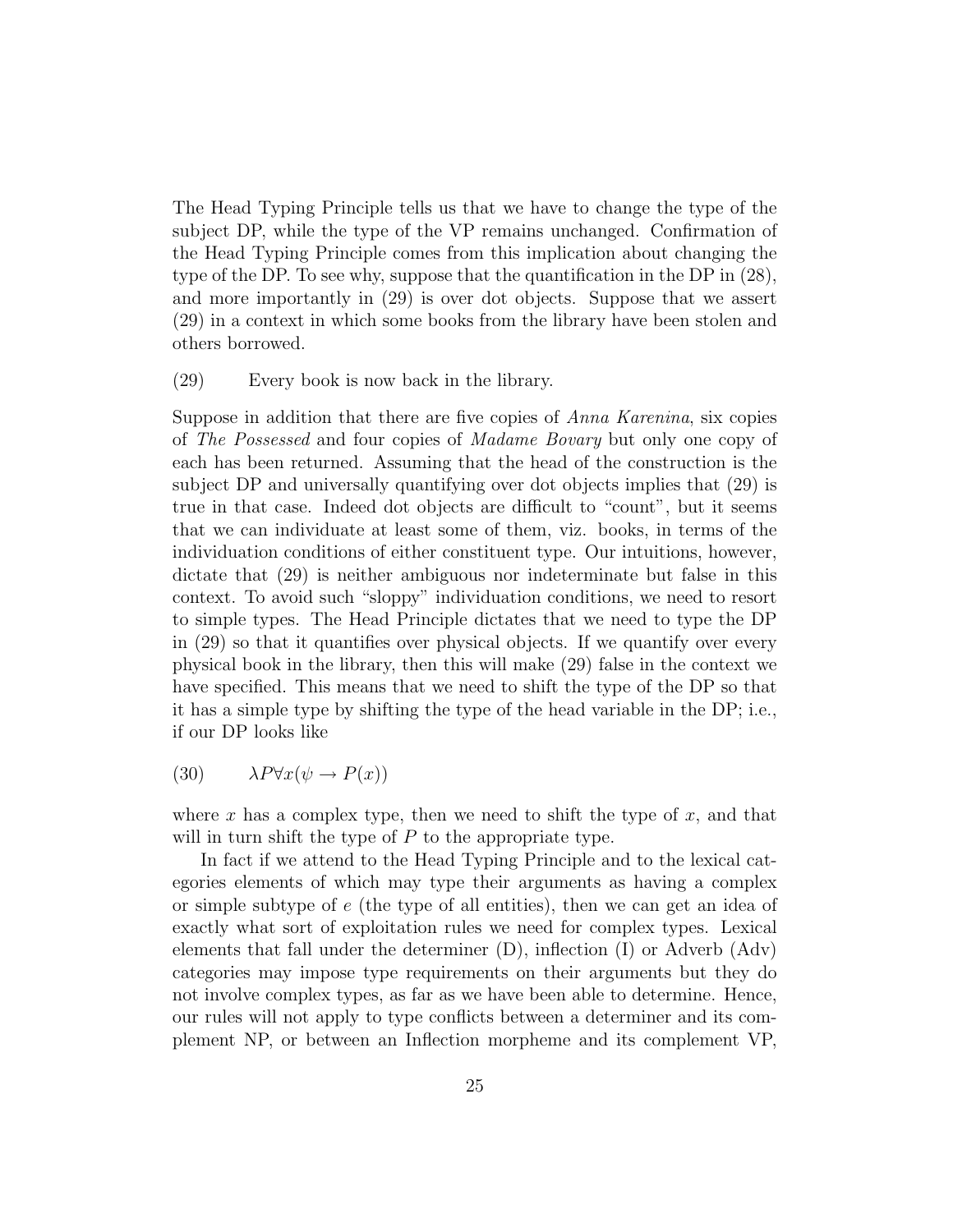for example. The categories whose elements do have selectional restrictions involving complex types are verbs, nouns, adjectives and prepositions. The Head Typing Principle dictates that our rules must change the types in the cases of type clash that interest us of: DPs when combining with a verb or VP, DPs when combining with a preposition, and adjectives when combining with an NP. It turns out that for all of these cases, we need only two sorts of rules: one where an argument to a DP meaning forces a shift in the DP's meaning, and one where a functor taking a DP meaning as an argument forces a shift in the meaning of the DP. The case we just considered is one where a DP argument forces a shift in the DP meaning. Below we'll consider cases of the second type.

Let's now formalize these observations. For an expression,  $\phi$ , in which there is a  $\lambda$ -bound property variable whose type is a function from objects of a complex type to objects of some other type, we will suppose that the property variable in  $\phi$  takes an argument x that is of complex type, something we will write as  $\lambda P\phi(P(x))$ . We introduce a new existentially bound variable v with type  $\alpha \bullet \beta$  and replace x with v within the part of the predication, call it  $\Delta$ , in  $\phi$  that is responsible for the original typing of x. Intuitively,  $\Delta$  is the main predication in  $\phi$ . We also shift the type of x to a constituent type of the •-type, thus changing the property variable's type to be a function of type  $\alpha$ or  $\beta$ . Finally, we add the relevant parthood connection between x and v to  $\Delta$  by conjoining to  $\Delta$ ,  $O\text{-}elab(x, v)$ . To this end, we designate  $\Delta(\phi, x)$  to be the smallest subformula of the term  $\phi$  containing predications responsible for assigning x the type it has in  $\phi$  and such that no predications in  $\phi$  outside of  $\Delta(\phi, x)$  impose that complex typing on x. Given this definition  $\Delta(\phi, x)$  must be a formula with  $x$  free, since neither quantification nor lambda abstraction imposes any typing requirements on the variables they bind. Furthermore,  $\Delta(\phi, x)$  will not include the property variable itself, since it inherits its type from its argument  $x$ , not the other way around. This allows us to make our variable substitution, to retype x, and to add the  $O$ -elab condition without any problem. To illustrate  $\Delta$ , we look to some particular constructions. For instance, in the case of the logical form for a simple, adjectival phrase,  $\Delta$  would constitute the material contributed to the lambda term from the adjective, as we saw in the previous section. In the case of a DP,  $\Delta$  would be the formula in the restrictor of the generalized quantifier logical form.

We can now state this version of  $\bullet$ -Exploitation with a pair of substitutions, which look like the expression,  $\chi\{\frac{\phi}{\psi}\}$  $\frac{\phi}{\psi}$ . One other bit of notation has to do with the square brackets; they represent an application that hasn't yet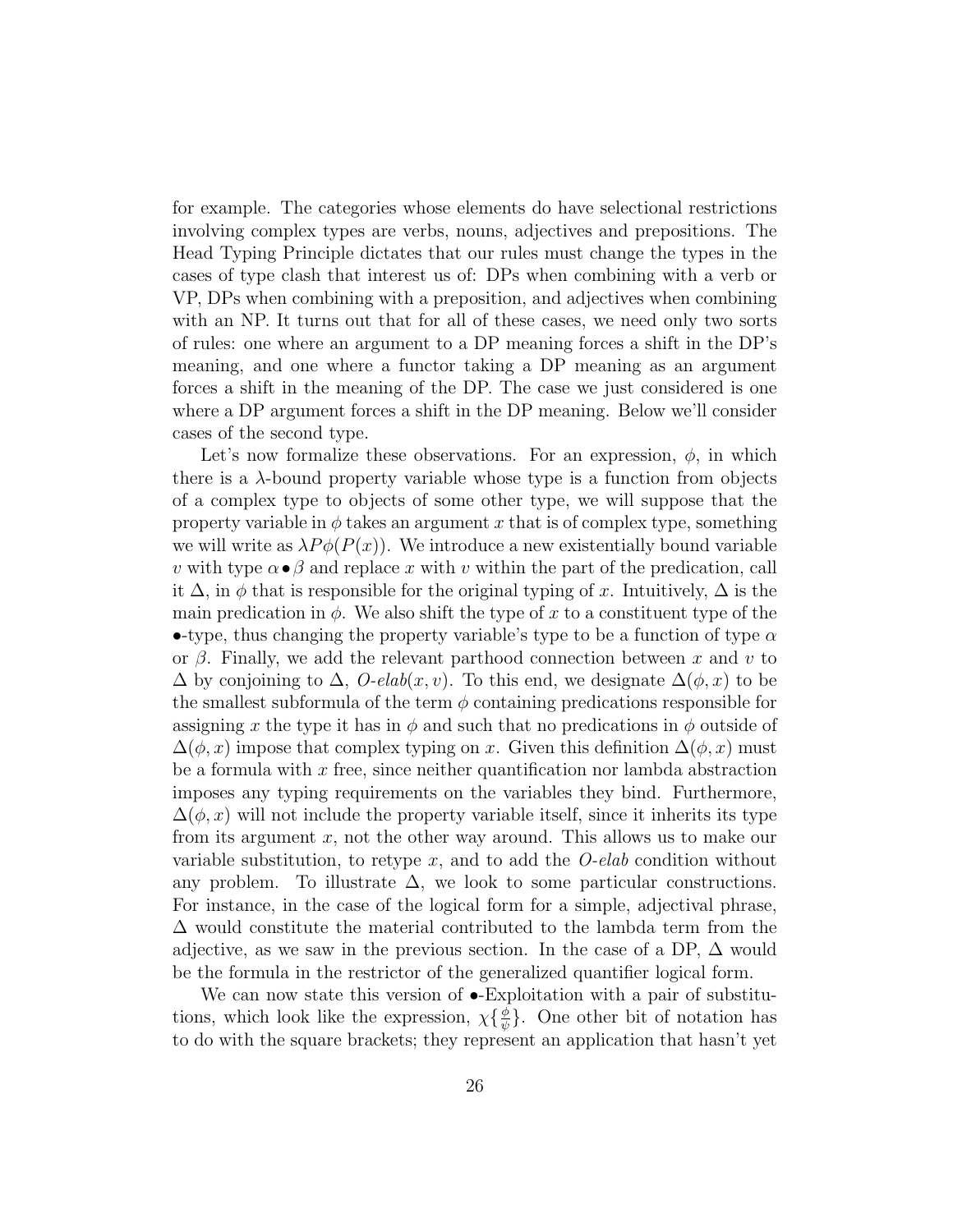taken place. That is with  $P[x]$  we haven't yet applied the property that P stands for to x; similarly the lambda expression with its typing context,  $[\psi, c']$ hasn't yet been integrated with the lambda expression with its context on its left. We enclose the complex expression that is to apply to  $[\psi, c']$  in curly brackets to help for readability. Below  $\phi(P[x])$  represents the fact that the property variable P is to apply to x in the expression  $\phi$ , and  $\psi$ :  $\begin{bmatrix} \alpha' \\ \beta' \end{bmatrix}$  $\beta'$  $]-\circ \gamma$ represents the fact that  $\psi$  is typed either as  $\alpha \longrightarrow \gamma$  or as  $\beta \longrightarrow \gamma$ . In this rule and the following rules concerning •-types, we will assume that  $\alpha \sqcap \alpha' \neq \bot, \beta \sqcap \beta' \neq \bot.$ 

### $(31)$  •-Exploitation (•E):

$$
\frac{\{\lambda P\phi(P(x)),\ c(P; (\alpha \bullet \beta) \to \gamma)\}[\psi, \ c'(\psi; \begin{bmatrix} \alpha' \\ \beta' \end{bmatrix} \to \gamma)], \text{head}(\psi)}{\{\lambda P\phi[\frac{\exists v(\Delta(\phi, x)[\frac{v}{x}]\wedge \text{O-Elab}(x, v))}{\Delta(\phi, x)}], \ c*(x: \begin{bmatrix} \alpha \sqcap \alpha' \\ \beta \sqcap \beta' \end{bmatrix}, v: \alpha \bullet \beta)\}[\psi, c']}
$$

•-Exploitation does two things; it adds material to the logical form of the lambda term to which it applies and it also revises the type contexts to reflect a shift in the typing of some of the variables in the altered lambda term. If we look just at what happens to the type for  $x$ ,  $\bullet$ -Exploitation corresponds to something like a conjunction elimination rule for  $\bullet$ -types, but it is more complicated than that since it forces us in reintroduce a variable of •-type. It is in fact an *ampliative* rule.<sup>15</sup>

Let us look at an example of  $\bullet E$  at work. Consider the sentence in (28), where the VP in effect predicates only of the physical aspect of a  $p \bullet i$ .<sup>16</sup>

- 1.  $[\![\text{the}]\!] = \lambda Q \lambda P \exists x (Q[x] \wedge P[x]), \langle P, Q: e \longrightarrow_{\mathcal{I}} x: e \rangle^{17}$
- 2.  $[\text{book}] = \lambda v \text{book}(v), \langle v : p \bullet i \rangle$

<sup>&</sup>lt;sup>15</sup>For some cases we may have to treat the existential quantifier on  $v$  as having its force determined by the original over  $x$ . As in DRT, we would have to treat such quantifiers over x as unselective. The cases we have in mind would be those where  $\phi$  is of the form  $Qx(\psi(x), \chi(x))$ , and both restrictor and nuclear scope have material that is responsible for typing  $x$  originally as being of complex type. We will not deal with this complexity here.

<sup>&</sup>lt;sup>16</sup>This effectively replaces the *Dot Object Subtyping* rule,  $\Theta^{\bullet}$ , as developed in Pustejovsky (1995) pp. 150-151.

<sup>&</sup>lt;sup>17</sup>We assume for illustration purposes that the computation will accommodate the presuppositions of definiteness locally in the composition.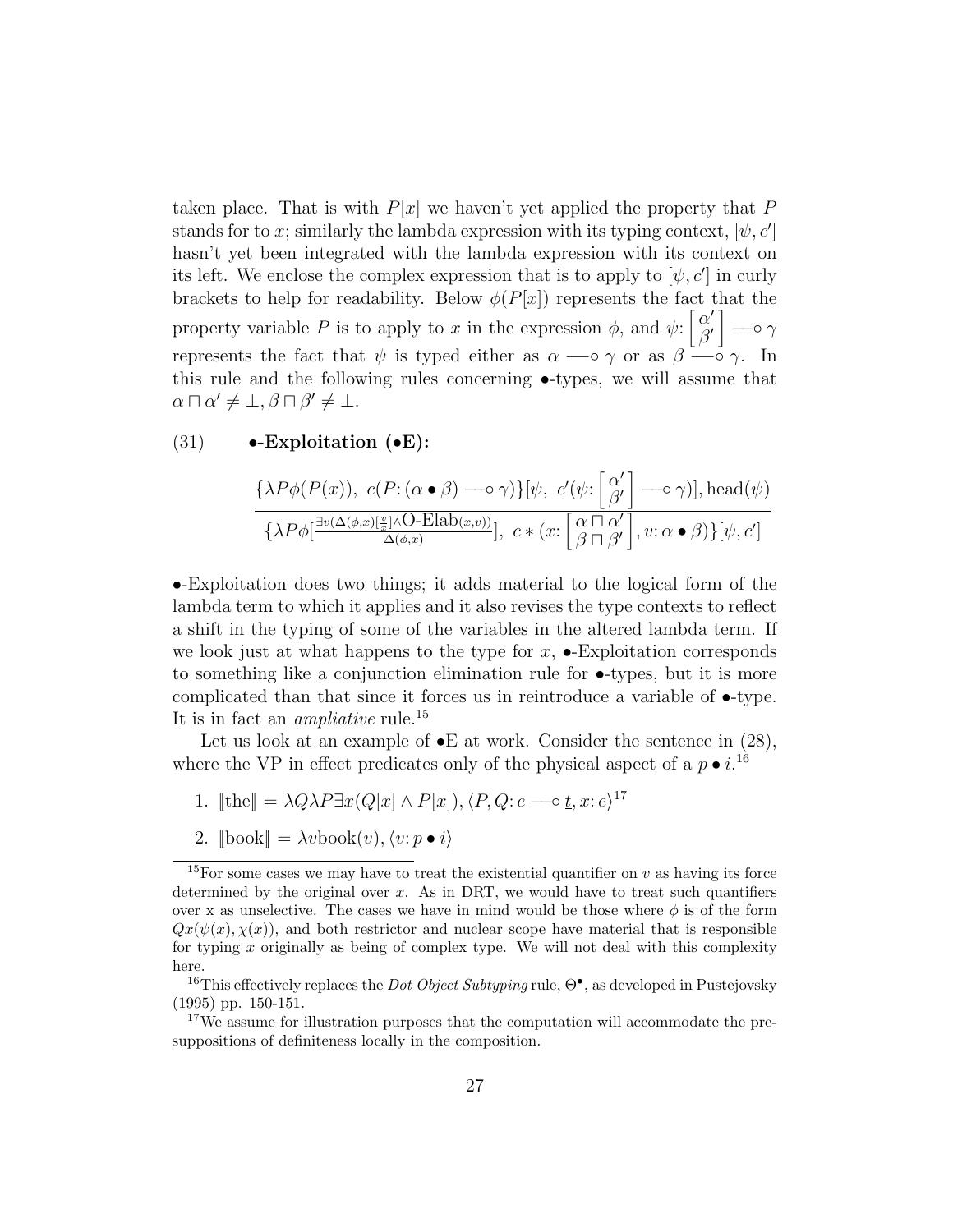- 3. [[the book] =  $\lambda Q\lambda P\exists x(Q[x] \wedge P[x]), \langle P, Q: e \longrightarrow t, x:e \rangle[\lambda v \text{book}(v),$  $\langle v: p \bullet i \rangle$
- 4. As  $e \sqcap (p \bullet i) = p \bullet i$ , by Accommodation, which revises the typing context, we get:  $\lambda Q \lambda P \exists x (Q[x] \wedge P[x]), \langle P, Q: (p \bullet i) \text{---} \circ \underline{t}, x: p \bullet i \rangle [\lambda v \text{book}(v), \langle v: p \bullet i \rangle]$
- 5. Now we use Application and Merging Contexts to get a term for the book:  $\lambda P \exists x (\text{book}(x) \land P[x]), \langle x : p \bullet i, P: (p \bullet i) \longrightarrow t \rangle$
- 6. The logical form for is heavy, and the interpretation in this sentence is the following:  $\lambda u$ heavy $(u)$ ,  $\langle u: p \rangle$
- 7. The syntax dictates:  $\lambda P \exists x (\text{book}(x) \land P[x]), \langle P: e \longrightarrow t, x: p \bullet i \rangle[\lambda u \text{heavy}(u), \langle u: p \rangle]$
- 8. By •-Exploitation:  $\{\lambda P \exists x (\exists v (book(v) \land O\text{-Elab}(x, v)) \land P[x])\}\langle v: p \bullet$  $i, x: p$ }[ $\lambda u$ heavy $(u), \langle u: p \rangle$ ]
- 9. By Merging Contexts and Application,  $\exists x(\exists v(\text{book}(v) \land \text{O-Elab}(x, v)) \land \lambda u \text{heavy}(u)[x]), \langle x: p, u: p, v: p \bullet i \rangle$
- 10. By Application:  $\exists x (\exists v (book(v) \land O\text{-Elab}(x, v)) \land heavy(x)), \ \langle v: p \bullet i, x: p \rangle$

The rule of •-Exploitation lets us take any modifier of a noun that would force a dot type (the adjective readable would be one such example) and apply it to a noun with a simple type that is the constituent of the modifier's type. We could then combine the two together to get a noun phrase of the simple type as required. Thus if we have a sentence such as (32) below:

(32) John turned off every readable screen.

our rule will produce a noun phrase that looks like the following, before the determiner meaning is applied:

(33)  $\lambda x(\exists v(\text{readable}(v) \land \text{O-Elab}(x, v) \land \text{screen}(x)), \langle x : p, v : p \bullet i \rangle$ 

When the determiner meaning is applied, we will get a quantification over all physical screens, which is what is intuitively required.

Our rule of •-Exploitation makes the quantification over objects of the constituent types always have scope over the quantification over objects of • type. But is this right? Consider for instance, the following.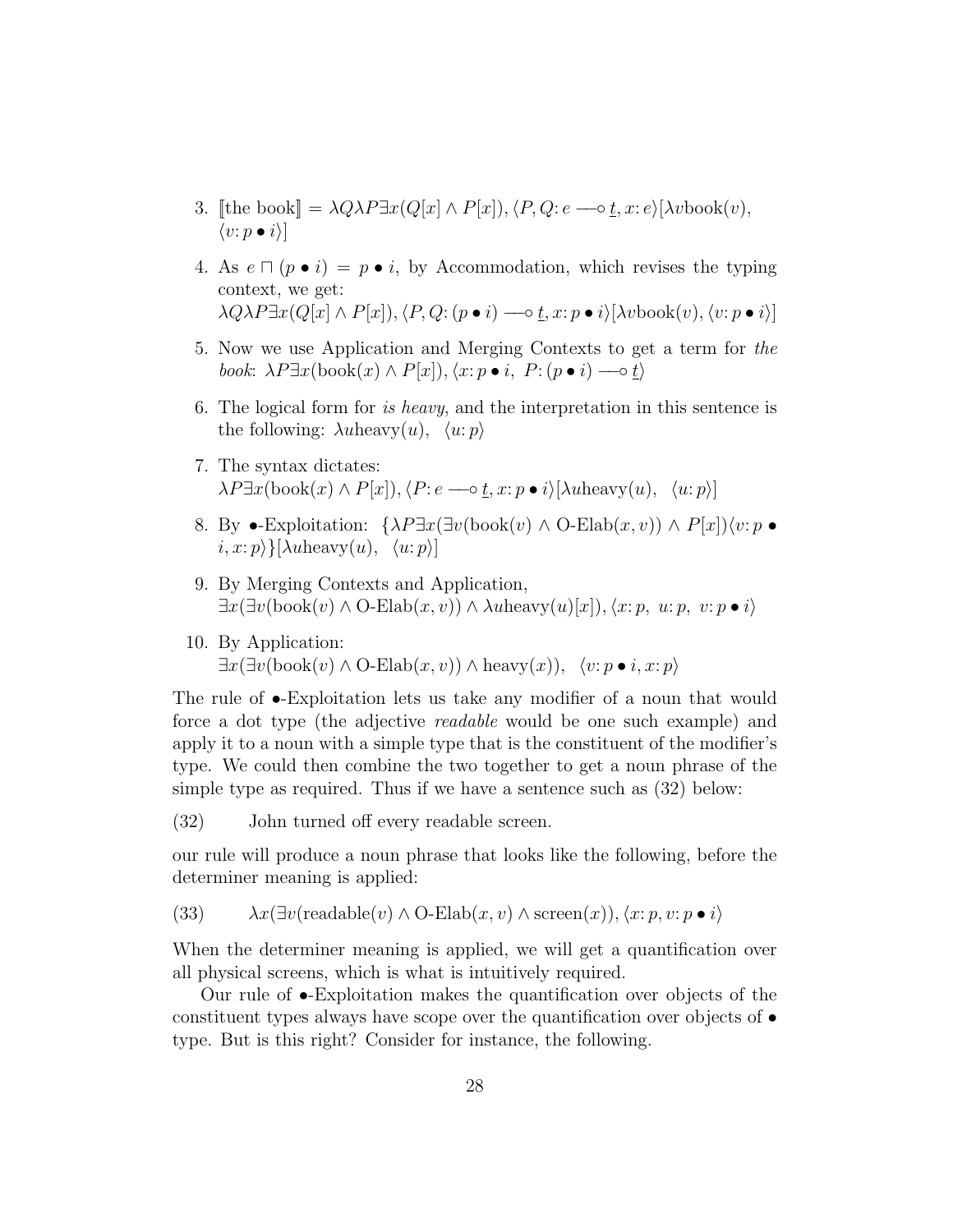#### (34) Three books by Tolstoy are heavy.

Following the derivation above, we would get a logical form for this sentence according to which on a distributive reading there are three physical aspects  $p_1, p_2, p_3$  each of which have to satisfy the formula  $\exists v(\text{book by Tolstoy}(v) \land$ O-Elab $(x, v)$ , where  $x : p$  and  $v : p \bullet i$ , and each of which are heavy. Nothing in our semantics forces the three aspects to be part of the same book. In fact quite the opposite. Our semantics for O-elab makes such an interpretation incoherent, for if we have O-elab $(p_1, b)$  and O-elab $(p_2, b)$ ,  $p_1 = p_2$ , which contradicts the meaning of the quantifier. Our semantics of O-elab, this subformula of the logical form of (34) can only be satisfied if there is a distinct book for each distinct physical aspect. Though there is a collective reading of the DP (the three books together are heavy), our semantics precludes having a collective reading of the formula in the restrictor of the quantifier.<sup>18</sup> Thus, we end up predicting that (34) is true only if there are three distinct books each with its own physical aspect that is heavy. Because of the particular dependency of aspects on the substances to which they belong, there is a quantificational dependency between variables for aspects and variables ranging over the substances of which they are parts.

There is one other case of  $\bullet$ -exploitation to consider, namely, the one where the complex type/simple type conflict occurs between an expression that has a generalized quantifier as an argument and a generalized quantifier. This is the second type of rule we alluded to above. This could occur for instance when a verb types its argument as a physical object but the noun in the complement types its argument as a complex type, say  $p \bullet i$ . This situation can be illustrated by the following example.

(35) John's mother <u>burned</u> the book on magic before he <u>mastered</u> it.

The verb burn's object argument must be a physical object, and as the Head Typing Principle dictates, although the object DP enters the composition with type  $p \bullet i$ , there must be some way to coerce it into having the right type, to satisfy the typing context and thereby allow the  $\lambda$ -conversion from the verb to go through. The way we do this is to apply a kind of •-Exploitation on the generalized quantifier to coerce it into the right type.

<sup>18</sup>For details on how such distributive and cumulative readings together are possible, see Asher and Wang 2003.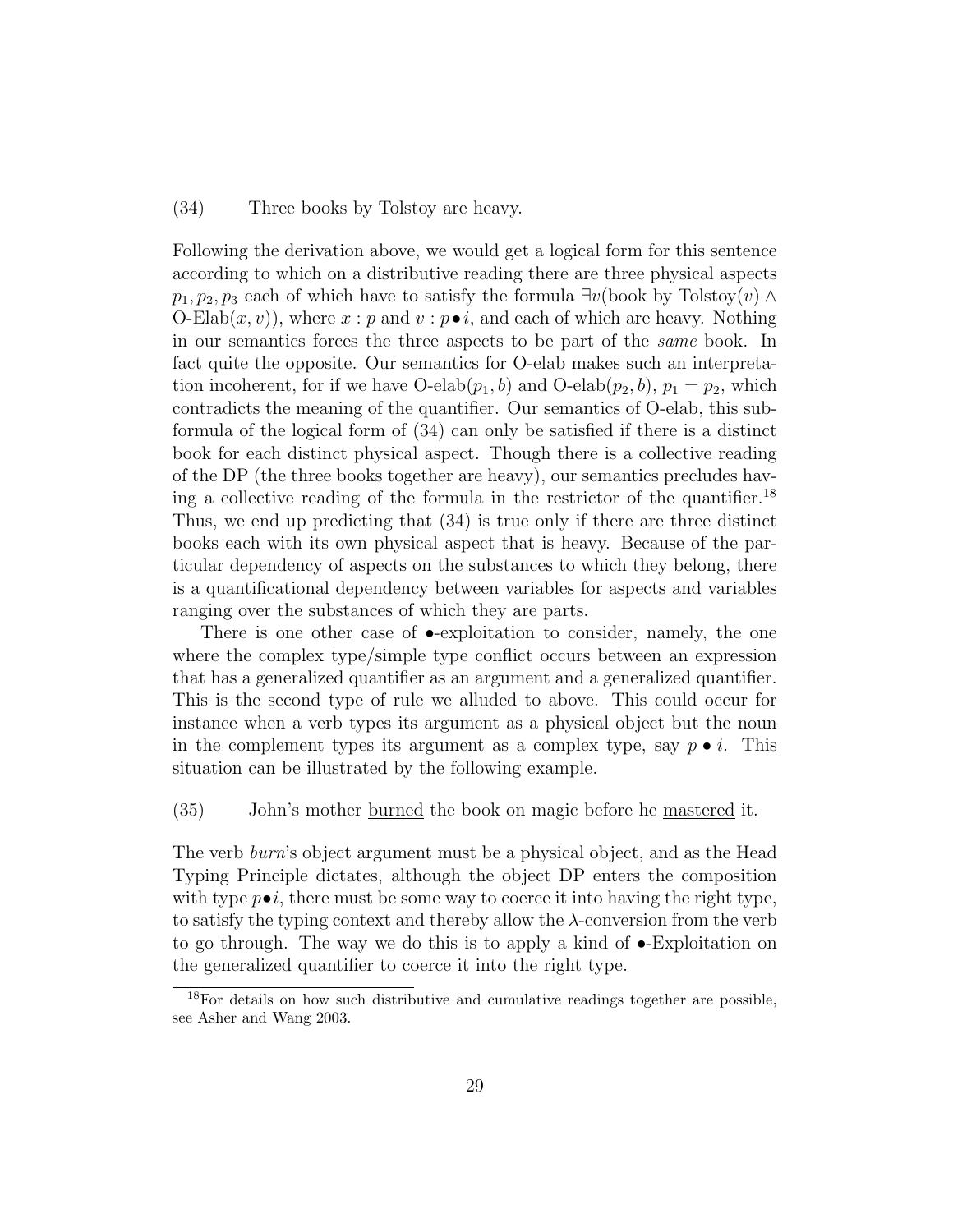Let us look at the details. In (35), we see a problem with the typing of the expressions we are trying to compose (recall that  $p$  (physical-object) in this context is a subtype of  $e$  in the semilattice structured domain of entities, i.e.,  $p \sqsubset e$ :

(36) 
$$
\lambda \mathcal{P} \lambda w \mathcal{P}[\lambda u(\text{burn}(w, u))], \langle \mathcal{P}: (p - \text{ot}) - \text{ot}, u: p, w: p \rangle [\lambda P \exists x (\text{book}(x) \land P(x)), \langle P: (p \bullet i) \rightarrow \text{ot}, x: p \bullet i \rangle]
$$

Because we are not changing the sense of the predicate in any way (that is, burn should still mean burn) it is undesirable to change the type of the variable  $\mathcal P$  over DP denotations; rather, we want to change the type of the object itself. In that case, •E won't apply directly, but we can invoke a type shifted version of it, which we call  $\bullet$ -Exploitation<sup>TS</sup> ( $\bullet$ E<sup>ts</sup>). As before, we assume  $\alpha \sqcap \alpha' \neq \bot, \beta \sqcap \beta' \neq \bot$ .

## (37) •-Exploitation: $^{TS}$

$$
\frac{\{\lambda \mathcal{P} \phi, \ c(\mathcal{P}: (\begin{bmatrix} \alpha' \\ \beta' \end{bmatrix} \text{---} \circ \gamma) \text{---} \circ \delta)\}[\lambda P \psi(P[x]), \ c'(P: (\alpha \bullet \beta) \text{---} \circ \gamma)], \text{head}(\phi)}{\{\lambda \mathcal{P} \phi, \ c\}[\lambda P \psi \{\frac{\exists v(\Delta(\psi, x) \{\frac{x}{x}\}\wedge \text{O-Elab}(x, v))}{\Delta(\psi, x)}\}, \ c' * (v: \alpha \bullet \beta, x: \begin{bmatrix} \alpha \sqcap \alpha' \\ \beta \sqcap \beta' \end{bmatrix})]}
$$

The type shifted version of  $\bullet$ -Exploitation applies to  $(35')$ , and we can now rewrite the object DP so that λ-reduction can take place, as illustrated below.

(38) 
$$
\lambda \mathcal{P} \lambda w \mathcal{P}[\lambda u(\text{ burn}(w, u))], \langle \mathcal{P}: (p-\circ \underline{t})-\circ \underline{t}, u: p, w: p \rangle [\lambda P \exists x (\exists v (\text{book}(v) \land \text{O-Elab}(x, v)) \land P[x]), \langle P: p \longrightarrow \underline{t}, x: p, v: p \bullet i \rangle]
$$

Applying Merging and Application, we get the following expression:

(39) 
$$
\lambda w \lambda P \exists x (\exists v (book(v) \land O\text{-Elab}(x, v) \land P[v])) [\lambda u (\text{ burn}(w, u))],
$$

$$
\langle P: p \longrightarrow \underline{t}, x: p, v: p \bullet i, u: p, w: p \rangle
$$

We can now continue the  $\lambda$ -reductions with Application to get:

(40) 
$$
\lambda w \exists x \exists v (\text{book}(v) \land \text{O-Elab}(x, v)) \land \text{burn}(w, v), \langle w: p, x: p, v: p \bullet i \rangle
$$

When we apply this to the subject DP, we get the desired reading: namely, that the physical manifestation of the book has been burned, though the dot object book remains for discourse binding. Given the Head Typing Principle, we do not need any other  $\bullet$ -Exploitation rules.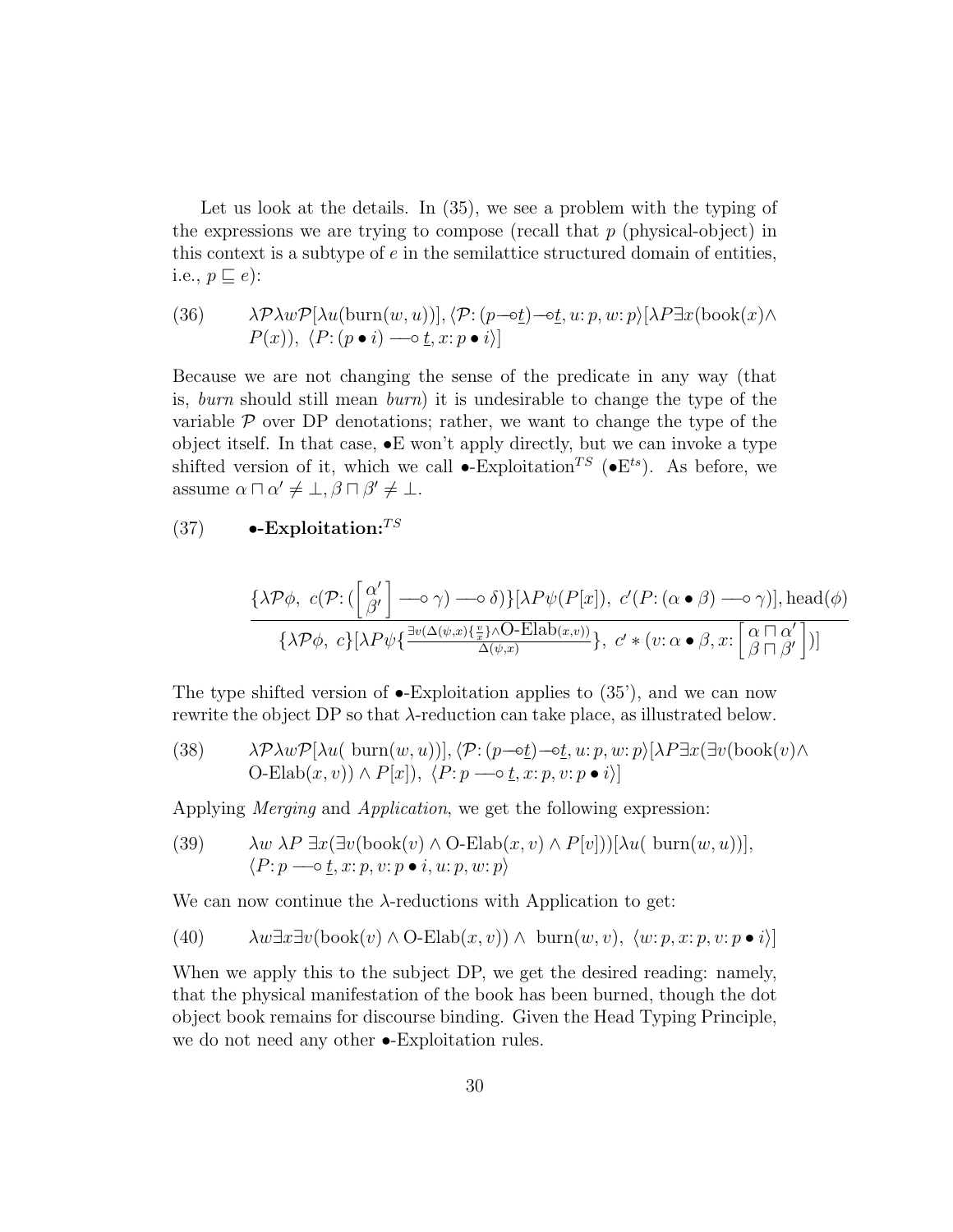#### 4.4.1 •-Introduction

Whereas •-Exploitation merely selects as an argument a constituent type of a •-type to facilitate application, sometimes predicates will force the introduction of a variable of  $\bullet$  type. This happened in our discussion of the phrase a heavy book. As illustrated earlier, a verb such as read can also select a dot object (17a) or coerce a lower type to dot object status (17b-c).

- (17) a. Mary read the book.
	- b. John read the rumor about his ex-wife.
	- c. Mary read the subway wall.

The mechanism for performing this shift is already implicit in our •E rule. To turn that rule into a  $\bullet$  introduction rule, we need merely to readjust which variable is introduced and ends up being lambda bound, and which variable is existentially quantified over. Instead of existentially binding the dot-typed variable as in •E, we will existentially quantify over the constituent-typed variable, allowing the dot-typed variable to combine with its dot-typed property. This rule,  $\bullet$ -introduction or  $\bullet I$ , applies when the head of the construction is the argument (in the rule below the argument is  $\psi$ ). Once again, we assume  $\alpha \sqcap \alpha' \neq \bot, \beta \sqcap \beta' \neq \bot$ .

### $(41)$  •-Introduction  $(eI)$ :

$$
\frac{\{\lambda P\phi(P[x]),c(P;\begin{bmatrix} \alpha'\\ \beta' \end{bmatrix} \longrightarrow \gamma)\}\psi,\ c'(\psi; (\alpha \bullet \beta) \longrightarrow \gamma)],\text{head}(\psi)}{\{\lambda P\phi[\frac{\exists v(\Delta(\phi,x)[\frac{x}{x}]\wedge \text{O-Elab}(v,x))}{\Delta(\phi,x)}],c*(v:\begin{bmatrix} \alpha \sqcap \alpha'\\ \beta \sqcap \beta' \end{bmatrix},x:\alpha \bullet \beta)\}\ [\psi,\ c']}
$$

•-Introduction is needed to construct the properly typed lambda term for (21), a heavy book. Recall that heavy has a logical form  $\lambda P\lambda x$  (Heavy(x)  $\wedge$  $P(x)$ ) where  $x : p$  and  $P : p \longrightarrow t$ . book yields the term  $\lambda v \text{book}(v)$  together with the typing context  $v : p \bullet i$ . Using  $\bullet$ -Introduction on the lambda term for heavy we get

(42) 
$$
\lambda P \lambda x \exists z ((\text{Heavy}(z) \land \text{O-elab}(z, x) \land P[x]), \text{ where } x : p \bullet i \text{ } z : p \text{ and } P : p \bullet i \text{ } \longrightarrow \underline{t}.
$$

This can now combine with the head noun *book* to give us: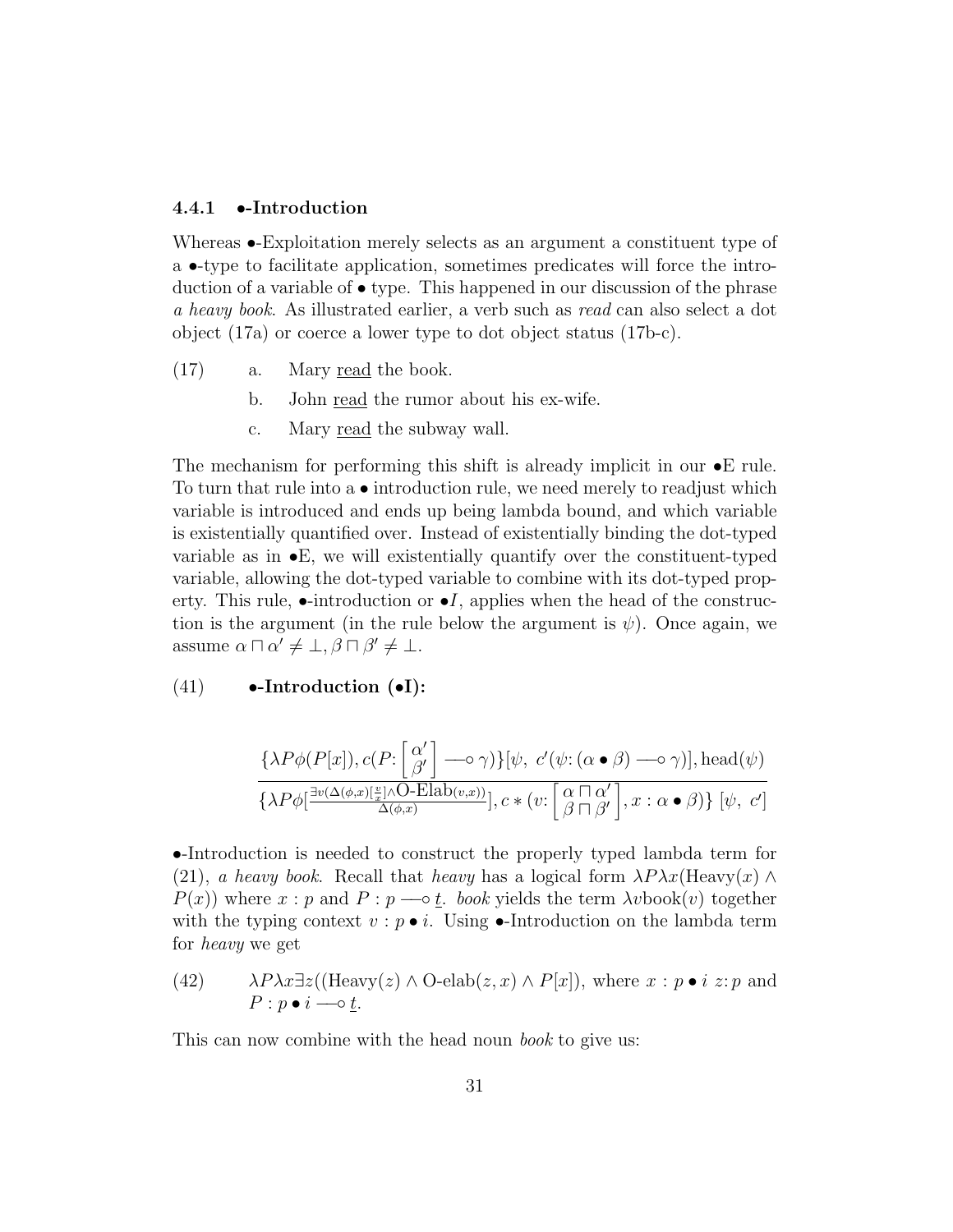(43)  $\lambda x \exists z ((\text{Heavy}(z) \land \text{O-elab}(z, x) \land \text{Book}(x)))$ 

and this will combine with the determiner to give the right meaning for the whole DP.

The only other case we need to consider is where a higher order  $\lambda$ abstracted variable carries the complex type and it is a head with respect to its argument. Such is the case in a sentence such as (44).

(44) John read every wall.

In this example, the verb *read* takes a DP as its object that it must coerce into a dot type. This is done through a variant of the type shifted version of •-Introduction. It looks very similar to •-Exploitation<sup>TS</sup>, and we'll assume once again that  $\alpha \sqcap \alpha' \neq \bot, \beta \sqcap \beta' \neq \bot$ .:

## (45) •-Introduction with Type Shifting  $\left(\bullet \mathbf{I}^{TS}\right)$ :

$$
\frac{\{\lambda \mathcal{P} \phi, c(\mathcal{P}: ((\alpha \bullet \beta) \multimap \gamma) \multimap \delta) [\lambda P \psi(P[x]), c'(P: [\frac{\alpha}{\beta}] \multimap \gamma)], head(\phi)}{\{\lambda \mathcal{P} \phi, c\} [\lambda P \psi\{\frac{\exists v(\Delta(\psi, x) \{\frac{v}{x}\}\wedge \text{O-Elab}(v, x))}{\Delta(\psi, x)}\}, c' * (x: \alpha \bullet \beta, v: [\frac{\alpha \sqcap \alpha'}{\beta \sqcap \beta'}])]}
$$

The rule of  $\bullet$ -I<sup>TS</sup> transforms the logical form for the DP *every wall* into:

(44') 
$$
\lambda P \forall x [\exists v [\text{wall}(v) \land \text{O-elab}(v, x)] \rightarrow P(x)], \langle x : p \bullet i, v : p \rangle
$$

The DP in (44) may now combine with the verb, while allowing the verb's argument type to win out and get the appropriate quantificational force from the DP, which is what is desired.

### 4.5 The Quantificational Puzzle Revisited

Our second example consists of another visit to the quantificational puzzle that was one principal motivation for the approach to complex types taken in this paper. Here is the minimal pair again:

- (46) a. The student read every book in the library.
	- b. The student carried off every book in the library.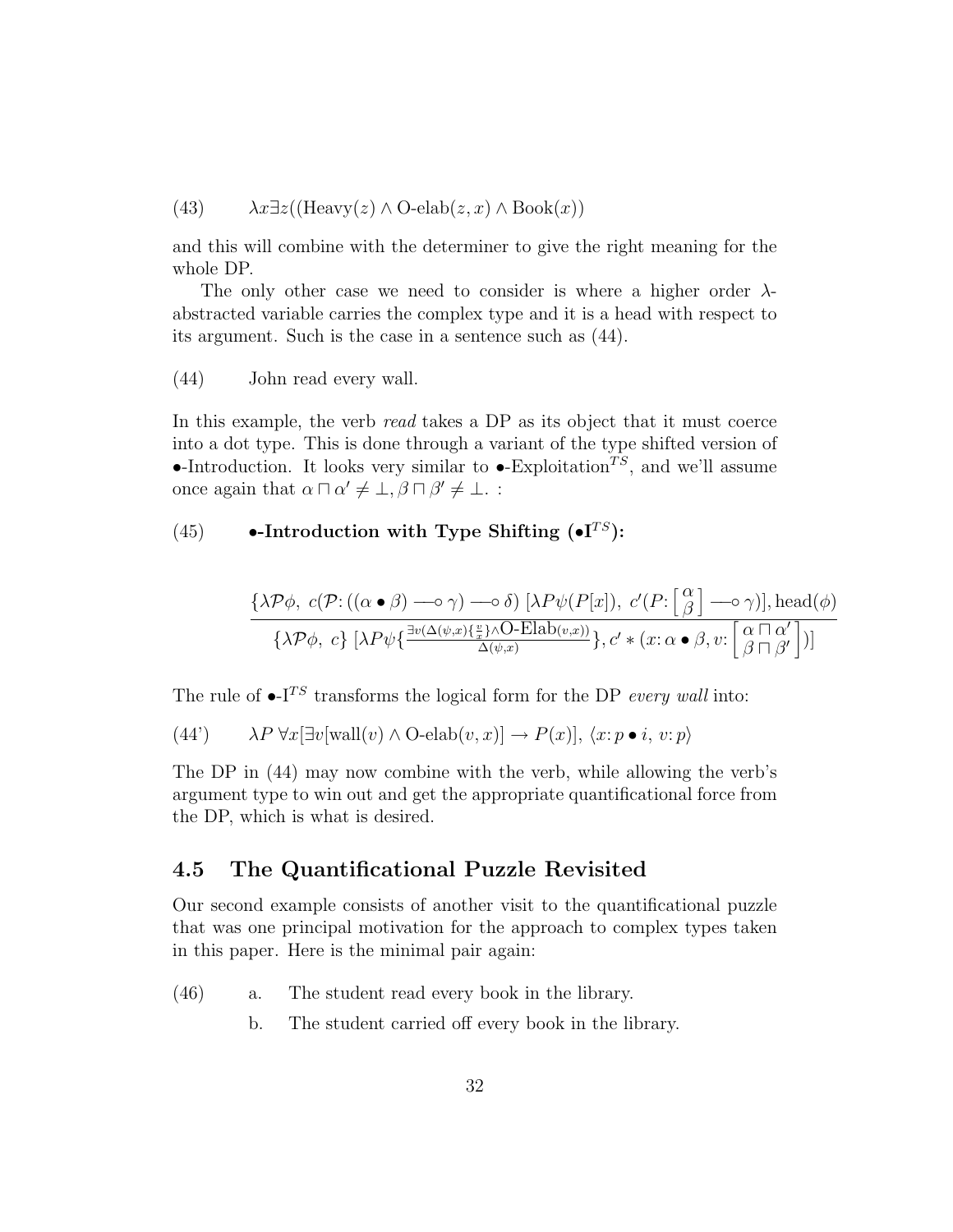First, let us articulate the semantics for the relevant expressions participating in the composition for sentence (46a). Below the type  $p \bullet l$  is short for the complex type, PHYSICAL-OBJECT • LOCATION.

1. [[the library] =  $\lambda P \exists x$ (library $(x) \wedge P[x]$ ),  $\langle P: (p \bullet l) \longrightarrow \underline{t}, x: p \bullet l \rangle$ 

 $\langle u : a, y : p \bullet i, x : p \bullet l, v : p, \rangle$ 

- 2. We assume that the preposition in types its first argument as physical and takes an argument of  $p \bullet l$  as its second argument. So: [[in the library]] = λQλy∃x(library(x) ∧ in(y, x) ∧ Q[y]),  $\langle Q: p \longrightarrow_{t} t, x: p \bullet l, y: p \rangle$
- 3. [book in the library]  $=$  ${\lambda Q\lambda y \exists x (\text{library}(x) \land \text{in}(y, x) \land Q[y]), \langle Q: p-\sigma \underline{t}, x: p\bullet l, y: p \rangle }$ [ $\lambda v \text{book}(v) \langle v: p\bullet v \rangle$  $i$ ]
- 4. The dotted type is on the head of the NP, hence by •I and Application, this phrase becomes:  $\lambda y \exists x \exists v$ (library $(x) \wedge \text{in}(v, x) \wedge \text{O-Elab}(v, y) \wedge \text{book}(y)$ ),  $\langle x:p\bullet l, y:p\bullet i, v:p\rangle$
- 5. We assume that the first argument of *read* is typed as  $AGENT(a)$  and the second argument is typed as  $p \bullet i$ . This means that the types of the DP (whose  $\lambda$  term we construct by Merging Contexts, Accommodation and Application) and the transitive verb match and so again by Merging Contexts and Application, we get:  $\lVert \text{read every book in the library} \rVert =$  $\lambda u[\forall y(\exists x \exists v(\text{library}(x) \land \text{in}(v, x) \land \text{O-Elab}(v, y) \land \text{book}(y)) \rightarrow \text{read}(u, y))],$

After application we get the desired quantificational reading for the VP. That is, quantification is over  $p \bullet i$  objects, not physical objects only.

Now let us contrast this with the sentence in (46b). The derivation is the same down to the application of the transitive verb to its object. By the Head Principle, the type on the verb must win, and steal types its object as physical. So we must retype and rewrite the  $\lambda$ -term for the DP. More specifically, we get the following with the use of  $\bullet$ -Exploitation<sup>TS</sup>:

(46b') 
$$
\{\lambda \mathcal{P} \lambda w \mathcal{P}[\lambda u \text{carry-off}(w, u)], \langle w : a, \mathcal{P} : (p \longrightarrow \underline{t}) \longrightarrow \underline{t}, u : p \rangle\}
$$
  
 $[\lambda P \forall y (\exists x \exists v \exists v' (library(x) \land in(x, v) \land book(v') \land O-Elab(v, v') \land p \land c))\}$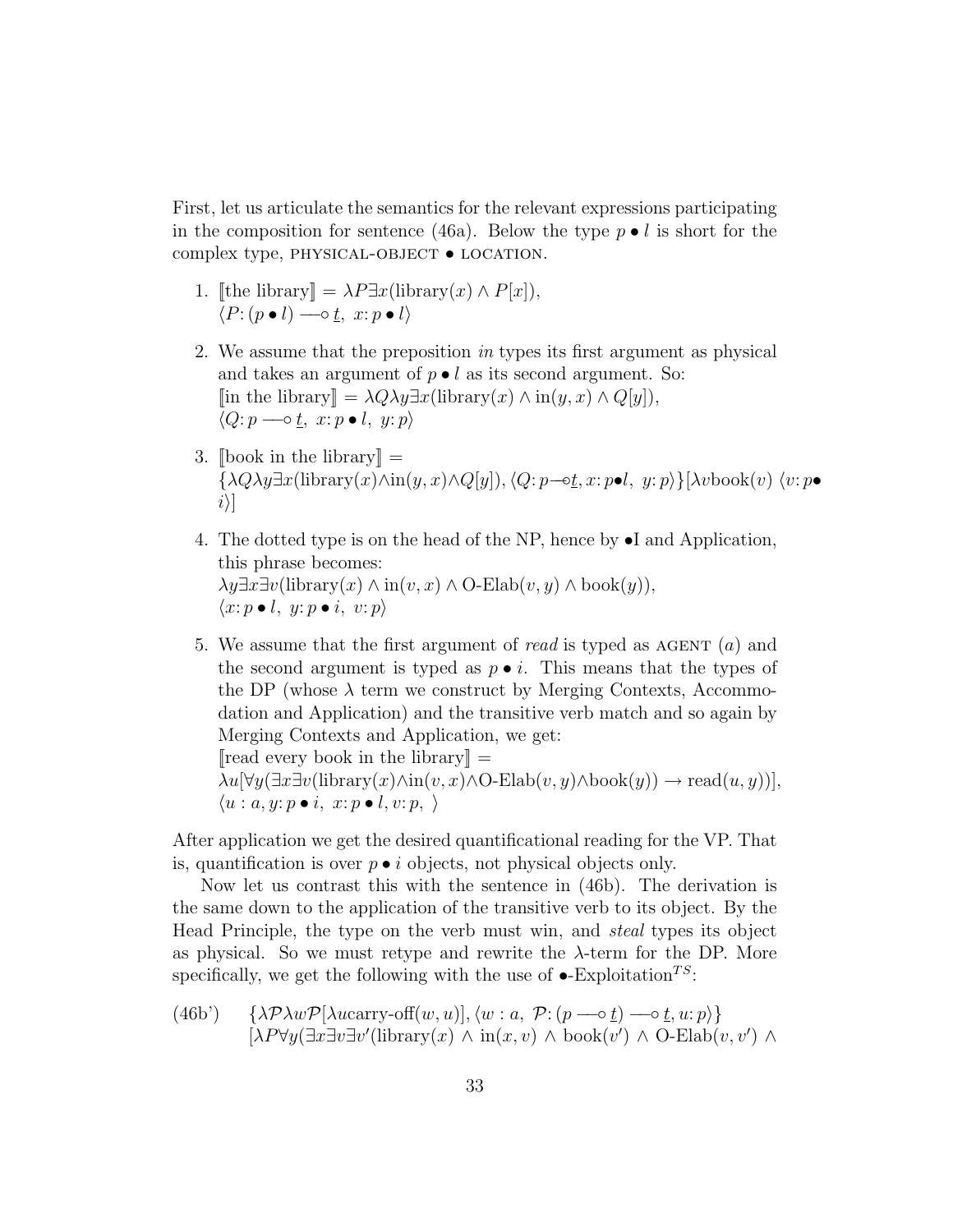O-Elab(y, v')) 
$$
\rightarrow
$$
 P[y]),  
\n $\langle P: p \longrightarrow \underline{t}, v': p \bullet i, y, v: p, x; p \bullet l \rangle$ 

Now the two main  $\lambda$ -terms in (46b<sup>'</sup>) can combine. This gives us the desired quantificational reading, since the logical form that will result from reducing the lambda terms in (46b) will entail that all physical copies of all books in the library will be stolen. By our axiom on aspects and their relation to the substances that have them, we can infer immediately that the aspects  $x$  and y are identical. This allows us to simplify  $(46b')$  to the following:

(46b') 
$$
\lambda w \forall y (\exists x \exists v' (\text{library}(x) \land \text{in}(x, y) \text{book}(v') \land O\text{-Elab}(y, v')) \rightarrow \text{carry-off}(w, y)),
$$
  
 $\langle w : a, y : p, v' : p \bullet i, x : p \bullet l \rangle$ 

## 4.6 Copredication Revisited

We now return to the copredication examples. We need one final rule to handle copredication. Let us look at a classic example of copredication.

(47) John picked up and mastered three books.

We suppose that the phrasal verb *pick up* must take a physical object as its argument and that the verb master must take an informational object. The copredication itself enforces an identity of types between the two conjoined phrases since the conjoined verbs have common arguments. To look at some more details, let us suppose that the syntax of coordinated conjunction is not itself symmetric, but rather of the form  $[X \text{ [and/or } X]$ . So the coordinate construction must apply first to the second V and then to the first. As is well known, when transitive verbs are conjoined we have to ensure that they have common *first order arguments*. We will suppose a downward type-shifting operation that allows us to take a transitive verb of the form  $\lambda \Phi \lambda x \Phi(\lambda u \psi(x, u))$  and transform it into a first order relational expression—e.g.,  $\lambda u \lambda x \psi(x, u)$ . This transformation lowers a transitive verb type from  $((\alpha \rightarrow \alpha \underline{t}) \rightarrow \alpha \underline{t}) \rightarrow (\beta \rightarrow \alpha \underline{t})$  to  $\alpha \rightarrow (\beta \rightarrow \alpha \underline{t})$ . We now perform the conjunction of the two relations and then raise the result back up to the proper type for a transitive verb.

So then, working up from the bottom, the type equation introduced by the coordinate construction must apply first to the second V and then to the first. We will assume a generalized conjunction operator that allows us to conjoin two  $\lambda$ -terms of any arity as long as they have the same arity. We now return to our example from above.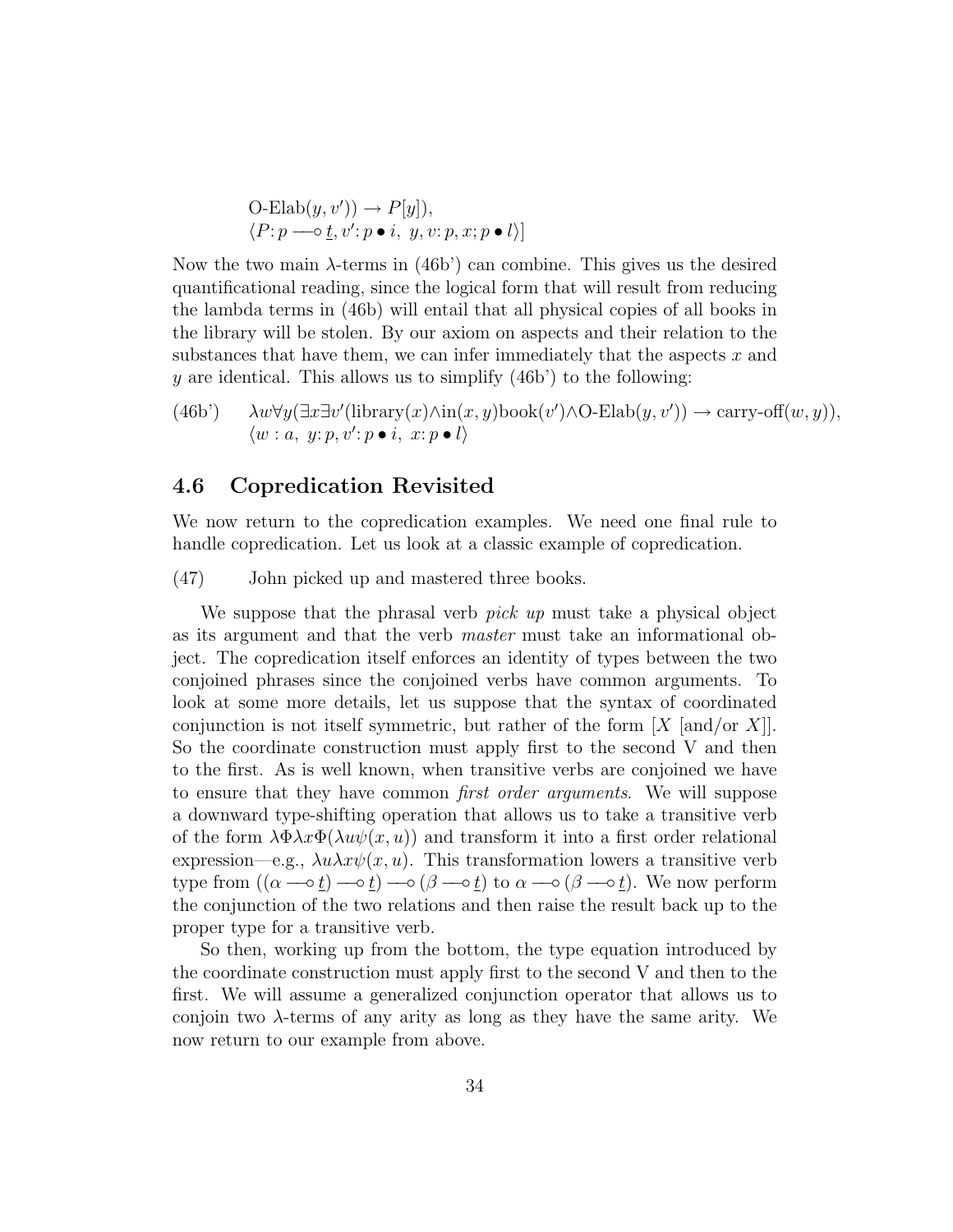- 1. The meaning of and applies to  $\lambda u \lambda v$  master  $(v, u)$ ,  $\langle u: i, v: a \rangle$
- 2. After Merging and Application this yields:  $\lambda P \lambda x \lambda w (P[x][w] \wedge \lambda u \lambda v \text{ master}(v, u)[x][w]),$  $\langle u: p \bullet i, v: p, P: e \text{---} \circ (e \text{---} \circ \underline{t}), w, x: \top \rangle$
- 3. We can now merge and apply our functor to the meaning of pick up:  $\lambda x \lambda w[\lambda y \lambda z_1[\text{pick\_up}(z_1, y)][x][w]) \wedge \lambda u \lambda v[\text{master}(v, u)][x][w]],$  $\langle u:i, y:p, x, w: \top z_1, v:a \rangle$

Now, however, we have to adjust the types of the variable  $x$  to proceed further with the construction of the logical form. Using accommodation, we can adjust x either so as to combine with *pick up* or with *read*. But however we try to do it, a type conflict arises, since *pick up* types its object as physical only, whereas *master* types is object as being of informational type; but  $x$ must combine with both verbs.

As we intimated earlier, we think that both constituents should contribute to the type conflict resolution. To do this, we need a rule for coordinate predication, which allows us to conjoin the two types into a dot type, if it is metaphysically permissible. Here is a statement of the rule, which looks more like a typical conjunction introduction rule. We assume that  $\delta$ , the type of x below, is some type compatible with  $\alpha \bullet \beta$ , typically  $\top$ . Our rule applies to any pair of predicates of the same arity; it can be applied to any of the arguments of a coordinate predication and iteratively to all of them; note that our rule below in fact ends up applying the predicates  $\phi$  and  $\psi$ to x, while the  $\vec{y}$  variables still remain in square brackets—i.e., haven't yet combined with the predicates.

### Coordinate •-Introduction

$$
\frac{\{\lambda \vec{z} \lambda x \lambda \vec{y}(\phi[\vec{z}][x][\vec{y}] \wedge \psi[\vec{z}][x][\vec{y}]), c(\phi: \alpha \to \gamma, \psi: \beta \to \gamma, x: \delta, \vec{y}, \vec{z}: \vec{\theta})\}, \ \varphi x: \alpha \bullet \beta}{\lambda \vec{z} \lambda x \lambda \vec{y}(\exists v(\phi[\vec{z}][v][\vec{y}] \wedge \text{O-Elab}(v, x)) \wedge \exists u(\psi[\vec{z}][u][\vec{y}] \wedge \text{O-Elab}(u, x))), c * (x: \alpha \bullet \beta, v: \alpha, u: \beta)\}
$$

When two predicates are coordinated together on a single variable but have incompatible types, Coordinate •-Introduction creates a complex dot type for the variable, whenever our background metaphysics allows this. We can use this rule in the derivation of a logical form for (47) to get (48):

(48) 
$$
\lambda x \lambda w \exists v (\lambda y \lambda z_1 \text{pick up}(z_1, y)[x][w] \land O\text{-Elab}(y, x)) \land \exists z (\lambda u \lambda v \text{master}(v, u)[z][w] \land O\text{-Elab}(z, x)),
$$

$$
\langle z, u: i, w: \top, z_1, v: a, x: (p \cdot i) \rangle
$$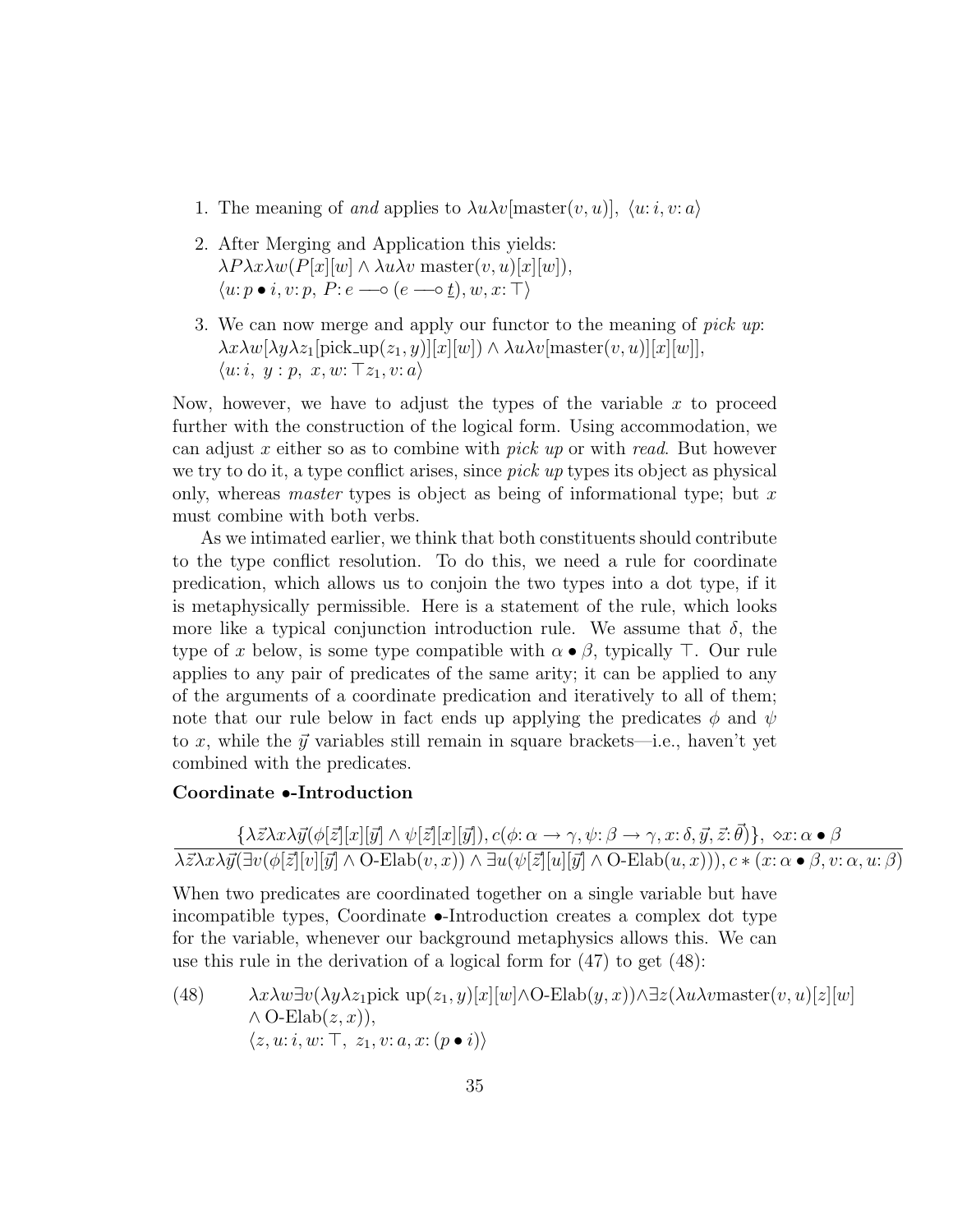We now can reduce the  $\lambda$ -terms via Application to get

(49) 
$$
\lambda x \lambda w \{ \exists v (pick \ up(w, v) \land O-Elab(v, x)) \land \exists z (master(w, z) \land O-Elab(z, x)) \},
$$

$$
\langle x : p \bullet i, w : a, v : p, z : i \rangle
$$

To put this together with the object of the conjoined verbs, we now raise the type of (49) to the usual type of the transitive verb giving us (50).

(50) 
$$
\lambda \mathcal{P} \lambda w \mathcal{P} [\lambda x (\exists v (\text{pick up}(w, v) \land \text{O-Elab}(v, x)) \land \exists z (\text{master}(w, z) \land \text{O-Elab}(z, x)),
$$

$$
\langle w: a, x: p \bullet i, z: i, v: p, \mathcal{P}: ((p \bullet i) \text{---} \circ \underline{t}) \text{---} \circ \underline{t} \rangle
$$

Our finished truth conditions for (47) are that there are three books, physical aspects of which John picked up, and the informational aspects of which he mastered.

Sometimes we can put together a complex type together with a simple constituent type in coordination as in

(51) John picked up and read three books.

If we follow what we did above, we come to the following step corresponding to (48):

(52)  $\lambda x \lambda w \exists v (\lambda y \lambda z_1 \text{pick up}(z_1, y)[x][w] \wedge \text{O-Elab}(v, x)) \wedge \exists z (\lambda u \lambda y \text{read}(y, u)[z][w])$  $\wedge$  O-Elab $(z, x)$ ,  $\langle z, u: p \bullet i, w: \top, y, v: p, x: (p \bullet i) \bullet i \rangle$ 

The complex type formed here for  $x$  looks strange. But given our assumption that • is idempotent, associative, and commutative,  $(p \cdot i) \cdot i = p \cdot i$ . By our axiom on aspects, we can infer that  $x = z$  and simplify the above to:

(53) 
$$
\lambda x \lambda w \exists v (\lambda y \lambda z_1 \text{pick up}(z_1, y)[v][w] \land O\text{-Elab}(v, x)) \land \lambda u \lambda y \text{read}(y, u)[x][w]),
$$

$$
\langle u, x: p \bullet i, w: \top, y, v: p, \rangle
$$

Now we can use Application to get a logical form for the copredication in (51):

(54) 
$$
\lambda x \lambda w(\exists v(\text{pickup}(w, v) \land \text{O-Elab}(v, x)) \land \text{read}(w, x)),
$$

$$
\langle v, r, w: p, x: p \bullet i \rangle
$$

We can also use Coordinate Predication on the subject place argument. Consider the following coordinate VP: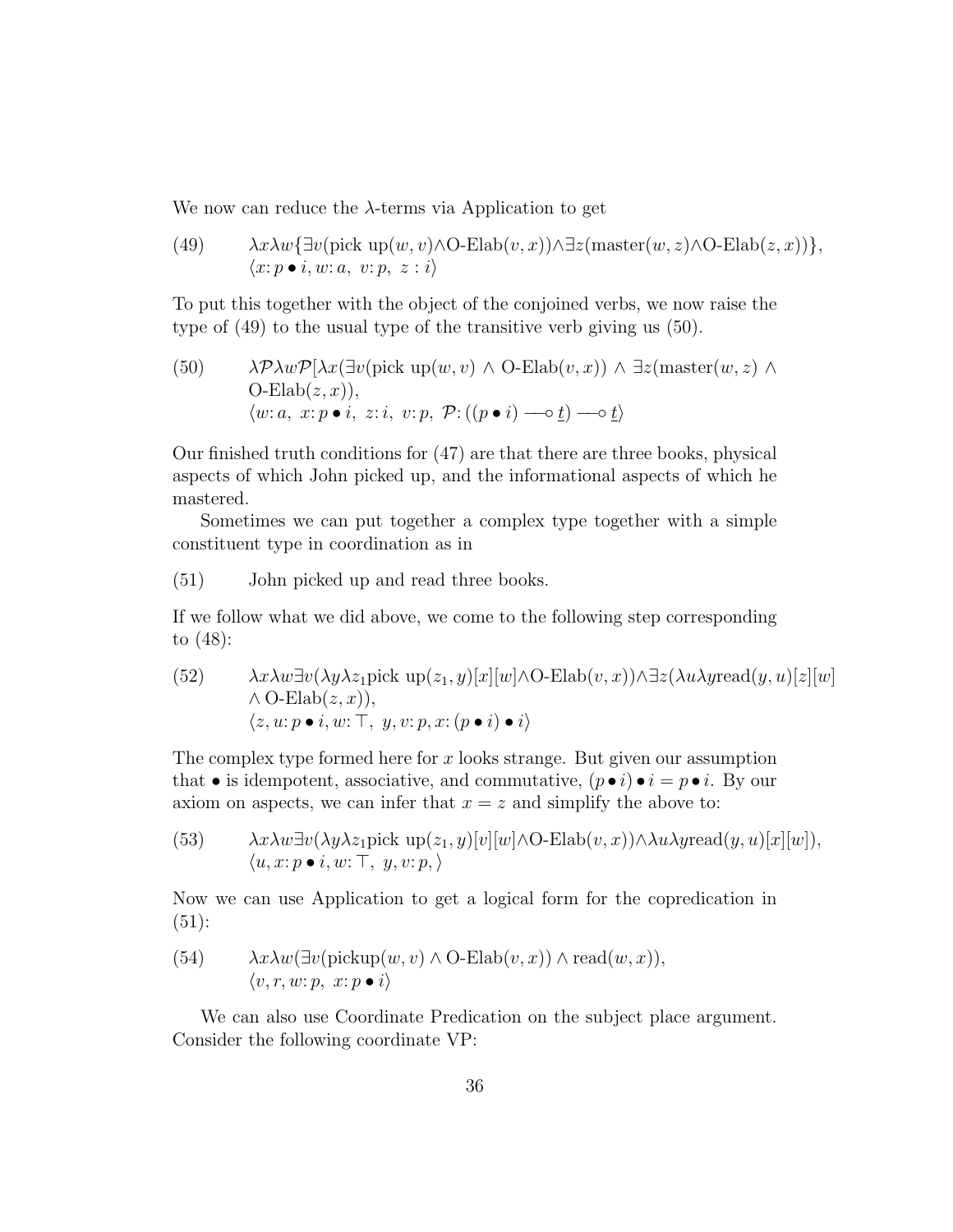- (55) a. The bay curves from the lighthouse to a sandy spit and is well worth going to.
	- b. The bay curves from the lighthouse to a sandy spit and has lots of shoals.
	- c. ?The bay has lots of shoals and curves from the lighthouse to a sandy spit.

First consider (55a). We have to combine the two VPs, but the first one plainly types its subject as a physical object, as having a shape, or even more as a sort of line that we can follow with our eyes (and hence a very large object), while the second VP types its subject as a location (one goes to locations). Having distinguished these types for a variety of conceptual reasons, such copredications might cause trouble if we did not have our rule for constructing complex types from coordinated predications.

- (56) a. Assuming that the type phys loc makes sense—i.e., that  $\Diamond y$ : PHYS  $\bullet$  LOC holds,
	- b. We may combine the two VPs via Coordination:  $\lambda y(\exists v(\text{O-Elab}(v, y) \wedge \text{curves}...(v)) \wedge (\exists x \text{O-Elab}(x, y) \wedge \text{worth\_going\_to}(x)),$  $\langle v: \text{PHYS}x: \text{LOC}, y: \text{PHYS} \bullet \text{LOC} \rangle$
	- c. Given the following entry for bay,  $\lambda P \exists x (\text{Bay}(x) \wedge P(x)),$  $\langle P:$  (PHYS • LOC) — $\circ t, x$ : PHYS • LOC $\rangle$
	- d. the types of the subject DP and the conjoined VP are now compatible and can combine via Merging and Application.

While our composition for complex types accounts for a variety of phenomena, we yet to investigate some of the properties of dot objects. It appears that the copredications in (55b-c) are not entirely equivalent. The second sounds a little more awkward than the first. Why should that be? Is • not commutative? That's one possibility, but we prefer to countenance another, which is that certain •-objects give rise to certain discourse connections between constituents containing the predications of the two types. In (55b) the first predication makes the bay a figure something that we can locate and talk about, whereas the second assumes it as ground, to use some terminology from cognitive linguists. Discursively, the first predication provides a good background for talking about other properties of the bay; giving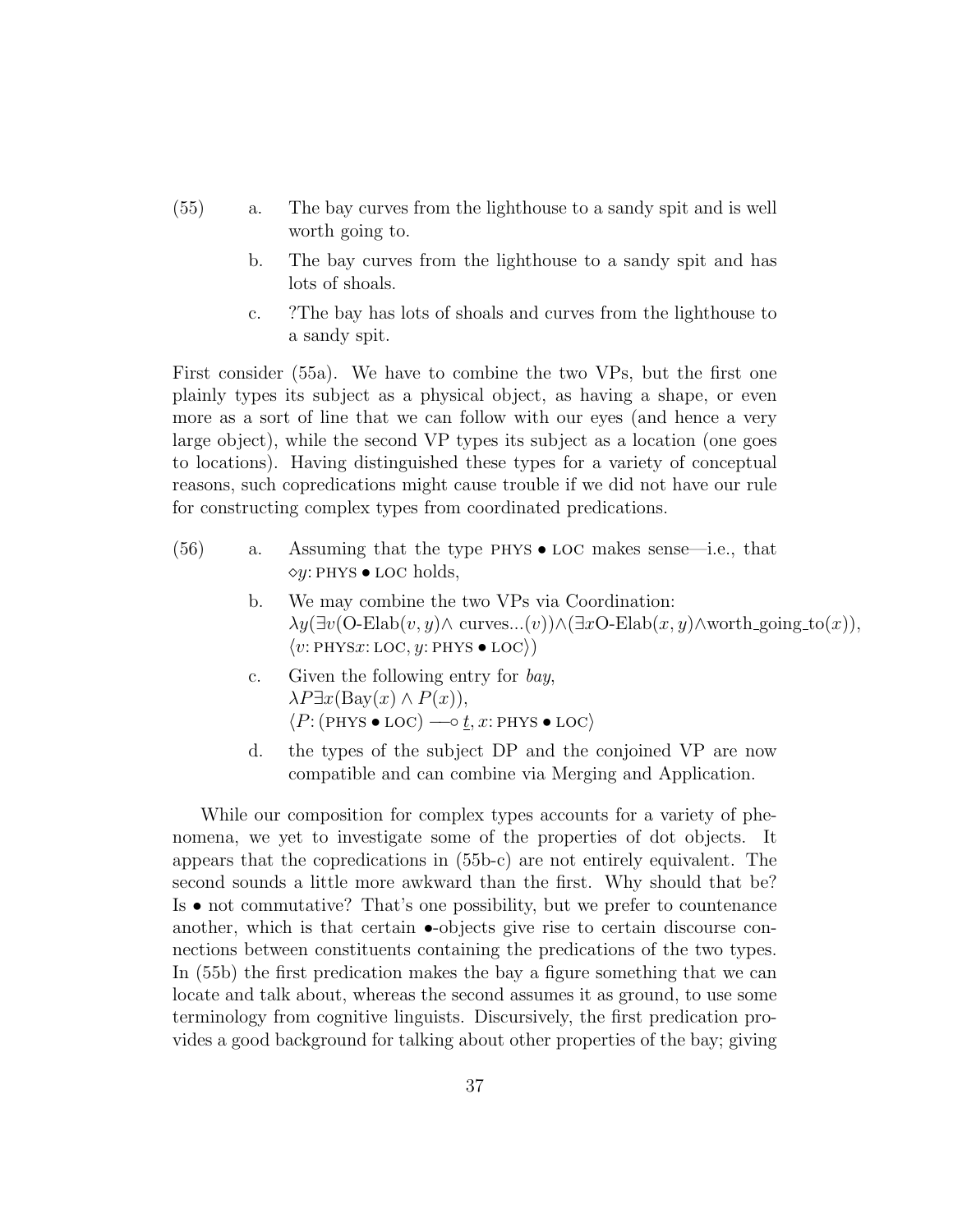the shape of the bay is a good background information that helps locate it and make it more determinate. Shifting the predication around as in (55c) is not as good, because the locating purpose of the figure and its backgrounding rhetorical function is now otiose. These rhetorical relations influence whether dot types can be formed on a given variable; in (55c) it would appear that we cannot assign the type phys • loc to the variable for the subject of the conjoined VP.

# 5 New Perspectives on Qualia

With our composition logic for  $\bullet$ -types in place, we can return to another classic GL idea and see how it fits into the new formalism. One of the central representations in classic GL, inspired by Moravcsik's (1975) interpretation of Aristotle's aitia, is the qualia structure. These are aspects of a word's meaning involving an object's or event's type, parts, origin, and purpose. GL further introduces the notion that certain verbs like enjoy, begin, start, and finish select particular types of events associated with the objects they take—typically events in which the object is used for its designated purpose (cf. Pustejovsky and Bouillon, 1995).

- (57) a. begin a cigarette (i.e., smoking)
	- b. enjoy the book (i.e., reading)
	- c. enjoy the sonata (i.e., listening or playing)
	- d. finish the coffee (i.e., drinking)
	- e. finish the house (i.e., building)

According to classic GL, these examples suggest a rich type structure in which objects of a given type  $\alpha$  would conventionally associate with objects of other types relevant to an object of type  $\alpha$ 's production or function; GL theorists also posit that this type structure is accessible to and guides the composition process. These associated types are known as qualia (Pustejovsky, 1991).

From the present perspective, qualia are just another sort of complex type. To handle them we modify our set of types to include:

(58) If  $\sigma$  and  $\tau_1, \dots \tau_n$  are types, then so is  $(\sigma \otimes_{R_1,\dots,R_n} (\tau_1 \cdots \tau_n)).$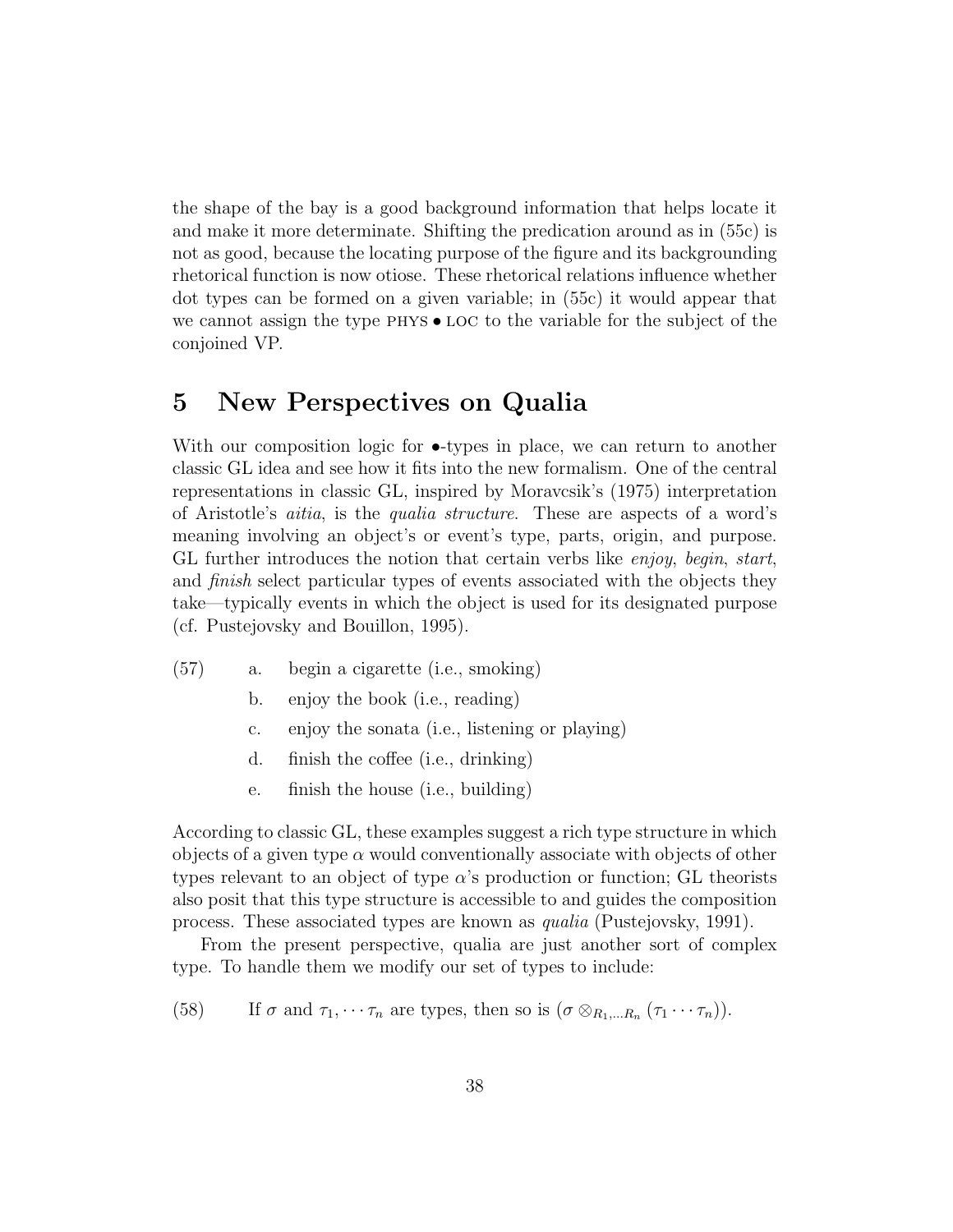To distinguish the way we are interpreting qualia roles, in this discussion we will refer to these types as  $(quasi)$ -qualia constructs or  $QCs$ . QCs combine one *intrinsic* type  $\sigma$  that defines the nature of the thing denoted by the variable together with a list of types  $\tau_1, \ldots, \tau_n$  of eventualities and objects conventionally but defeasibly associated with the various generic explanatory causes of an object of the intrinsic type  $\sigma$ . The types are indexed with relations  $R_1, \ldots, R_n$  that say how those dependent types are related to the intrinsic type; the ith relation in the sequence holds between the term typed by the ith type and the term typed by the left, head type when a ⊗-Exploitation occurs. For example, cigarette, for which there is a well-defined conventional telic role, or use, that of smoking, would have the following QC:

#### $(59)$  PHYS  $\otimes_{\text{Telic}}$  SMOKE

Our favorite example book also has a QC, in which one type the agentive (the way the object comes about) is that of writing, while the telic is that of reading.<sup>19</sup> Hence, the type for book is as shown in (60).

## (60)  $p \bullet i \otimes A \uparrow (WRITE, READ)$

When a type conflict arises involving an argument and its term, the right hand side of QC's may be exploited to resolve the conflict in a similar manner to the way we have used dot types. But unlike a dotted type a QC type of the form  $\alpha \otimes \beta$  is asymmetric, in that there is no ampliative inference needed to exploit the left hand type that's "inherent" to the object. QCs don't conflict with constituent types if we're just looking at the left or head type. For instance, if we have  $x: \alpha \otimes \beta$  which must convert via  $\lambda$ -reduction with y:  $\gamma$  and  $\alpha \sqcap \gamma \neq \bot$ , then the remaining variable after  $\lambda$ -reduction is just typed  $(\alpha \sqcap \gamma) \otimes \beta$ . So the rule for exploiting the left hand types in a QC,  $\otimes$ -Exploitation Left, just amounts to a sort of type accommodation. This is because QCs encode activities or perhaps other objects commonly associated with objects of the type to the right of the  $\otimes$ , and it makes sense to assume that subtypes of the left inherent type inherit defeasibly right hand QC types from their supertypes.

The ⊗-exploitation rules on the right resemble their  $\bullet$ -exploitation cousins, but they also differ from them in three ways. First, the ampliative inference

 $^{19}{\rm For}$  the following discussion, we abbreviate our relations between constituents of a QC to A (for Agentive), T (for Telic), and C (for Constitutive).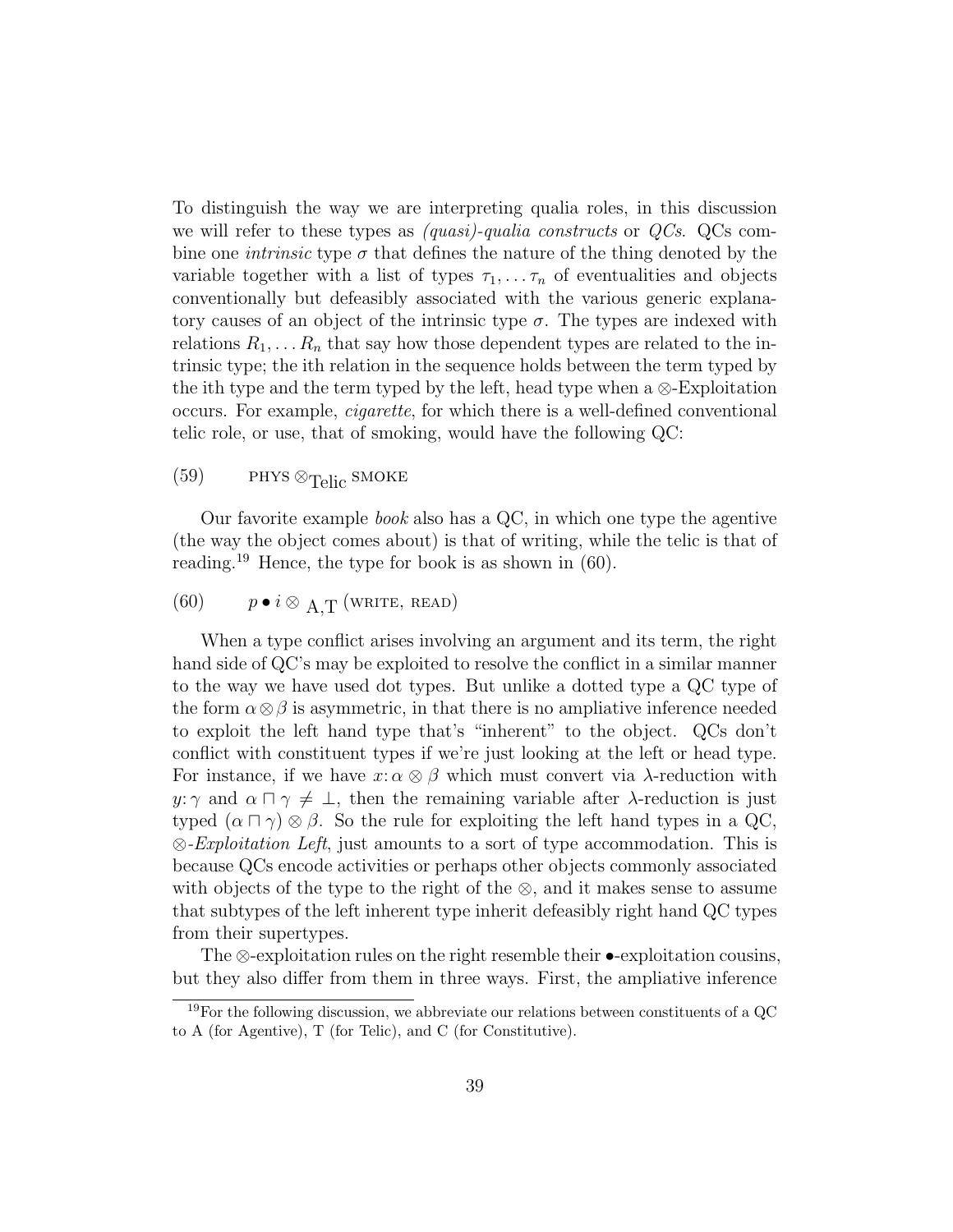they permit is defeasible. Consider, for instance the verb phrase enjoy the book. If we follow classic GL, then the default reading for this is enjoy reading the book. However, a number of factors can defeat the inference exploiting the QC for book that in this approach accounts for that reading; for instance, the subject of the verb phrase could be an agent that can't read books, as in

(4) The goat enjoyed the book.

So ⊗-elmination right has to be a default rule and hence lead only by default to a revision of the type assignment (noted with the slash), because it can be overridden in context—witness (4). Secondly, the variable ranging over the associated event is linked to the variable ranging over the substance, not as an aspect and hence a part of the substance but rather via some qualia relation, like telic or agentive. These relations can be further specified to particular event types like reading or building or smoking.

The case we examine is one where  $\psi$  has the head type and so we need to coerce the meaning of the higher order  $\lambda$ -term. Our rule is triggered by a type clash between the constituent type of the QC and the head's type  $(\delta \cap \alpha = \bot)$  and by the compatibility between some qualia type  $\beta$  and the head's type  $(\delta \cap \beta \neq \bot)$ .

#### $(61) \qquad \otimes$ -Exploitation

$$
\frac{\{\lambda P\phi(P[x]),\ c(P:\alpha\otimes(\ldots\beta_i\ldots)\cdots\circ\gamma)\}\psi,c'(\psi;\delta\cdots\circ\gamma)],\delta\sqcap\beta\neq\bot,\delta\sqcap\alpha=\bot}{\langle\{\lambda P\phi[\frac{\exists y(R_i(y,x)\wedge P[y])}{P(x)}],c*y;\beta\sqcap\delta\}[\psi,c']}
$$

We will also need a type raised version of  $\otimes$  exploitation where  $\phi$  is the head. It follows the general pattern of  $\bullet$ -Exploitation<sup>TS</sup>.

(62) ⊗-Exploitation<sup>TS</sup>

$$
\frac{\lambda \mathcal{P} \phi c(\mathcal{P}: (\delta \longrightarrow \gamma) \longrightarrow \delta) \ [\lambda P \psi(P[x]), \ c'(P: [\alpha \otimes \beta] \longrightarrow \gamma)], \delta \sqcap \beta \neq \bot, \delta \sqcap \alpha = \bot}{\langle {\{\lambda \mathcal{P} \phi[\lambda P \psi \frac{\exists y(R_i(y,x) \land P[y])}{P[x]}, c * (x: (\alpha \otimes \beta), y: (\beta \sqcap \delta))}\rangle}}
$$

An interesting question is whether there are any ⊗-introduction rules similar to the operations of  $\bullet$ -introduction. In Pustejovsky (2005), it is argued that there are such rules, and can be seen in many different coercive selectional contexts. The cases in (63), for example, illustrate the introduction of telic interpretations (of a perhaps underspecified value) onto the nominal type.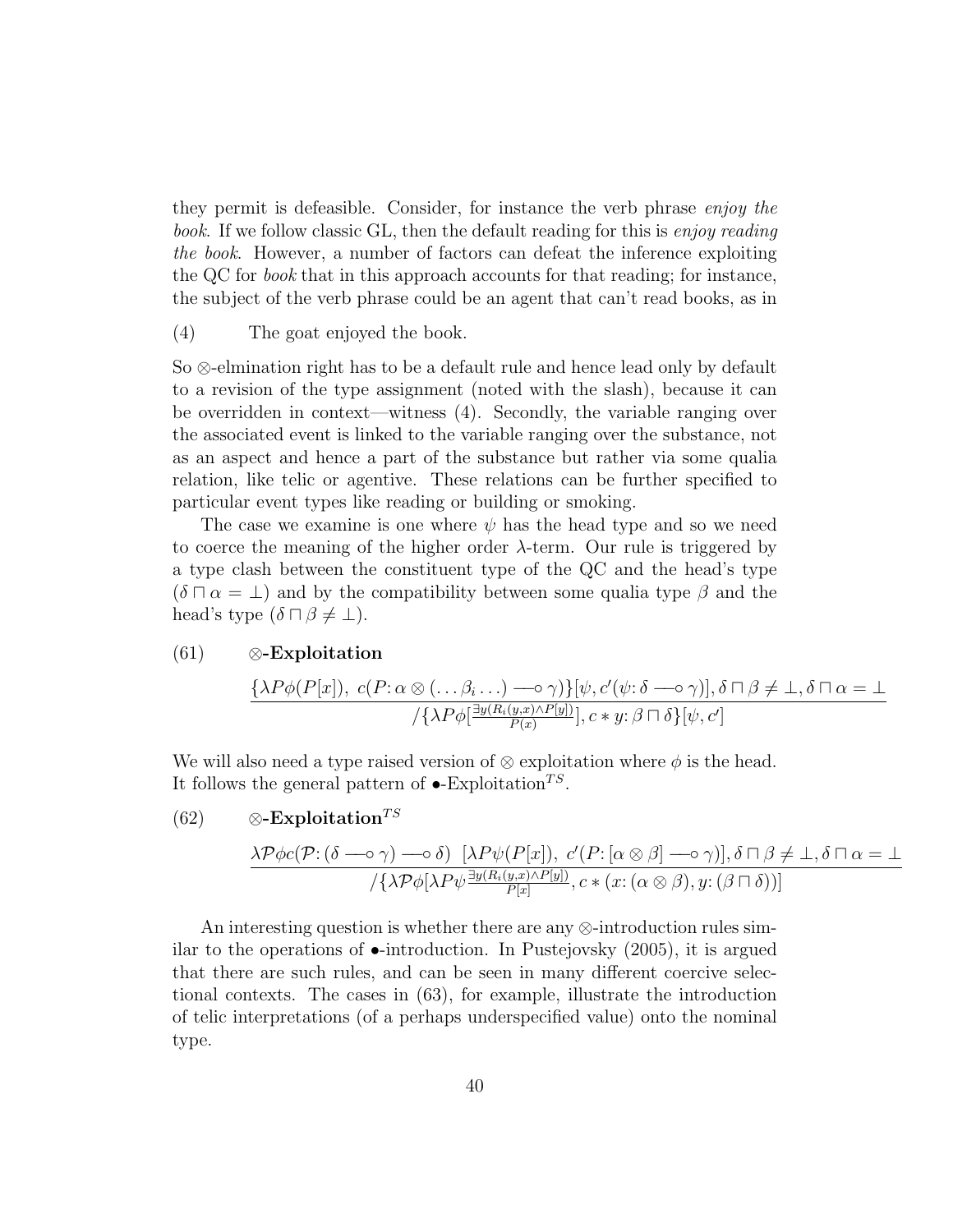(63) a. The water spoiled.

b. a good rock

Here we see the noun water interpreted as having some (locally determined) purpose or use. Similar remarks hold for the nominal head rock, and these interpretations can be modeled as the application of ⊗-introduction rules (For discussion, see Pustejovsky, 2005).

To see how these exploitation rules work, we turn briefly to some of motivating examples for qualia. Below we make some assumptions about QC types that are pretty standard from the GL point of view. Recall that  $\otimes_T$  is a complex QC with a type that plays a telic role on the right, while  $\otimes_A$  has an agentive while  $\otimes_{A,T}$  contains a sequence of an agentive and telic on the right.<sup>20</sup> Many QCs have several types in them; QC exploitation can use any of these types. Some verbs may prefer one of the elements of the QC; for instance, enjoy seems to us to prefer the telic, while use requires it. But other functors that may exploit QCs of their arguments will not be so selective. We'll assume that the lexicon contains rules guide the selection of the appropriate element on the right hand side of the QC when there is an appropriate element.

With all this in mind, let's consider (57b).

(64) a. enjoy:  $\lambda \mathcal{P} \lambda u \mathcal{P}(\lambda v \text{enjoy}(u, v)), \langle \mathcal{P}: (\text{EVENT} - \circ t) - \circ t, v: \text{EVENT}, u: \text{AGENT}\rangle$ b. the book:  $\lambda \exists x (\text{Book}(x) \land P[x]), \ \langle x: (p \bullet i) \otimes_{A,T} (\text{WRITE}, \text{READ}) \rangle$ c. putting the two together:  $\{\lambda \mathcal{P}\lambda u \mathcal{P}(\lambda v \text{eniov}(u, v))\}$ ,  $\langle \mathcal{P}: (\text{EVENT} \longrightarrow t) \longrightarrow t, v: \text{EVENT}, u: \text{AGENT} \rangle \} [\lambda \exists x (\text{Book}(x) \land$  $P[x]$ ,  $\langle x: (p \bullet i) \otimes_{A,T} (WRITE, READ)\rangle]$ We'll assume that *enjoy* prefers the telic of its object. So  $QC^{TS}$  exploitation

on the telic role will give us:

<sup>&</sup>lt;sup>20</sup>Some nouns may have two different telic roles associated with them, and context will determine which one is more appropriate. Take, for instance, sonata. Sonatas are meant to be played and to be heard. But only people who are musicians can play sonatas.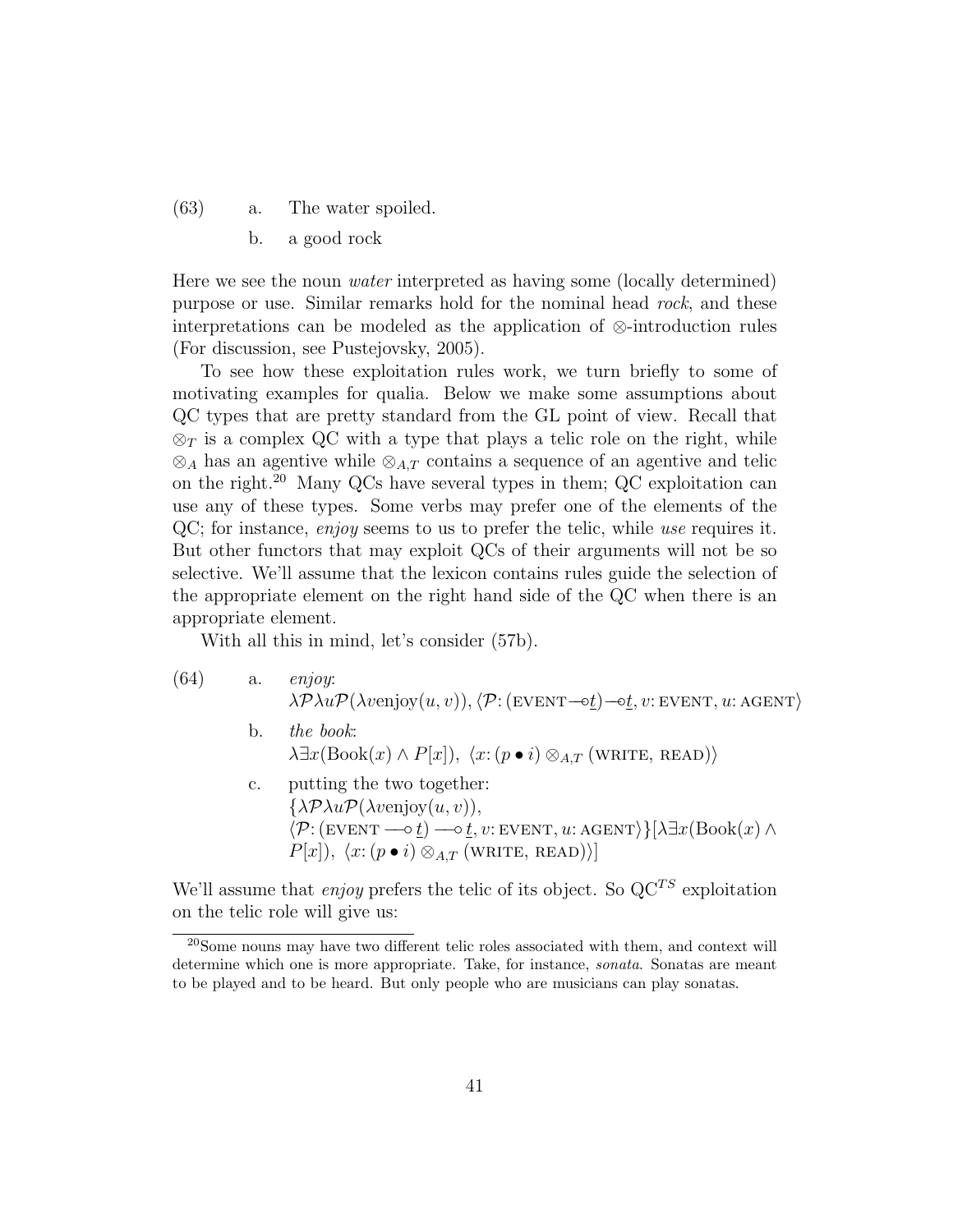(65) a. 
$$
\{\lambda \mathcal{P} \lambda u \mathcal{P} (\lambda v \text{enjoy}(u, v)), \langle \mathcal{P} : (\text{EVENT} - \circ \underline{t}) - \circ \underline{t}, v : \text{EVENT}, u : \text{AGENT} \rangle\}
$$
  
\n $[\lambda P \exists e \exists x (\text{book}(x) \land (\text{Telic}(x, e) \land P[e]),$   
\n $\langle x : (p \bullet i) \otimes (\text{WRITE}, \text{READ}), u : \text{EVENT}, e : \text{READ} \rangle].$ 

- b. Now by Accommodation,  $\{\lambda \mathcal{P}\lambda u \mathcal{P}(\lambda v \text{enjoy}(u, v)), \langle \mathcal{P}\text{: (EVENT } \text{---} \circ \underline{t}) \text{ --- } \underline{t}, v \text{: EVENT } \sqcap$  $READ, u: AGENT$ }  $[\lambda P \exists e \exists x (\text{book}(x) \land (\text{Telic}(x, e) \land P[e]),$  $\langle x: (p \bullet i) \otimes (WRITE, READ), u: EVENT, e: READ \rangle$
- c. Now by Application:  $\lambda u \exists e \exists x (book(x) \land (Telic(x, e) \land enjoy(u, e)),$  $\langle x: (p \bullet i) \otimes (WRITE, READ), e: READ \rangle$

Thus, we derive for Sheila enjoyed the book that, by default, Sheila enjoyed reading the book. Following very similar inferences, we predict *Elizabeth* enjoyed the sonata to mean that Elizabeth enjoyed playing the sonata. This default can be overridden if we know that Elizabeth doesn't play sonatas; but we then exploit the more general QC construct,  $p \otimes hear$ .

There are a great many remaining issues to be worked out about QCs that lie beyond the scope of this paper. Nevertheless, our sketch of an analysis here promises certain advantages over other formalizations of qualia. Our analysis of QC types keeps all information around, and we predict that copredication is possible with QC types. So unlike the account of Briscoe and Copestake  $(1995)$ , where the verb *enjoy* is coerced, (destructively), we can make sense of the following sentences, in line with Pustejovsky (1995) where the NP denotation is embedded within the coerced interpretation.

(66) a. Sheila enjoyed the book and the sonata.

b. Cathie carried home and enjoyed the book.

# 6 Conclusion

We have developed an extension to the lambda calculus, Type Composition Logic, with rules for exploiting and introducing complex types. These rules suffice to handle much of the data about these types that has come to light in work on the Generative Lexicon. But we think there are many extensions to this work. Rules for complex types have already been shown to be useful in the analysis of indirect speech acts (Asher and Lascarides, 2001). On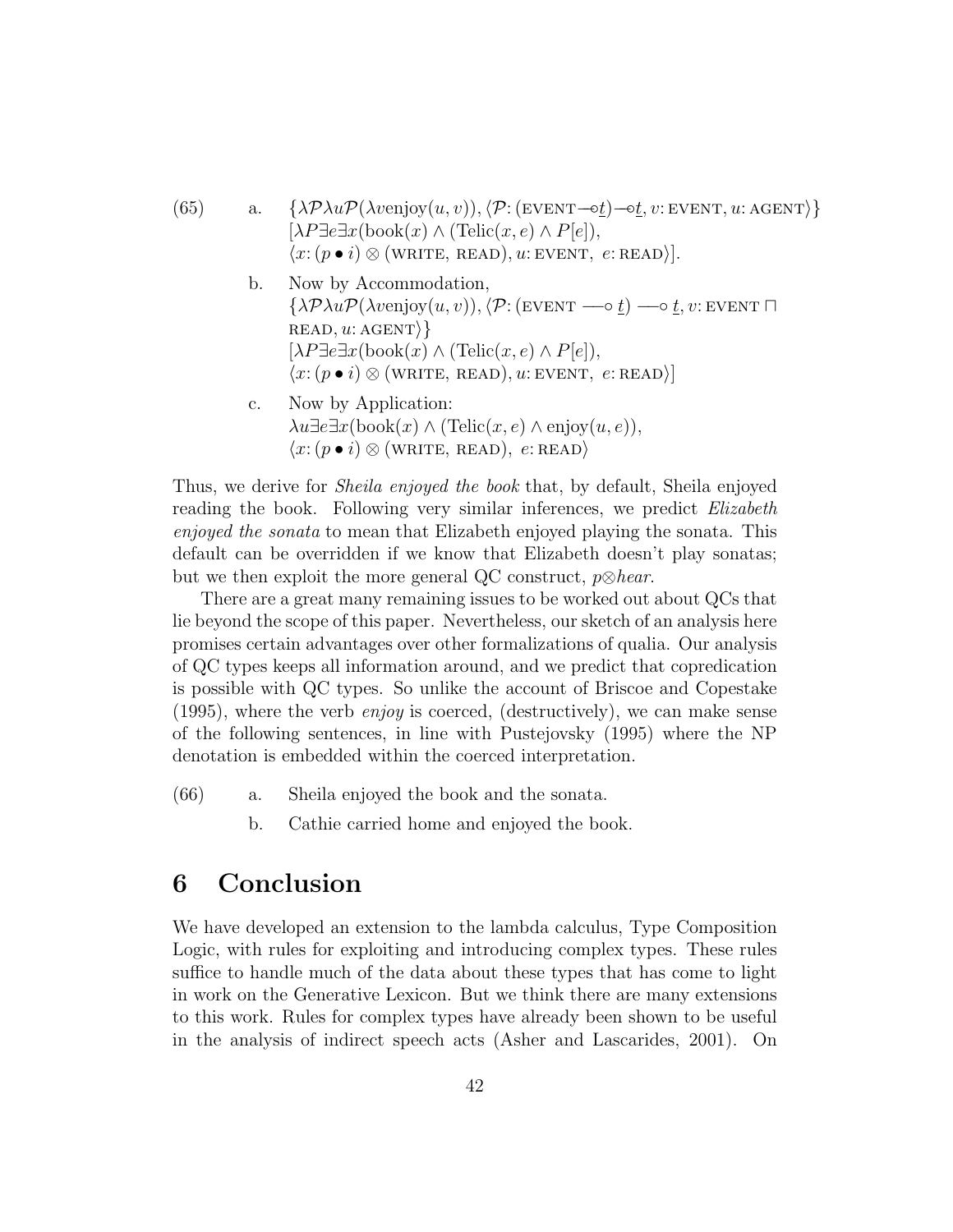the other hand, complex types and their exploitation have proved useful in reasoning about discourse structure (Asher and Lascarides, 2003); verbs with a causative structure often yield complex types that support certain discourse connections. We think this work can also further be extended by extending complex types, especially the dependent complex types or QCs, beyond those we have considered here. For instance, a verb like buy may introduce in fact a complex type, in which one type of eventuality serves as a Background to the other. And the same anaphoric mechanisms for further specifying these types that we referred to earlier and discussed by Danlos (1999) might apply here:

(67) Kim sold her truck. Sandy bought it.

By merging concerns of the lexicon with those of discourse interpretation together, we can explore these hypotheses further.

## Acknowledgements

We would like to thank Sheila Asher, Pascal Denis, Tim Fernando, Ivan Sag, Stan Peters, David Israel, Alex Lascarides, Ann Copestake, José Castaño, Roser, Saurí, and Johanna Seibt for helpful comments on earlier drafts. This work was partially supported by NIH Grant DC03660, to James Pustejovsky.

# 7 References

Amadio, R. and P.L. Curien. 1998. Domains and Lambda Calculi, Cambridge University Press.

Asher N. 2004. '"Things and their Aspects", manuscript.

Asher N. 1993. Reference To Abstract Objects in Discourse, Kluwer Academic Publishers.

Asher, N. and P. Denis. 2004. "Dynamic Typing for Lexical Semantics, A Case Study: the Genitive Construction", to appear in the Proceedings of FOIS 2004, Torino, Italy.

Asher, N. and A. Lascarides. 1995. "Lexical Disambiguation in a Discourse Context", Journal of Semantics, 12 number 1, pp69–108, Oxford University Press.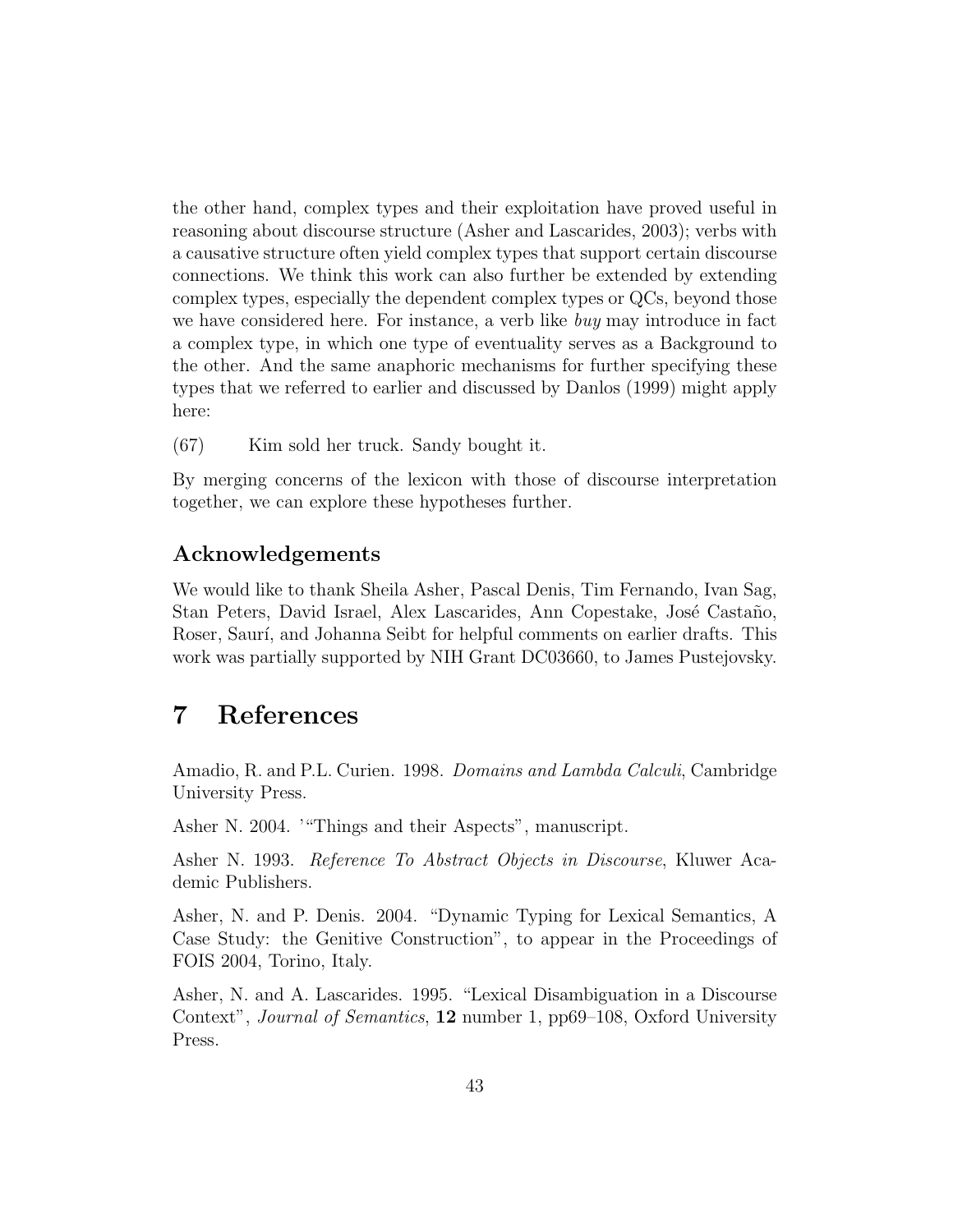Asher, N. and A. Lascarides. 2001. "Indirect Speech Acts', Synthese 128 183-228.

Asher, N. and A. Lascarides. 2003. Logics of Conversation, Cambridge University Press.

Asher, N. and T. Fernando. 1997. "Effective Labeling for Disambiguation", Proceedings of the Second International Workshop in Computational Linguistics, Tilburg, the Netherlands.

Asher, Nicholas and A. Lascarides. 1998. "The Semantics and Pragmatics of Presupposition", Journal of Semantics 16.

Bach, E. 1986. "Natural Language Metaphysics," in R. Barcan Marcus, G.J.W. Dorn and P. Weingartner, eds. Logic, Methodology, and Philosophy of Science VII, pp. 573-595, Amsterdam, North Holland.

Bouillon, Pierrette. 1997. Polymorphie et sémantique lexicale: le cas des adjectifs. Lille: Presses Universitaires du Spetentrion.

Bouillon, P. and F. Busa (1998), "Where's the polysemy? A study of adjectivenoun constructions", to appear in *Proceedings of the Second Workshop on* Lexical Semantics Systems, Pisa, Italy, 6-7 April 1998.

Climent, S. 2001. "Individuation by partitive constructions in Spanish," in Bouillon P. and F. Busa (eds.) The Syntax of Word Meaning, Cambridge University Press.

Copestake, Ann and Ted Briscoe. 1995. "Semi-productive Polysemy and Sense Extension", Journal of Semantics, 15.

Crole, R. 1993. Categories for Types. Cambridge University Press.

Crouch, D. and J. van Genabith, 2000. Linear Logic for Linguists, ESSLLI-00 Course material manuscript.

Danlos, L. 1999. "Event Coherence in causal discourses. in P. Bouillon and F. Busa (eds.) The Syntax of Word Meaning, Cambridge University Press.

Godard, D. and J. Jayez. 1993. "Towards a proper treatment of Coercion Phenomena," in Proceeding of the 1993 European ACL.

Fodor, J. and E. Lepore. 1998. "The Emptiness of the Lexicon: Critical Reflections on J. Pustejovsky's The Generative Lexicon", Linguistic Inquiry.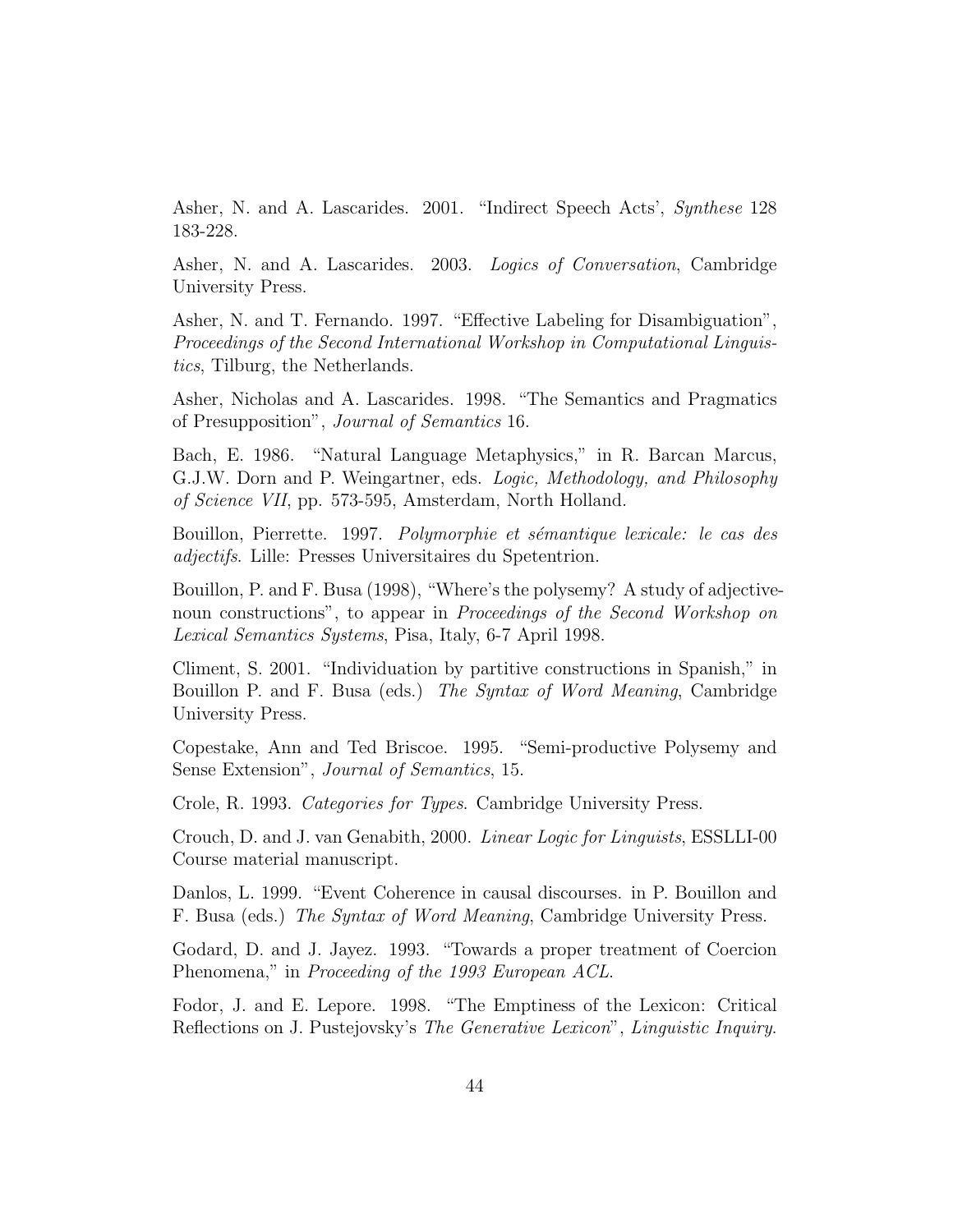Groenendijk, J., and M. Stokhof. 1990. "Dynamic Predicate Logic", Linguistics and Philosophy, 14.

Hale, K. and S. Keyser. 1993. "On Argument Structure and the Lexical Expression of Syntactic Relations", in eds. Hale, Kenneth and Samuel Kayser, The View from Building 20, MIT Press.

Hendriks, H. 1993. Flexible Montague Grammar, LP-1990-09, ILLC Publications, Logic, Philosophy and Linguistics (LP) Series.

Hobbs, J., M. E. Stickel, D. E. Appelt, P. Martin. 1993. "Interpretation as Abduction", *Artificial Intelligence*, **63**, pp69–142.

Howard, W. A. (1980), 'The formulas-as-types notion of construction', in: Seldin, J.P. and J. R. Hindley, editors, To H. B. Curry: Essays on Combinatory Logic, Lambda Calculus and Formalism, Academic Press, New York.

Jackendoff, R. 1997. The Architecture of the Language Faculty, MIT Press, Cambridge.

Jackendoff, R. 2002. Foundations of Language, Oxford University Press, Oxford.

Klein, E. and I. Sag. 1985. "Type-Driven Translation," Linguistics and Philosophy 8:163-202.

Lascarides, A. and A. Copestake. 1995. "The Pragmatics of Word Meaning" Proceedings SALT V.

Lascarides, A. and N. Asher. 1993. Temporal Interpretation, Discourse Relations and Commonsense Entailment, in Linguistics and Philosophy, 16, pp.437–493.

Levin, B. 1985. "Introduction," in B. Levin, (ed.), Lexical Semantics in Review, Lexicon Project Working Papers 1, Center for Cognitive Science, MIT, 1-62.

Levin, B. 1993. Towards a Lexical Organization of English Verbs, University of Chicago Press, Chicago.

Levin, B. and M. R. Hovav. 1995. Unaccusatives: At the Syntax-Lexical Semantics Interface, MIT Press, Cambridge, MA.

Montague, R. 1973. "The Proper Treatment of Quantification in Ordinary